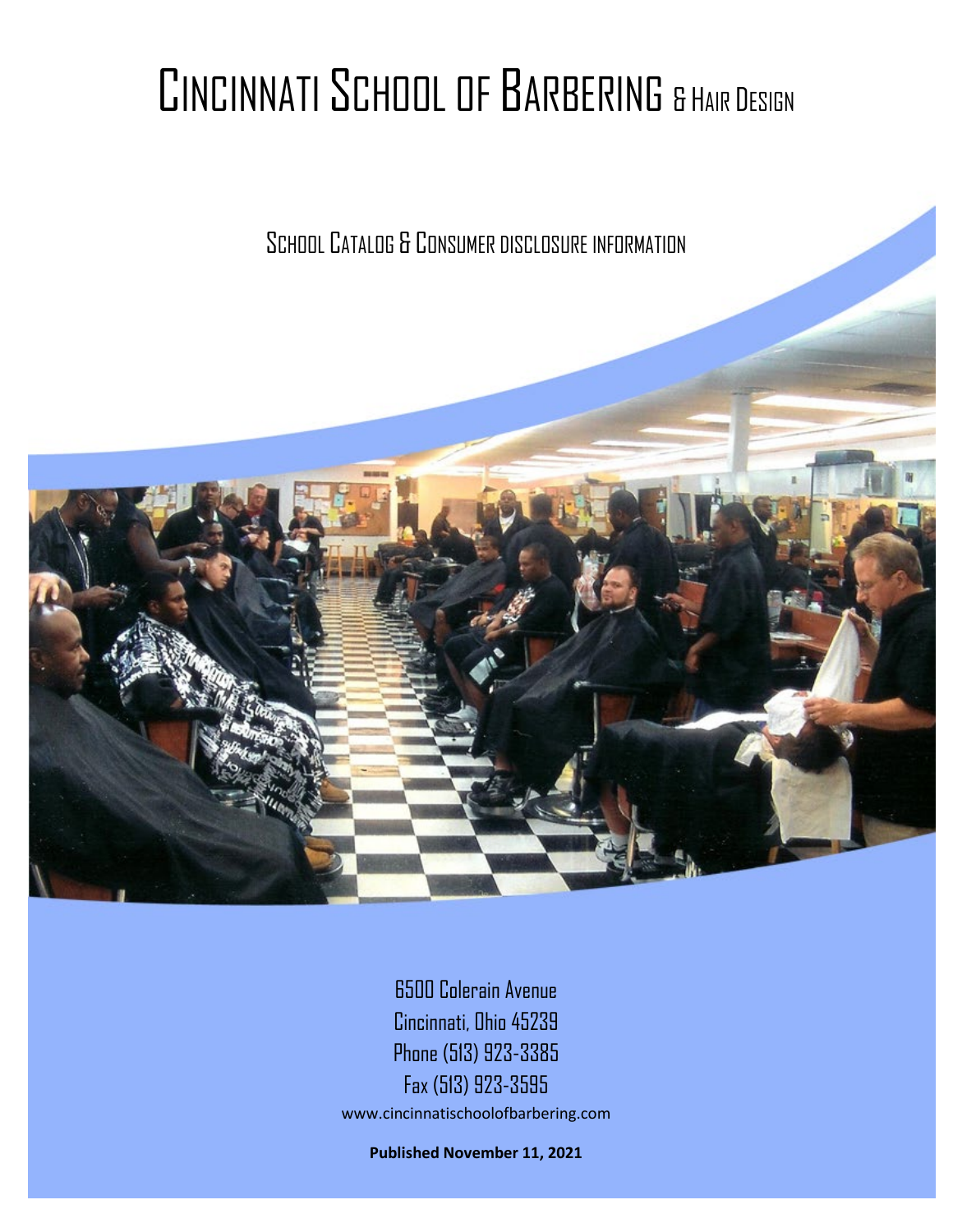## **Table of Contents**

| 3         | Ownership, Licensure, History                                               |
|-----------|-----------------------------------------------------------------------------|
| 3         | Facility & Equipment                                                        |
| 3         | Mission Statement and General Objectives                                    |
| 3         | Performance Statistics                                                      |
| 4         | Non-Discrimination Statement                                                |
| 4         | Admissions and Enrollment Requirements                                      |
| 5         | Orientation; Class Size; Disabilities;                                      |
| 5         | Class Calendar; Class Schedule and Attendance                               |
| 5         | Time Clock Policy                                                           |
| 5         | Absence and Late to Class Policy                                            |
| 6         | Make-up Policy                                                              |
| 6         | Career Opportunities / Occupational Information                             |
| 6         | Physical Demands and Safety Requirements                                    |
| 7         | <b>Graduation Requirements</b>                                              |
| 7         | Job Placement                                                               |
| 7         | Federal Assistance; Pell Grants; Payment Plans                              |
| $7 - 12$  | Course Curricula and Costs; Additional Course Information                   |
| 12        | Dress Code Policy                                                           |
| 12        | Telephone Calls and Cell Phones                                             |
| 13        | <b>Equipment and Personal Items</b>                                         |
| 13        | Parking; Smoking; Emergency Evacuation Plan                                 |
| $11 - 15$ | School Policies; Conduct; Termination                                       |
| 15        | Advising                                                                    |
| 15        | Student Records and Transcripts; Student Information Release Policy         |
| 15        | Ohio State Cosmetology and Barber Board Inspections                         |
| 15        | Grievance Procedure                                                         |
| 15        | Drug Free Workplace and Institution                                         |
| 16        | Scholarship and Fee Waiver                                                  |
| 16        | Withdrawal Requirements                                                     |
| 16        | <b>Student Kit Policy</b>                                                   |
| 16        | Faculty and Administration                                                  |
| $16-18$   | Satisfactory Academic Progress Policy                                       |
| 18-21     | Refund Policies                                                             |
| 21        | Satisfactory Progress/Advising Policy (for VA Educational Benefit Students) |
| 21        | Leave of Absence Policy                                                     |
| 22-35     | Regulatory Information; FERPA                                               |
| 23        | Campus Security Act                                                         |
| $23 - 24$ | Drug Abuse Prevention; Copyright Infringement                               |
| 25        | OSHA; Financial Aid Professional Code of Conduct                            |
| 26        | Title IV HEA Funding; Types of Aid Available; Federal Pell Grant            |
| 26        | GI Bill; Consumer Loans; State Grants;                                      |
| 27        | Eligibility of Aid; Steps to Apply for Title IV HEA Aid                     |
| 28        | Special Circumstances; Verification                                         |
| 28-35     | Deferment; COA Budgets; How Funds will be disbursed; Credit Balance         |
| 35        | Text Book and Kit Purchase Policy                                           |
|           |                                                                             |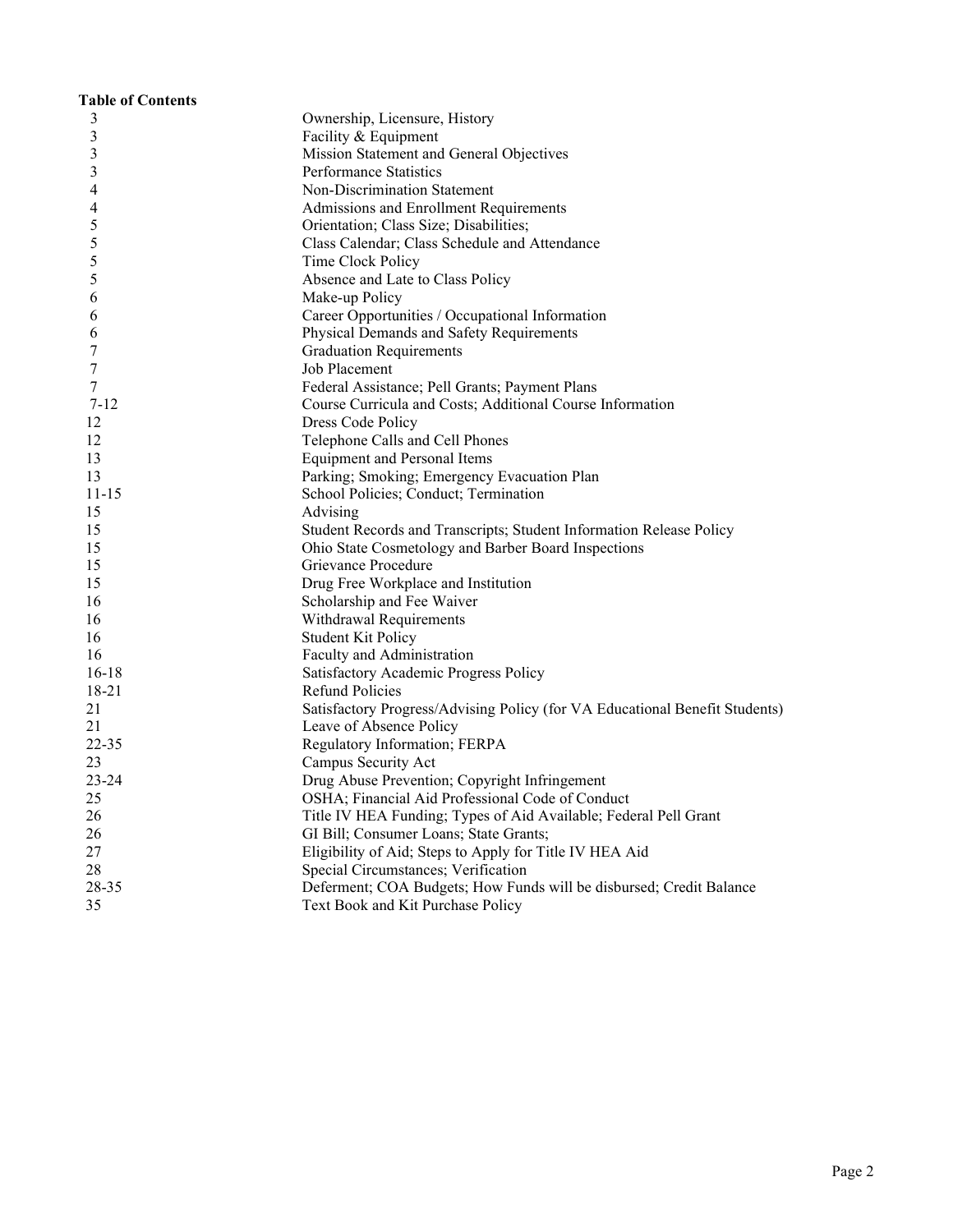## **OWNERSHIP and LICENSURE**

The Cincinnati School of Barbering & Hair Design. is owned by Mr. Mark Greene. The corporate office and school are located 6500 Colerain Avenue, Cincinnati, Ohio, 45239. The school phone number is (513) 923-3385.

Cincinnati School of Barbering & Hair Design is licensed by the Ohio State Cosmetology and Barber Board, located at 1929 Gateway Circle, Grove City, OH 43123, (614) 466-5003 or (614) 466-3834; https://cos.ohio.gov.

The school is accredited by the National Accrediting Commission of Career Arts & Sciences (NACCAS), located at 3015 Colvin Street, Alexandria, VA 22314, (703) 600-7600 or www.naccas.org.

Current licenses and certifications may be reviewed at the school during regular business hours. Contact the school director during normal business hours to schedule an appointment to review certification documents and to obtain other consumer information regarding the institution, enrollment or financial assistance programs offered.

## **HISTORY**

Mark Greene is an educator and small business owner who is responsible for the day to day operations of the school. Mr. Greene's role as Director includes facilitating curriculum, supervising education and inventory control. Mr. Greene also oversees finances, operations, as well as marketing and growth planning responsibilities. Mark has over forty-four years in the barber industry and is an accomplished barber and school owner. His drive, dedication, and determination as well as his passion for this industry are evident through his commitment to students.

## **FACILITY & EQUIPMENT**

Cincinnati School of Barbering & Hair Design meets all the requirements for a school according to the Ohio State Cosmetology and Barber Board. The facilities include a reception area and clinic floor with 52 hair stations, a classroom, locker room, a lunch area and storage area.

## **MISSION STATEMENT**

The Mission of the Cincinnati School of Barbering & Hair Design is to produce a graduate sufficiently trained to pass the State of Ohio licensing examination and to find gainful employment in the barbering profession. This is accomplished by providing the complete course in barbering as approved by the Ohio State Cosmetology and Barber Board. A secondary objective is to provide the stimulus to encourage those students with higher goals to advance beyond the basic requirement through a combination of faculty leadership, personal attention, encouragement and advanced technical classes.

## **GENERAL OBJECTIVES**

The school's mission will be accomplished through the following performance objectives:

- Improvement of institutional effectiveness through assessment of student achievement and performance.
- Employing a faculty of adequate size qualified by preparation, education or experience to carry out the educational objectives of the institution.
- Maintaining effective methods of organization and administration appropriate to the educational programs offered.
- Uniformly administering fair and equitable admissions policies.
- Providing a program of support services including academic advising to students and employment assistance.
- Offering well-organized courses of study designed to prepare graduates for licensing examinations and employment using both theoretical knowledge and skill development.
- Maintaining a sound financial condition using qualified financial management.
- Providing equipment, instructional space and other facilities to meet instructional needs and professional standards for safety and hygiene.
- Using systematic student evaluation to assist student learning and satisfactory student achievement.

## **PERFORMANCE STATISTICS**

The school tracks its annual performance with respect to student completion rate, graduate licensure rate, and graduate employment rate. For the 2019 NACCAS Annual Report, Cincinnati School of Barbering & Hair Design boasts the following

| statistics: |             | <b>Overall Rate</b> | <b>Barbering</b> | Crossover | <b>Barber Teacher</b> |
|-------------|-------------|---------------------|------------------|-----------|-----------------------|
|             | Graduation: | 61 11%              | 61.11%           | n/a       | n/a                   |
|             | Placement:  | 61.90%              | $61.90\%$        | n/a       | n/a                   |
|             | Licensure:  | 90.00%              | 90.00%           | n/a       | n/a                   |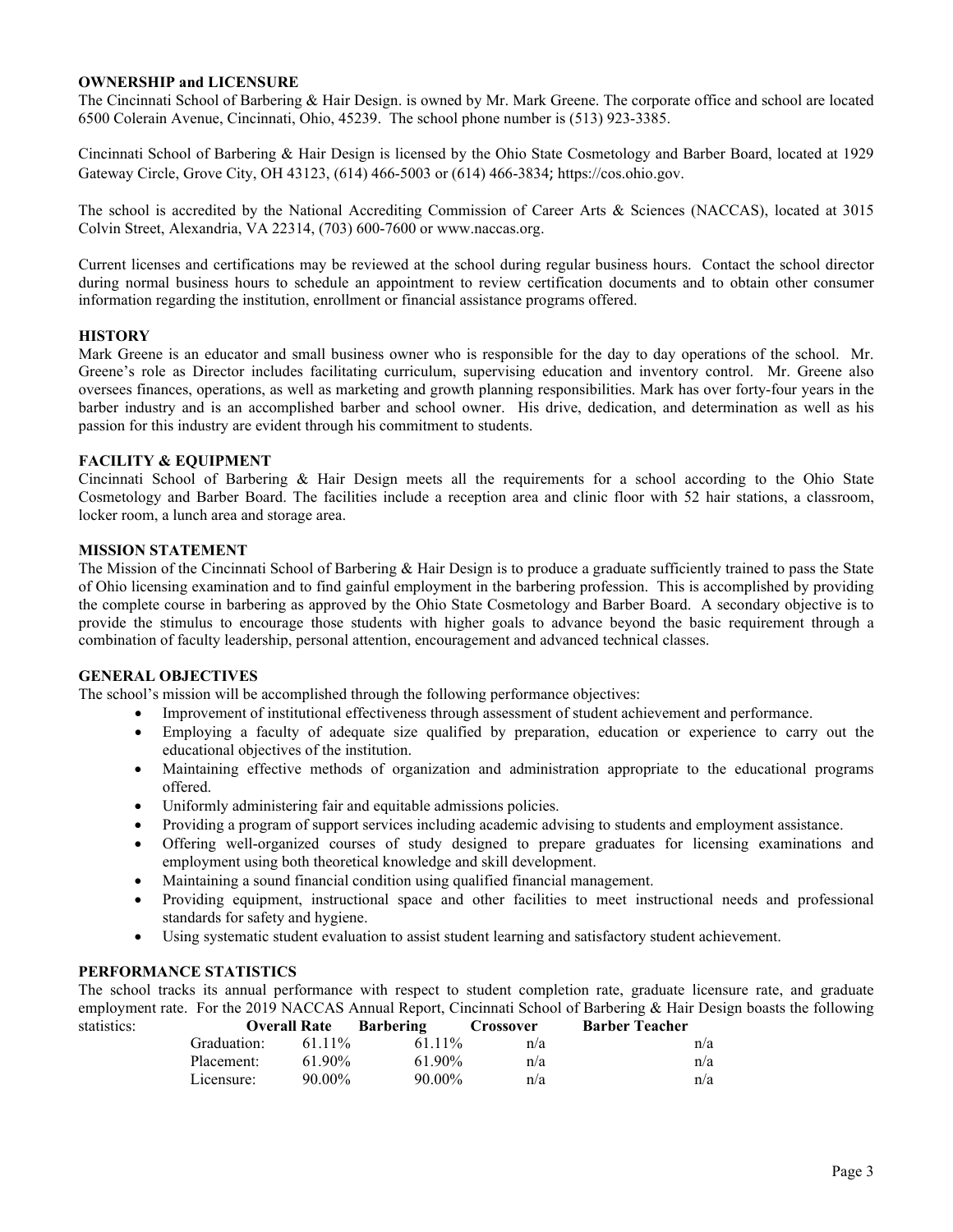## **NON-DISCRIMINATION POLICY**

The school does not discriminate in any way in its admission, instruction and graduation policies or on the basis of age, sex, race, color, religion, or ethnic origin, sexual orientation, gender identity, or on the basis of handicap as required by Section 504, 34 Code of Federal Regulations. The school owner/administration is designated to coordinate the school compliance with the requirements of Section 504, as required by 34 Code of the C.F.R. § 104.7(a).

## **ADMISSIONS AND ENROLLMENT REQUIREMENTS**

Schedule a visit and tour. Complete enrollment application. Meet staff and students. Learn about curriculum, books and kits, dress code and payment plans. Have high school and post-high school transcripts sent to the school. Sign enrollment agreement. Cincinnati School of Barbering requires that each student enrolling in our programs:

- Complete an application for enrollment;
- Submit a \$75.00 Registration Fee;
	- Proof of at least 17 years of age submit the following:
		- o a certified copy of a Birth Certificate;
		- o government issue photo ID
- Submit evidence of having graduated from high school OR successful completion of the equivalent of graduation by providing one of the following:
	- $\circ$  copy of a high school diploma
	- $\circ$  copy of a high school transcript stating graduation date  $\circ$  copy of a GED
	- copy of a GED
	- o copy of a State issued credential for secondary school completion if homeschooled.
	- o copy of an academic transcript showing completion of at least a two year program that is acceptable towards a bachelor degree
	- o Foreign Diplomas: Must have evidence that verification of a foreign student's high school diploma has been performed by an outside agency that is qualified to translate documents into English and confirm the academic equivalence to a high school diploma.
- Students wishing to transfer hours from another barber school must first obtain written permission from the Ohio State Cosmetology and Barber Board and submit a certified hour transcript. Prior study and transfer hours are evaluated by both the Ohio State Cosmetology and Barber Board and the institution. Accepted transfer students are contracted for and will only be charged for the amount of hours in the program less the transfer hours that have been accepted.
- Students who wish to re-enter the school after withdrawing must wait a 6 month (180 day) period from their last date of attendance, meet all of the of the above requirements, pay off previous balance, and sign a new enrollment agreement and pay the current rate of tuition for the hours remaining in the program.
- Students enrolling in the 1000-hour Cosmetology Cross-Over program must meet all of the above requirements as well as submit a copy of a current Cosmetology license. (Currently not eligible for Title IV HEA Funding)
- Students enrolling in the 500-hour Barber Teacher program must submit proof to the school of a current Ohio barber license; must submit proof to the Ohio Board at least eighteen months of work experience in a licensed barber shop or employment as an assistant barber teacher under the supervision of a licensed barber teacher for at least one year.
- Students using VA Educational Benefits will only receive these benefits for hours and studies that have not been earned at another institution.

Additional requirements:

- Submit an Ohio State Cosmetology and Barber Board application and \$40.00 Fee.
- Submit Picture Fee \$10.00 for three (3) identical photographs, head and shoulders only. Photo must be signed on the front by the applicant.
- Students are not permitted to start class until they have been issued a registration card by the Board
- In cases where a student admittedly has ever had a contagious, infectious, or communicable disease Submit certification from a licensed physician stating that the applicant has had a Laboratory RPR or STS Blood Test and that he/she no longer has the contagious, infectious, or communicable disease.

## Disclosures:

- Any applicants who have been convicted of a felony must notify the Ohio State Cosmetology and Barber Board prior to enrollment. The Ohio State Board will determine if a student can obtain licensure upon graduation from the school and application for licensure.
- Please refer to the Ohio State Cosmetology and Barber Board; Barber Statutes and Rules; Ohio Revised Code, 4709.13 Disciplinary Actions, for reasons why the Board may refuse to issue, renew, suspend, or revoke any barber license and therefore prevent an individual from employment.
- All barber students must graduate within 2.5 years of their class start date, including any leave of absences, or will be terminated from the institution.
- Cincinnati School of Barbering & Hair Design does not recruit students already attending or admitted to another school offering similar programs of study.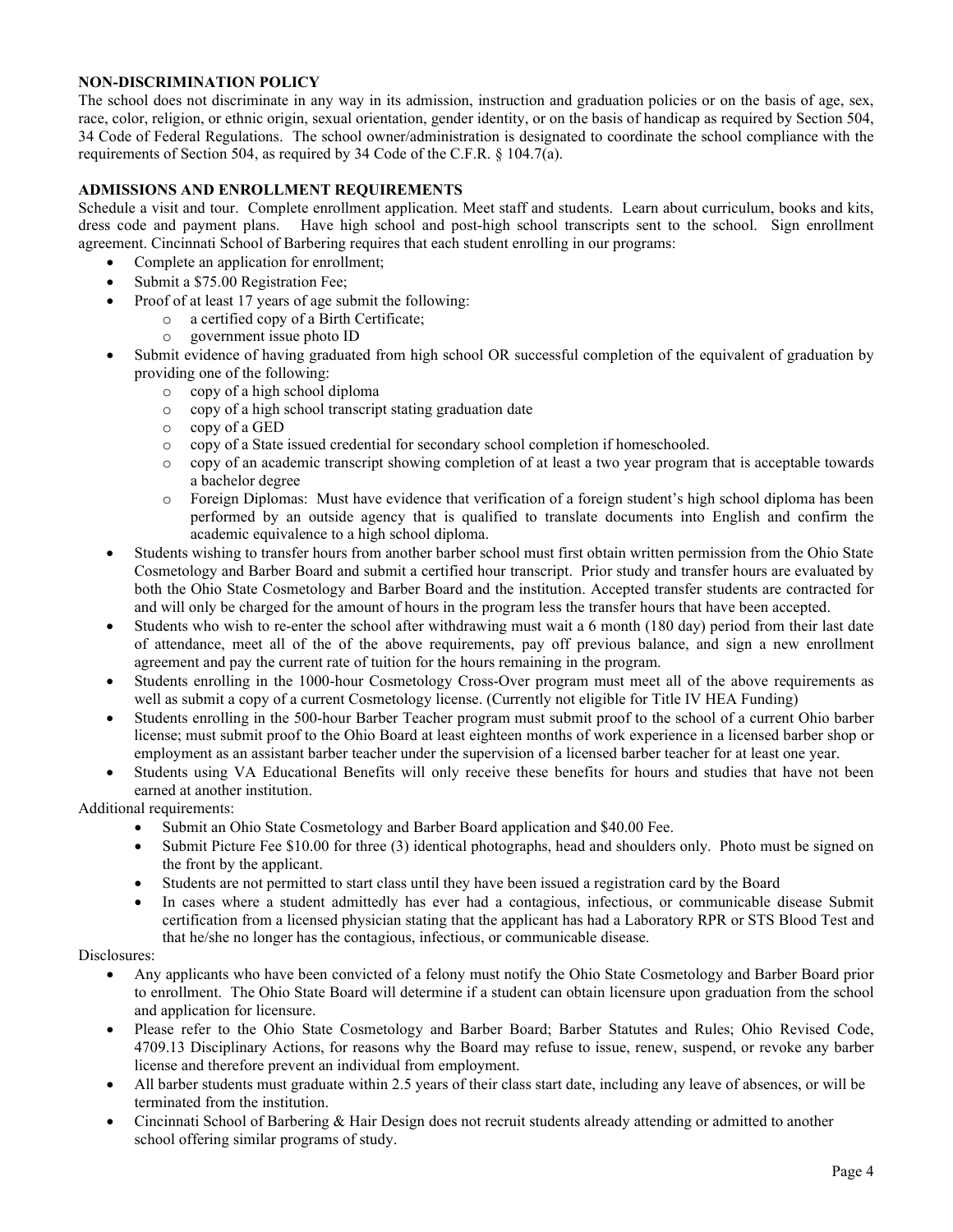## **Orientation**

All courses have a complete orientation on the first day of classes or prior to the start of classes.

#### **Class Size**

The school limits the class size for all courses. Early enrollment is encouraged.

#### **Services to Students with Disabilities**

The school will provide reasonable accommodations to any student with a disability. The student should discuss the disability with an instructor. The student should explain in writing what accommodations are required, and the instructor and owner will develop and implement a plan to accommodate the student. All facilities are handicap accessible.

#### **Vaccination Policy**

The school does not require vaccination records for admittance to the school. Because we respect the rights and decisions of all parties concerning childhood vaccines, we do not require these records for admittance.

#### **Voter Registration**

In compliance with the DOE, voter registration applications (and/or the web address where the student can download a voter registration card) are distributed to students during the orientation conducted on the first day of class.

#### **CLASS CALENDAR**

New classes begin on Tuesdays once a month, depending on enrollment. Enrollment start dates subject to demand.

Observed school closures include New Year's Eve and Day, Independence Day, Thanksgiving Weekend and Christmas - December  $24^{\text{th}}$ ,  $25^{\text{th}}$ ,  $26^{\text{th}}$  (the actual dates vary based on which day of the week the actual holiday occurs).

Breaks and additional days off are published well in advance. Students may call the school answering service to obtain pertinent information regarding unexpected school closures due to extenuating circumstances such as inclement weather.

#### **CLASS SCHEDULE AND ATTENDANCE**

The school is open on Tuesday – Saturday. All students must attend one (1) theory class per day.

- Full time students are scheduled to attend thirty-five (35) hours per week from 9 AM 4:30 PM.
- Part time students are required to attend twenty-five (25) hours per week; five (5) hours per day is mandatory (Tuesday – Saturday) during the hours of 9 AM – 4:30 PM.

| <b>Class Schedule</b> |              |              |               | <b>Class Schedule:</b>     |
|-----------------------|--------------|--------------|---------------|----------------------------|
|                       |              |              |               | <b>Full Time/Part Time</b> |
| Group "A"             |              | Group "B"    |               | 7 Hours / 5 Hours          |
| Practical             | $9-9:45$     | Clinic Floor | $9 - 11:30$   | 7 Hours / 5 Hours          |
| Theory                | $9:45-11:00$ | Lunch        | $11:30-12:00$ | 7 Hours / 5 Hours          |
| Lunch                 | 11:00-11:30  | Practical    | $12:00-1:15$  | 7 Hours / 5 Hours          |
| Clinic Floor          | $11:30-4:00$ | Theory       | $1:15-2:30$   | 7 Hours / 5 Hours          |
| Clean up              | $4:00-4:30$  | Clinic       | $2:30-4:00$   | 7 Hours / 5 Hours          |
|                       |              | Clean up     | $4:00-4:30$   | 7 Hours / 5 Hours          |

## **Time Clock Policy**

The Ohio State Cosmetology and Barber Board requires that hours are documented via a time card/ time clock and are posted and reported to the Ohio State Cosmetology and Barber Board on a monthly basis.

Students shall comply with the following procedure:

- 1. Students shall clock only themselves in and out every day.
- 2. Students are required to punch out for lunch breaks.
- 3. Students are given credit only for the time shown punched by the time clock.
- 4. If a mistake is made, inform the instructor immediately.
- 5. Hours are calculated on the basis of completed one quarter (1/4) hour interims.
- 6. **Students are expected to arrive on time. At 9:01 you are late.**
- 7. **LUNCH IS ONE HALF (1/2) HOUR. STUDENTS ARE LATE IF CLOCKING IN ONE (1) MINUTE AFTER THE LUNCH HOUR.**

## **Absence and Late to Class Policy**

Students should call the school at 513-923-3385 at the beginning of the scheduled day to inform a staff member if they will be late or absent and/or expected to return. If the student is late and class has already started, the student shall not interrupt. The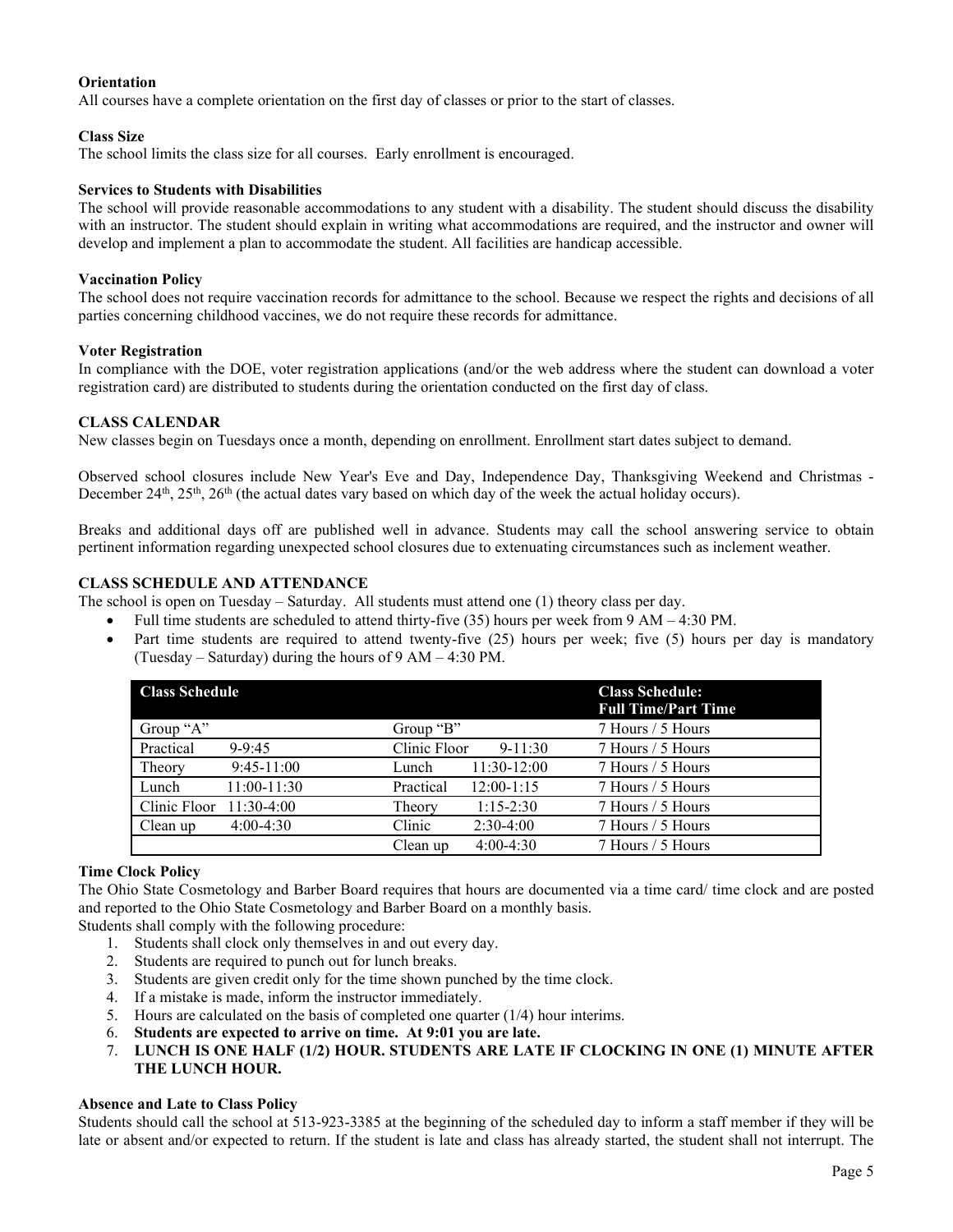student may clock in but, shall wait outside the classroom and complete other supervised study until the first break and then they may enter class. Students who do not graduate by the contract end date as stated on the enrollment agreement will pay \$50.00 per/day, or any part thereof until graduation. Excessive absences will result in extra costs to the student and/or dismissal from the program. Absent hours are included in a student's attendance calculation. This is a clock hour school and students only receive actual hours clocked. The institution does not require excuses for absences and therefore excused and unexcused absences do not apply. All program hours must be clocked and attended to graduate.

#### **Make-up Policy**

It is the student's responsibility to make up any missed work due to absence or being late to class. The student shall contact the instructor as soon as they return.

#### **CAREER OPPORTUNITIES**

There are many opportunities open to licensed barbers and barber instructors. The institution prepares all graduates for the licensing exam and entry-level positions in barber shops and/or salons or barber schools. Additional industry experience could lead to employment as a manufacturer sales/educator, a distributor sales consultant, and in admissions or financial aid in barber schools. Additional licenses are usually required to become an educator in a school of barbering.

The U.S. Department of Labor provides current job information at [http://www.careerinfonet.org](http://www.careerinfonet.org/) This website includes information by job position to include state & national wages, occupation profiles/descriptions, state & national trends, knowledge, skills, and abilities needed for each position. As reported by the US Dept. of Labor (www.bls.gov), state & national median wages for related positions are as follows:

#### **BUREAU OF LABOR STATISTICS**

[http://www.bls.gov/ooh/occupation-finder.htm?pay=&education=Postsecondary+non](http://www.bls.gov/ooh/occupation-finder.htm?pay=&education=Postsecondary+non%20degree+award&training=None&newjobs=&growth=&submit=GO)  [degree+award&training=None&newjobs=&growth=&submit=GO](http://www.bls.gov/ooh/occupation-finder.htm?pay=&education=Postsecondary+non%20degree+award&training=None&newjobs=&growth=&submit=GO)

#### **O\*NET RESOURCE CENTER**

The O\*NET program is the nation's primary source of occupational information. Central to the project is the O\*NET database, containing information on hundreds of standardized and occupation-specific descriptors. The database, which is available to the public at no cost, is continually updated by surveying a broad range of workers from each occupation. **O\*NET CODES**  [http://www.onetonline.org](http://www.onetonline.org/link/summary/39-5012.00)

#### **IPED STATISTICS**

The College Navigator website<http://nces.ed.gov/collegenavigator> provides current and prospective students information about student body diversity, including the percentage of enrolled, full-time students in the following categories: Male / Female; Selfidentified members of a major racial or ethnic group; Federal Pell Grant recipients

The College Navigator website also gives information concerning student services, students with disabilities, career placement during and after enrollment and transfer of credit from other academies, retention, licensure, graduation and placement rates.

## **PHYSICAL DEMANDS AND SAFETY REQUIREMENTS**

You may work long hours, especially those who own shops and salons. Work schedules may include nights and weekends, and may not include breaks or lunches. Good health and stamina are a must. Most industry professionals may be on their feet for long periods of time. Prolonged exposure to some chemicals may cause irritation so protective clothing, facemasks, goggles, and gloves should be worn.

The institution wants to ensure that students interested in pursuing a career in Barbering consider all aspects of such a decision. Persons who want to become professionals in this field must:

- Have finger dexterity and a sense of form and artistry
- Enjoy dealing with the public and be able to follow a client's direction
- Keep abreast of the latest barber techniques and technological innovations
- Work long hours while building a personal clientele in order to earn the desired income
- Make a strong commitment to the educational process and complete the course of study
- Learn the skills necessary to operate a personal business

Applicants and students should be aware that:

- The work can be arduous and physically demanding because of long hours standing over a stylist's chair.
- There will be exposure to various chemicals and fumes that may cause allergic reactions or could be harmful if used incorrectly.
- The practice of safety and infection control is essential for effective and successful performance within the industry.
- Methods of compensation vary and may include straight salary, salary plus commission, straight commission, sliding scale commission, retail commission or independent contracting (renting space and equipment from an existing salon or spa).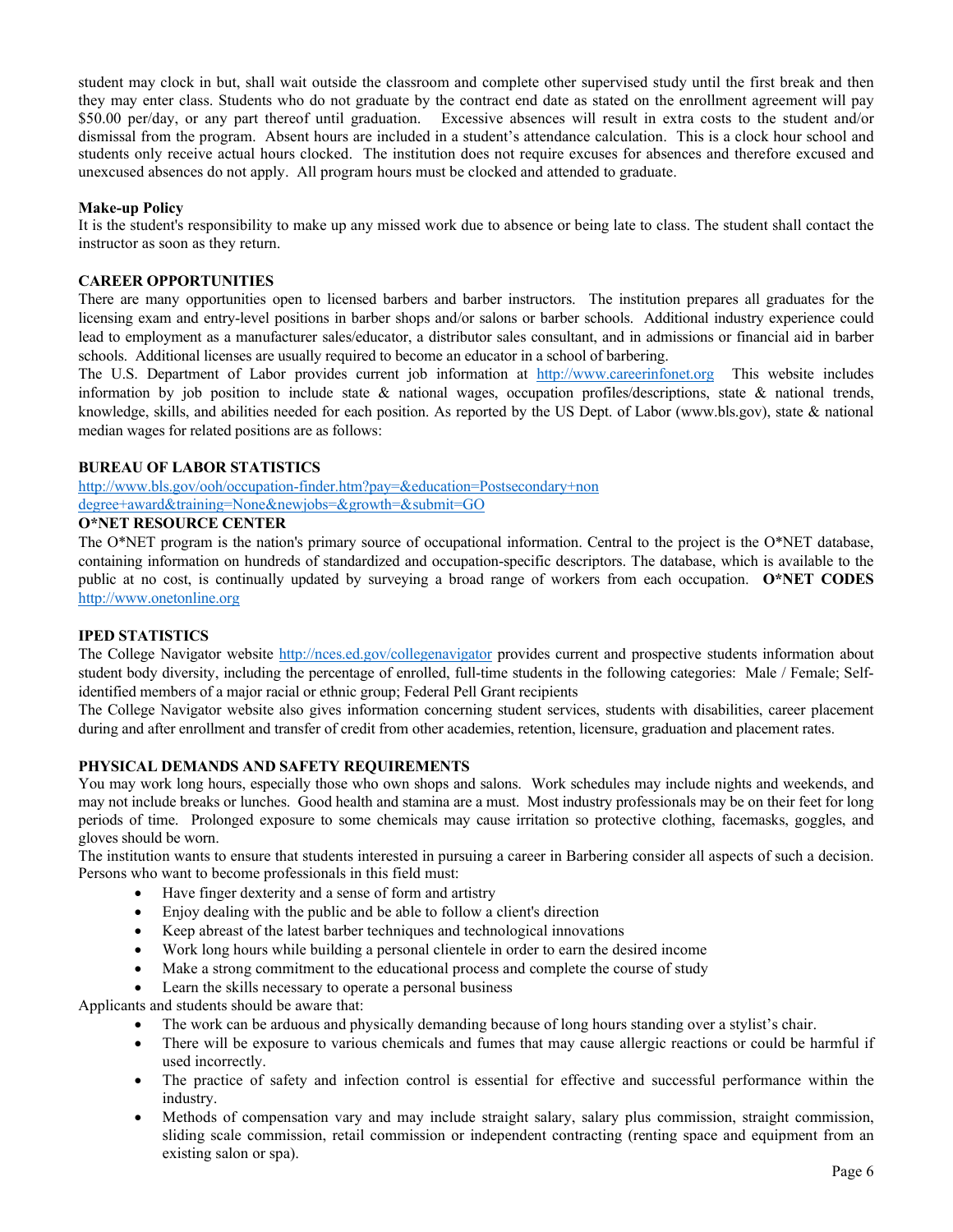#### **GRADUATION REQUIREMENTS**

Students must meet the following requirements in the applicable course of study to qualify for graduation and be issued a certified Final Certification of Hours and Certificate of Completion:

- Completion of the course of study and designated hours as required by the State regulatory agency
- Pass the final written and practical exam for the applicable course:
- Complete all required exit paperwork;
- Make satisfactory arrangements for all debts owed to the institution.

Upon completion of the course of study and all graduation requirements, a Certificate of Completion for the applicable course of study will be awarded. After all graduation requirements have been met and the scheduled course has ended, the graduate will be eligible to pay the required examination fee and complete an application for the state licensing exam. The application will be forwarded to the State by the school. Upon obtaining a valid license, the graduate may engage in his or her chosen field for compensation.

#### *\* All fees for licensure and testing are the responsibility of the student and are not covered in student tuition fees.*

## **JOB PLACEMENT**

Job placement or employment is not guaranteed however, Cincinnati School of Barbering offers reasonable assistance in job placement. A Job Opportunities board is available for job postings; shop owners/managers are invited into the school to inform students of available positions; a file is kept in the office of brochures of shops in the area; advice is given upon request of the student for potential employment. The school provides training in professional image, resume' writing, interviewing skills, the mechanics of owning and operating a shop, and a monthly People Skills class which focuses on self-esteem, communication skills, continuing education, and building a clientele. A barber or barber teacher license provides many employment opportunities. Possibilities include hairstylist, texture specialist, specialist, educator, platform artist, shop manager or shop owner, or barber teacher. Compensation will vary based on the type of school or shop, the location, and the number of hours worked.

## **FEDERAL ASSISTANCE PROGRAMS**

The school is approved as an eligible institution by the U. S. Department of Education to participate in the Title IV Pell grant program. The packaging of financial assistance is determined according to guidelines set by the US Department of Education. (Cosmetology Cross-over and Barber Teacher programs are not currently eligible for Title IV HEA Funding)

#### **FEDERAL PELL GRANTS**

Federal Pell Grant: Intended to be the basis of the financial aid package and may be combined with other aid to meet the full cost of attendance. The Federal Pell Grant is a need-based aid program in which an eligible recipient does not have to repay the funds received.

## **PAYMENT PLANS**

Payment plans are available and determined on an individual basis at time of enrollment. Methods of payment include full payment at time of signing the Enrollment Agreement, registration fee and down payment is due at time of signing enrollment agreement with balance paid prior to start date or through an approved payment plan as stated herein. Payments may be made by cash, check, money order, or through non-federal loan programs, and Federal Pell Grants (for those who qualify). Students are responsible for paying the total tuition and fees and for repaying applicable loans plus interest.

## **CURRICULUM – COURSE OUTLINES**

## *BARBER – 1800 CLOCK HOURS*

Schedules: Full-Time 7 hours per day; 35 hours per week; 52 Weeks Part-time 5 hours per day; 25 hours per week; 72 Weeks

**Costs:**  Registration Fee: \$ 75.00 Tuition: \$13,500.00 Textbooks, Kit and sales Tax: \$806 (subject to change) State Board Fee: \$40.00 Picture Fee: \$10.00

## **Ohio State Cosmetology and Barber Board Licensure Requirements:**

In order to begin training in the Barber course, an individual must be at least 17 years of age. In order to work as a Barber in the State of Ohio, an individual must possess a Barber License. To obtain such a license, an individual must take a written and practical examination, conducted by the State of Ohio. To qualify for such examination, the individual must have completed at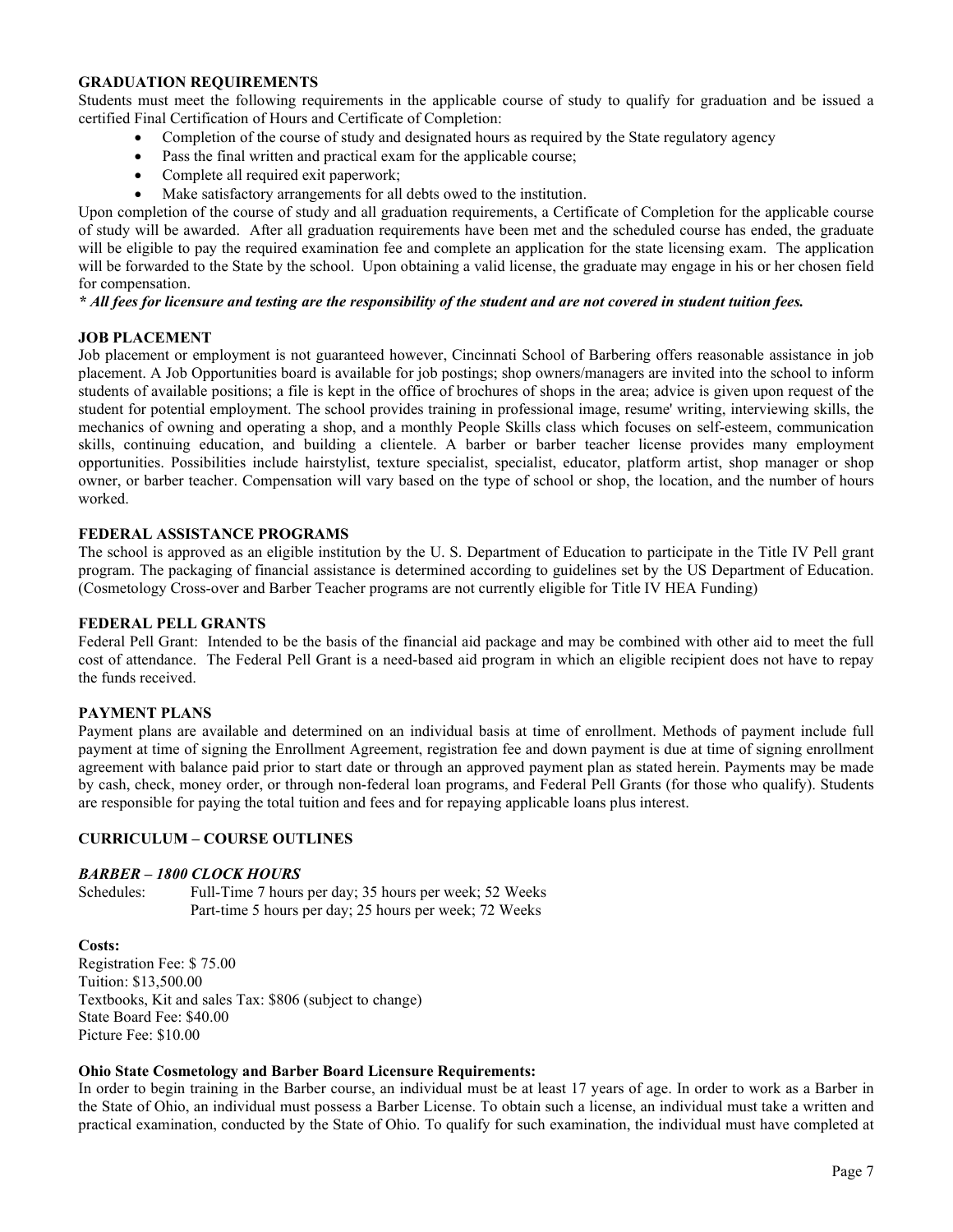least 1800 clock hours of barber training in a licensed barber school, possess at least an eighth-grade education or its equivalent, and be at least 18 years of age.

#### **Course Description:**

The course teaches barbering with special emphasis on practical training. Students blend theoretical training and practical training on a daily basis. The theoretical training is conducted in a classroom setting consisting of lecture and demonstration. Practical training takes place in our separate clinic which offers barber services to the public.

#### **Course Goals:**

Upon completion of the course, the graduate should possess the required knowledge and skills to pass the Ohio Board examination and gain entry level employment in the barbering profession. In addition to theoretical knowledge, the student shall be able to perform all barbering services including regular haircuts, style haircuts, shaves, facials and advanced design techniques with entry level professional barbering abilities.

#### **Course Format:**

The course is taught in the English language using a variety of current educational instructional techniques including lecture, demonstration, visual aids, textbook review, practice on live models (under the supervision of licensed instructors) and testing.

#### **Grading:**

Theoretical and practical evaluations and tests will be conducted regularly. Grades will be on a point system, with the following scale in effect:

> 94% - 100% = A (Excellent)  $86\% - 93\% = B = (Above Average)$ 75% - 85% = C (Average/Satisfactory)  $0\%$  - 74% = F (Unsatisfactory/ Failing)

All theory, practical and examination grades are given as numerical with a scale of 0 - 100 points. A grade of 75% is considered passing in all such situations. Clinic grades, due to the nature of working with the public, are given as satisfactory or unsatisfactory.

| Content of Units of Instruction                      |                   | Hours Devoted to Units of Instruction |                  |                |
|------------------------------------------------------|-------------------|---------------------------------------|------------------|----------------|
|                                                      | Theory/Scientific | Practice/Scientific                   | Clinic           | Total          |
| Fundamentals of Barbering                            |                   | 0                                     | 0                | 5              |
| <b>Student Handbook</b>                              | 4                 | 0                                     | $\Omega$         | $\overline{4}$ |
| Elementary Chemistry - Sterilization; Antiseptic;    | 15                | 10                                    | 20               | 45             |
| Health; Sanitation, & Infection Control              |                   |                                       |                  |                |
| Sciences - Hygiene; Bacteriology                     | 15                | $\theta$                              | 5                | 20             |
| Structure of the Head, Face, and Neck                | 10                | 10                                    | $\Omega$         | 20             |
| (Anatomy & physiology)                               |                   |                                       |                  |                |
| Diseases of the Skin, Hair & Glands                  | 10                | $\theta$                              | $\theta$         | 10             |
| <b>Barber History</b>                                | 15                | $\boldsymbol{0}$                      | $\Omega$         | 15             |
| Barber Law, State Rules and Regulations              | 10                | $\overline{0}$                        | $\boldsymbol{0}$ | 10             |
| Salesmanship; Advertising; Public Relations; and     | 5                 | $\theta$                              | 5                | 10             |
| <b>Human Relations</b>                               |                   |                                       |                  |                |
| Barber Ethics & Shop Management                      | 15                | 0                                     | 20               | 35             |
| Human Trafficking                                    |                   | $\boldsymbol{0}$                      | $\boldsymbol{0}$ | 1              |
| Career and Employment Techniques                     | 5                 | 10                                    | $\Omega$         | 15             |
| Facial Treatments (rolling cream- rest facial-packs- | 15                | 30                                    | 30               | 75             |
| bleach-clay)                                         |                   |                                       |                  |                |
| Shampoo Treatments (plain shampoo and tonic - hot    | 5                 | 20                                    | 30               | 55             |
| oil shampoo                                          |                   |                                       |                  |                |
| Hair Coloring (tinting) and Bleaching                | 10                | 15                                    | 15               | 40             |
| Facial Shaving & Beard Trimming                      | 10                | 20                                    | 35               | 65             |
| Haircutting I (Tapers)                               | 10                | 30                                    | 360              | 400            |
| Haircutting II (Styles/Trend Cuts)                   | 10                | 40                                    | 445              | 495            |
| Haircutting III (Styling)                            | 10                | 30                                    | 200              | 240            |
| Chemical Straightening & Relaxing                    | 10                | 5                                     | 10               | 25             |
| Permanent Waving                                     | 10                | 5                                     | 10               | 25             |
| Hairpieces                                           | 5                 | 5                                     | 5                | 15             |

#### **1800 SYLLABUS**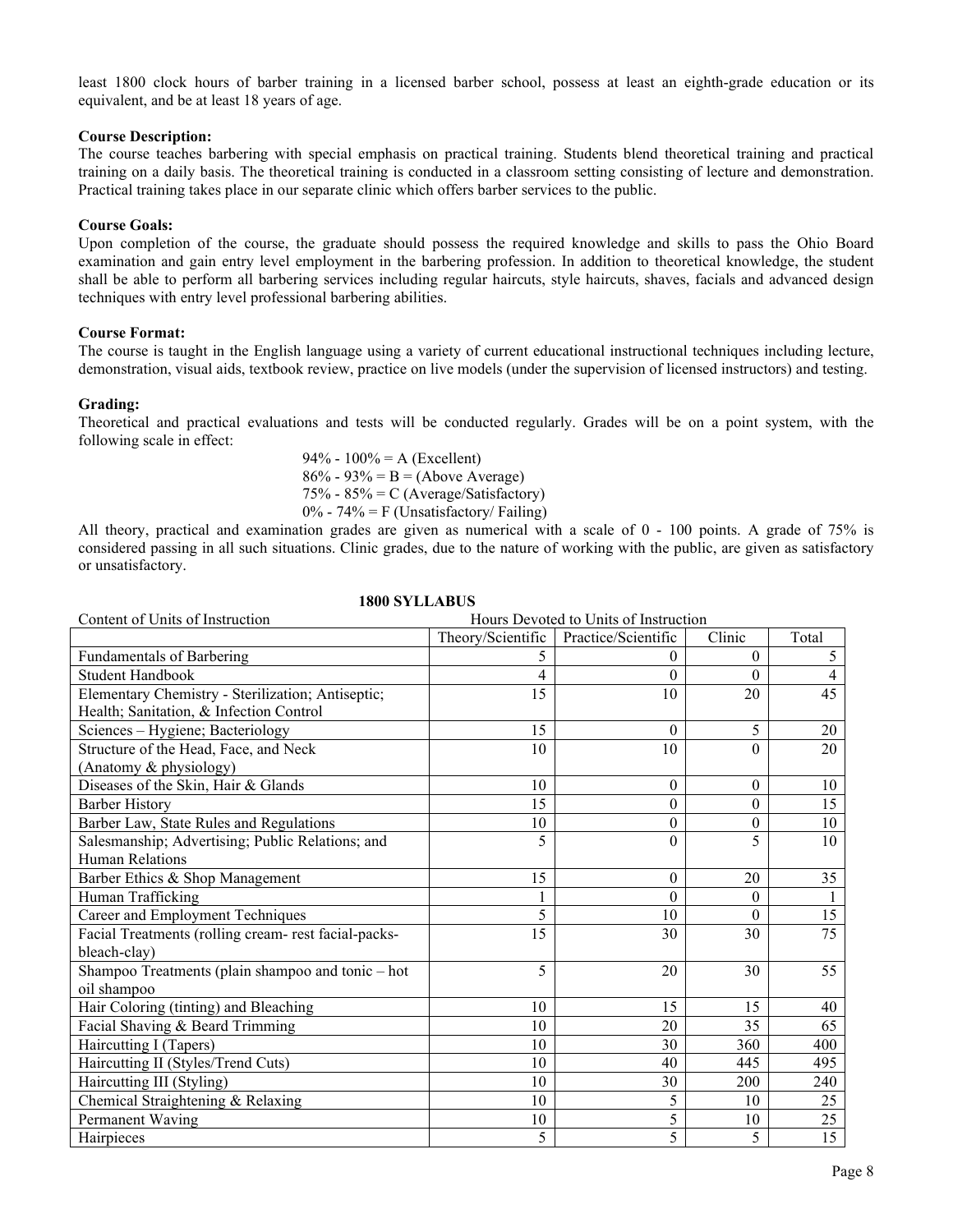| Barber Implements       |     |     |      | 1 V  |
|-------------------------|-----|-----|------|------|
| <b>Scalp Treatments</b> |     | 10  | 20   | ີ~   |
| <b>Shop Duties</b>      |     | 10  | 50   |      |
| Review and Exams        | 40  |     | 20   |      |
| <b>TOTALS:</b>          | 260 | 260 | 1280 | 1800 |

## *COSMETOLOGY CROSS-OVER -1000 CLOCK HOURS*

Schedules: Full-Time 7 hours per day; 35 hours per week; 29 weeks Part-time 5 hours per day; 25 hours per week; 40 weeks

#### **Costs:**

Registration Fee: \$ 75.00 Full-Time Tuition: \$7,500.00 Textbooks, Kit, and Sales Tax: \$806 (subject to change) State Board Fee: \$40.00 Picture Fee: \$10.00 (Currently not eligible for Title IV HEA Funding)

#### **Ohio State Cosmetology and Barber Board Licensure Requirements:**

In order to begin training in the Cosmetology Cross-Over course, an individual must be at least 17 years of age and possess a current Cosmetology License. In order to work as a Barber in the State of Ohio, an individual must possess a Barber License. To obtain such a license, the individual must take a written and practical examination, conducted by the State of Ohio. To qualify for such an examination, an individual must complete 1000 clock hours of Barber training in a licensed Barber School, have an eighth-grade education or its equivalent, be at least 18 years of age and possess a current Cosmetology License.

#### **Course Description:**

The course is designed to teach barbering to persons previously licensed as Cosmetologists. Theoretical training is conducted in a classroom setting consisting of lecture and instructor demonstration. Practical training takes place in our Barber School Clinic which offers all Barber Services to the general public.

#### **Course Goals:**

Upon completion of the course, the graduate should possess the required knowledge and skills to pass the Ohio Board examination and gain entry level employment in the barbering profession. In addition to theoretical knowledge, the student shall be able to perform all barbering services including regular haircuts, style haircuts, shaves, facials and advanced design techniques with entry level professional barbering abilities.

## **Course Format:**

The course is taught in the English language using a variety of current educational instructional techniques including lecture, demonstration, visual aids, textbook review, practice on live models (under the supervision of licensed instructors) and testing.

## **Grading:**

Theoretical and practical evaluations and tests will be conducted regularly. Grades will be on a point system, with the following scale in effect:

94% - 100% = A (Excellent)  $86\% - 93\% = B = (Above Average)$ 75% - 85% = C (Average/Satisfactory)  $0\%$  - 74% = F (Unsatisfactory/ Failing)

All theory, practical and examination grades are given as numerical with a scale of 0 - 100 points. A grade of 75% is considered passing in all such situations. Clinic grades, due to the nature of working with the public, are given as satisfactory or unsatisfactory.

| Content of Units of Instruction                   |        | Hours Devoted to Units of Instruction |        |       |
|---------------------------------------------------|--------|---------------------------------------|--------|-------|
|                                                   | Theory | Practice/Scientific                   | Clinic | Total |
| Fundamentals of Barbering                         |        |                                       |        |       |
| Student Handbook                                  |        |                                       |        |       |
| Hygiene; Bacteriology                             |        |                                       |        |       |
| Histology of the hair, skin and nerves;           |        |                                       |        |       |
| Structure of the head, face and neck (anatomy and |        |                                       |        |       |

#### **1000 SYLLABUS**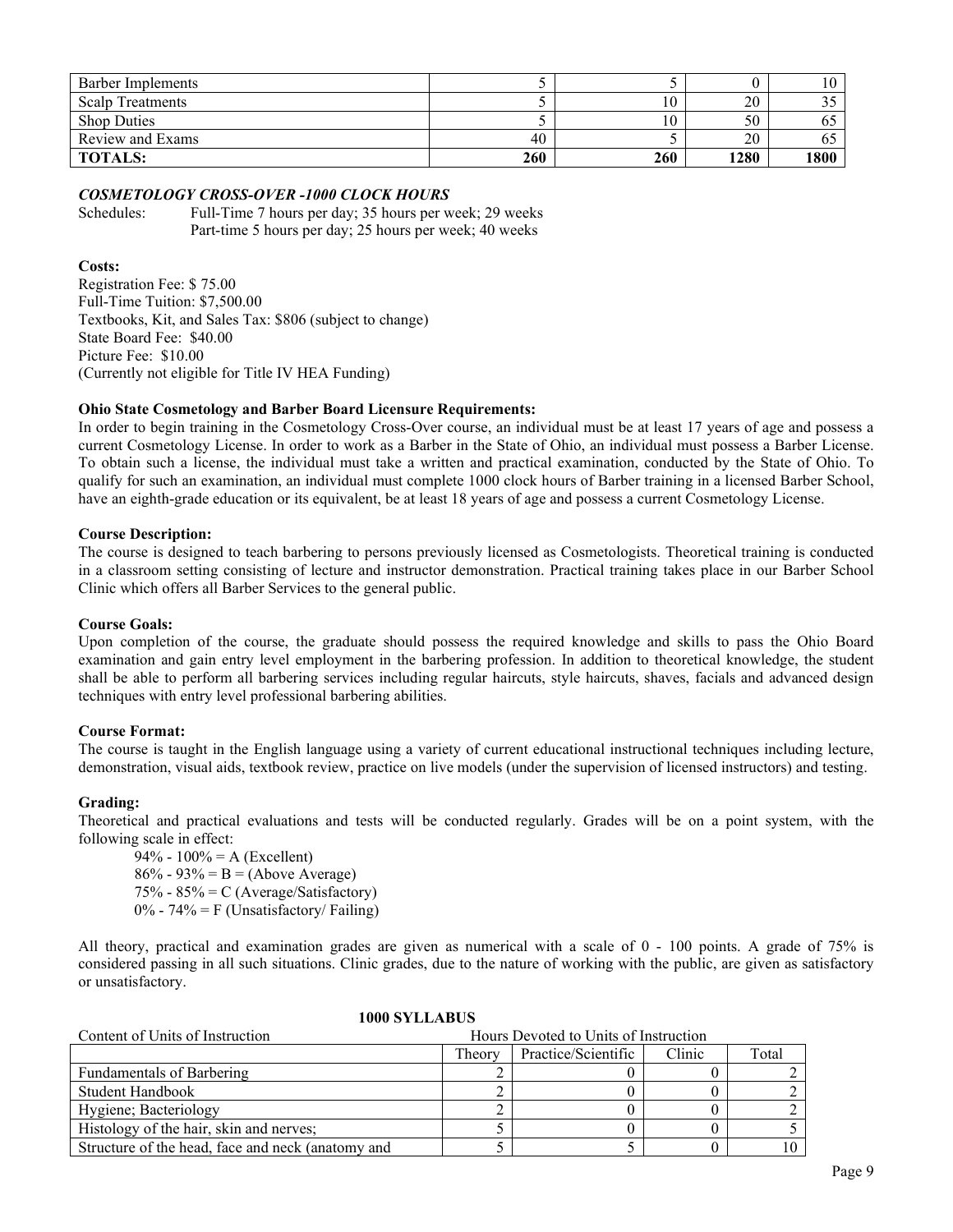| physiology);                                             |                |          |          |                |
|----------------------------------------------------------|----------------|----------|----------|----------------|
| Elementary chemistry relating to barbering sterilization | 3              | 5        | 0        | 8              |
| and antiseptic;                                          |                |          |          |                |
| Diseases of the skin, hair and glands;                   | 3              | $\Omega$ | $\theta$ | 3              |
| Barber history;                                          | $\overline{2}$ | $\theta$ | $\theta$ | $\overline{c}$ |
| Law pertaining to barbering;                             | 2              | 0        | $\theta$ | $\overline{c}$ |
| Salesmanship, advertising, public relations, and human   | 4              | 0        | $\theta$ | 4              |
| relations;                                               |                |          |          |                |
| Barber ethics and shop management                        | 4              | 0        | $\theta$ | 4              |
| Human Trafficking Education                              |                | 0        | $\theta$ |                |
| Facial treatments (rolling cream - rest facial - packs - | 1              | 15       | 20       | 36             |
| bleach - clay);                                          |                |          |          |                |
| Shampoo treatments (plain shampoo and tonic - hot oil    | $\mathfrak{D}$ | 10       | 30       | 42             |
| shampoo);                                                |                |          |          |                |
| Tinting; Bleaching;                                      |                | 10       | 10       | 21             |
| Facial Shaving & Beard Trimming                          | 5              | 10       | 20       | 35             |
| Haircutting I (tapers);                                  | 5              | 15       | 255      | 275            |
| Haircutting II (style/trend cuts);                       | 5              | 15       | 290      | 310            |
| Haircutting III (styling);                               | 5              | 10       | 100      | 115            |
| Straightening and relaxing;                              |                | 5        | 5        | 11             |
| Permanent waving;                                        |                | 5        | 5        | 11             |
| Hairpieces;                                              |                | 5        | 5        | 11             |
| Barber implements                                        |                | 5        | $\theta$ | 6              |
| <b>Scalp Treatments</b>                                  |                | 5        | 15       | 21             |
| <b>Shop Duties</b>                                       |                | 5        | 25       | 31             |
| Review and Exams                                         | 5              | 5        | 20       | 30             |
| <b>TOTALS:</b>                                           | 70             | 130      | 800      | 1000           |

## *BARBER TEACHER -500 CLOCK HOURS (pending NACCAS approval)*

Schedules: Full-Time 7 hours per day; 35 hours per week; 15 weeks Part-time 5 hours per day; 25 hours per week; 20 weeks

#### **Costs:**

Registration Fee: \$ 75.00 Full-Time Tuition: \$3457.00 Textbooks, Kit, and Sales Tax: \$230.90 (subject to change) State Board Fee: \$188.50 Picture Fee: \$10.00 (Currently not eligible for Title IV HEA Funding)

## **Ohio State Cosmetology and Barber Board Licensure Requirements:**

In order to begin training in the Barber Teacher course, an individual must be at least 17 years of age and possess a current Barber License. In order to work as a Barber Teacher in the State of Ohio, an individual must possess a Barber Teacher License. To obtain such a license, the individual must take a written and practical examination, conducted by the State of Ohio. To qualify for such an examination, an individual must complete 500 clock hours of Barber Teacher training in a licensed Barber School, have an eighth-grade education or its equivalent, be at least 18 years of age and possess a current barber license and has at least eighteen months of work experience in a licensed barber shop or has been employed as an assistant barber teacher under the supervision of a licensed barber teacher for at least one year.

## **Course Description:**

The course is designed to teach licensed barbers to be barber teachers. Theoretical training is conducted in a classroom setting consisting of lecture and instructor demonstration. Practical training takes place in our Barber School Clinic which offers all Barber Services to the general public.

## **Course Goals:**

Upon completion of the course, the graduate should possess the required knowledge and skills to pass the Ohio Board examination and gain entry level employment in the barbering teacher profession. In addition to theoretical knowledge, the student shall be able to teach students to perform all barbering services including regular haircuts, style haircuts, shaves, facials and advanced design techniques with entry level professional barbering abilities.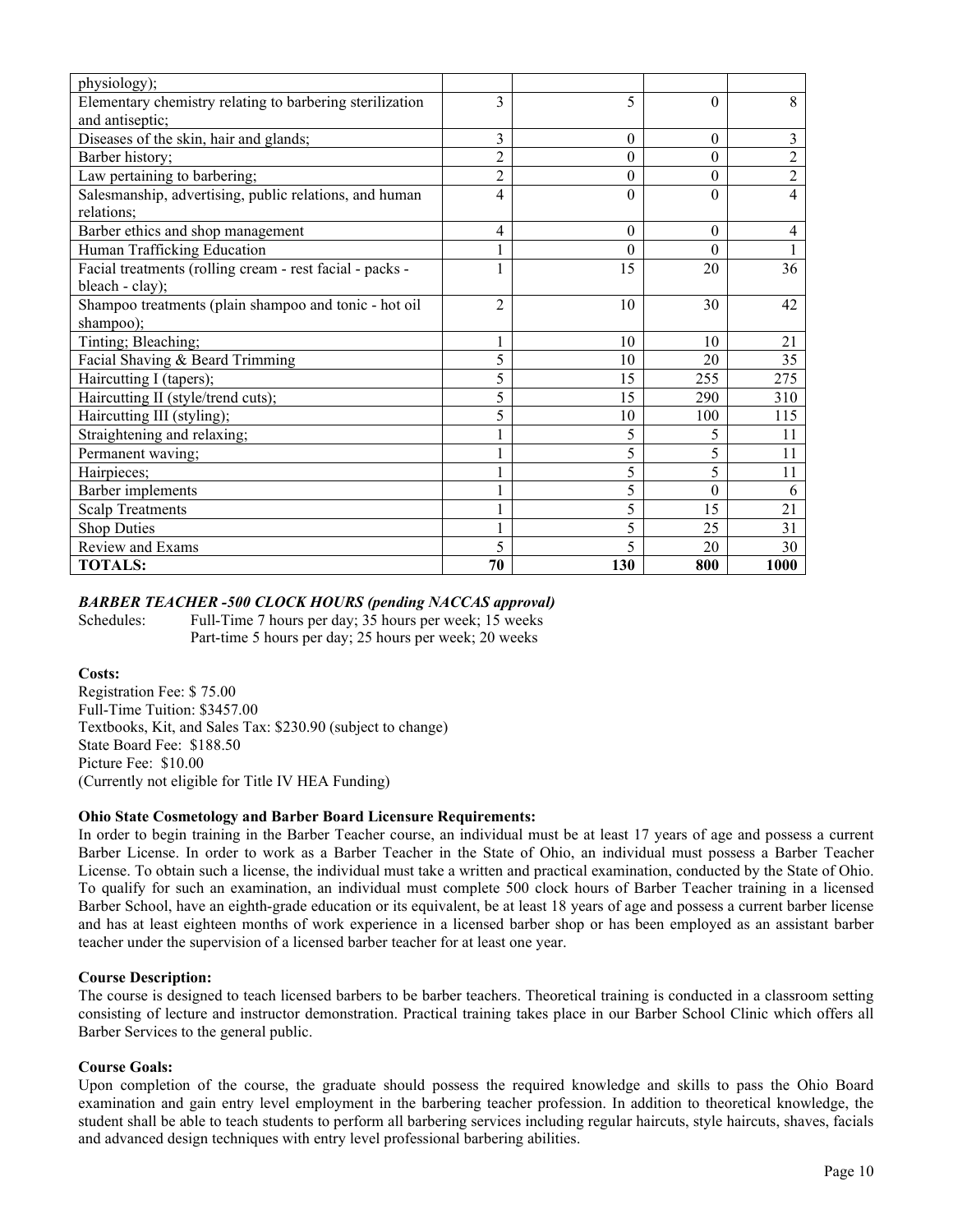#### **Course Format:**

The course is taught in the English language using a variety of current educational instructional techniques including lecture, demonstration, visual aids, textbook review, practice on live models (under the supervision of licensed instructors) and testing.

## **Grading:**

Theoretical and practical evaluations and tests will be conducted regularly. Grades will be on a point system, with the following scale in effect:

94% - 100% = A (Excellent)  $86\% - 93\% = B = (Above Average)$ 75% - 85% = C (Average/Satisfactory)  $0\%$  - 74% = F (Unsatisfactory/ Failing)

All theory, practical and examination grades are given as numerical with a scale of 0 - 100 points. A grade of 75% is considered passing in all such situations. Clinic grades, due to the nature of working with the public, are given as satisfactory or unsatisfactory.

#### **500 SYLLABUS**

| <b>Subject Area</b>                              | <b>Assigned Hours</b> |
|--------------------------------------------------|-----------------------|
| <b>Laws &amp; Rules</b>                          | 50                    |
| Ohio Revised Code Statutes $-$ O.R.C. 4709       |                       |
| Ohio Administrative Rules-O.A.C. 4713            |                       |
| License and Permit Policy and Procedures         |                       |
| Inspection and Enforcement Policy and Procedures |                       |
| <b>Curriculum Development</b>                    | 300                   |
| Lesson Planning<br>٠                             |                       |
| <b>Presentation Skills</b>                       |                       |
| <b>Educational Aids</b>                          |                       |
| Use of Technology                                |                       |
| Distance Learning                                |                       |
| Grading Assessment                               |                       |
| <b>Learning Styles</b>                           | 50                    |
| Learning Modalities<br>$\bullet$                 |                       |
| Special Learning Needs                           |                       |
| Learner Accommodations                           |                       |
| Classroom Management                             | 100                   |
| Structuring the Learning Environment             |                       |
| <b>Communication Skills</b>                      |                       |
| Professional Ethics                              |                       |
| <b>Conflict Management</b>                       |                       |
| <b>TOTALS:</b>                                   | 500                   |

## **ADDITIONAL COURSE INFORMATION**

## **Program Outcomes**

Upon completing the courses, the student should be able to:

- Understand the importance of a professional image and how these skills relate to success.
- Understand the importance of and comply with the rules for infection control.
- Discuss the different types of disinfectants, their uses, and demonstrate how to safely sanitize and disinfect various tools and surfaces.
- Name and describe the structures associated with the hair.
- List the factors that should be considered in a hair analysis.
- Discuss the different types of hair loss, their causes, and options for treatment.
- Recognize hair and scalp disorders.
- Demonstrate proper shampooing and conditioning procedures.
- Recognize disorders or diseases of the scalp and hair.
- Understand product knowledge use and safety.
- Demonstrate basic haircuts and be able to choose which techniques and tools are required.
- Apply the basic haircutting techniques to accomplish more advanced styles.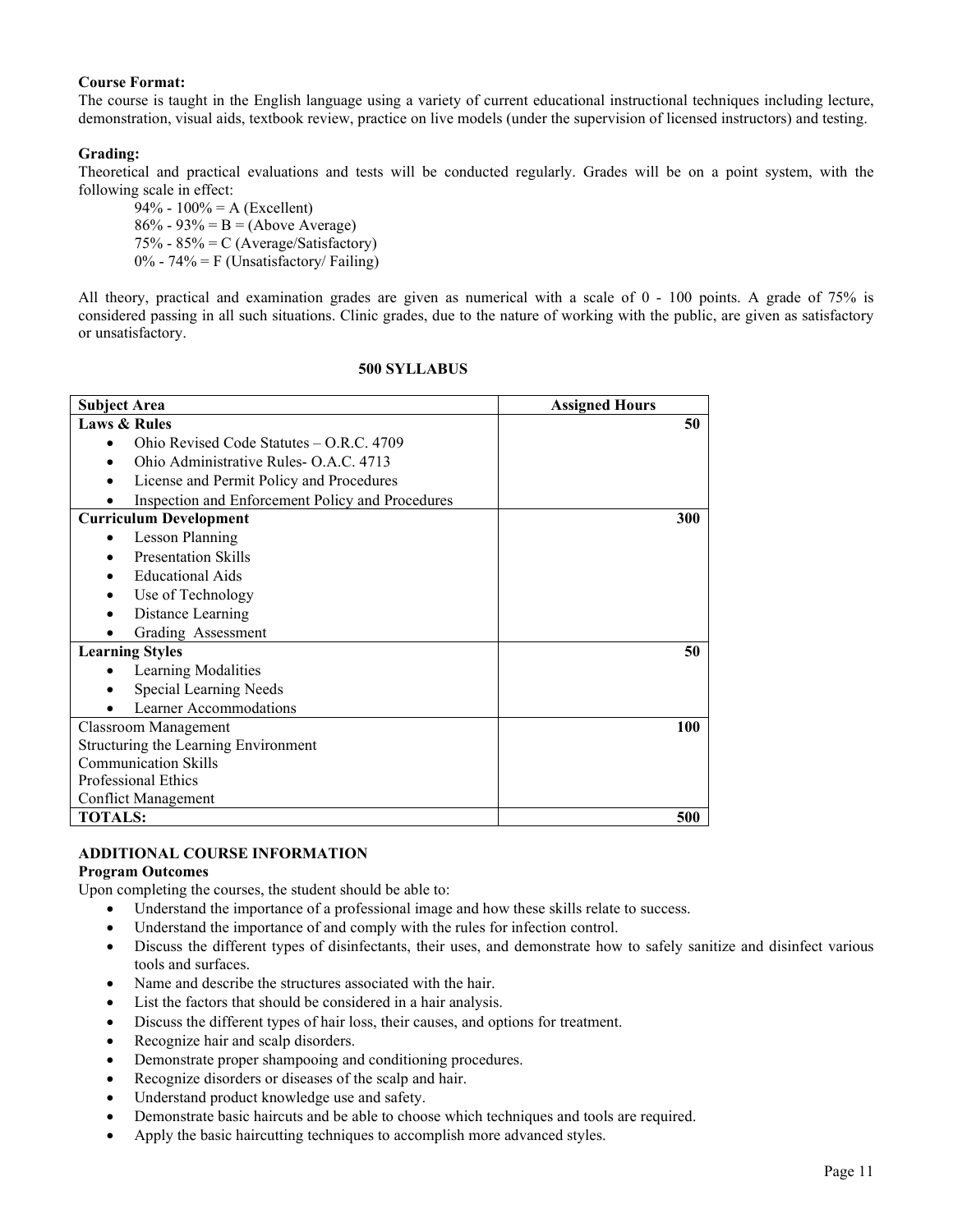- Demonstrate shaving with a straight razor.
- Demonstrate the ability to handle tools and implements properly.
- Explain the physical and chemical actions that take place during chemical texture services and demonstrate the proper procedures.
- Define terms relating to skin disorders and discuss which disorders may be handled in the school/shop and which should be referred to a physician.
- Identify and apply business and marketing strategies to be successful in the shop.
- Describe the various types of shop ownership and operations procedures.
- Explain the importance of and demonstrate the ability to sell retail products to promote client satisfaction and shop success.
- Understand General Laws, Rules, and Regulation of Ohio State Cosmetology and Barber Board.

## **Classroom Reading Material**

Milady's Standard Professional Barbering Textbook Milady Master Educator Textbook (Barber Teacher)

## **Lectures/Discussions**

In addition to providing information, lectures/discussions are designed to:

- Help organize the reading materials
- Highlight important facts
- Discuss interpretations and experiences and to provide viewpoints on material being studied

#### **Demonstrations**

Instructors will demonstrate techniques and procedures for performing tasks.

#### **Exams**

Weekly exams and a final exam will be given. Exams will cover materials from the textbook, notes, handouts, discussions, and demonstrations.

#### **Quizzes and In-Class Assignments**

Unannounced quizzes and other short assignments may be given. These are due the same day and may not be made up. Quizzes and activities may be worth 10-100 points each.

#### **Grading System**

Methods of evaluation include practical and written exams, workbooks, quizzes and assignments.

## **DRESS CODE POLICY**

Cincinnati School of Barbering has established a standard dress code for all students to maintain a professional atmosphere, Students not in stated dress code may be asked to leave school to change, which will also result in a loss of hours. The dress code:

- School smocks must be worn at all times.
- Open toed shoes are not allowed
- No excessive jewelry
- No shorts worn above the knee
- All clothing worn must be worn in a professional manner

## **TELEPHONE CALLS AND CELL PHONES**

- Personal phone calls will not be taken by staff
- All personal phone calls need to be made during breaks and/or lunch. Office phones are not available for personal, non-emergency calls.
- Students will receive emergency calls (i.e. accident, sick child, etc.).
- During class and clinic time, cell phones need to be turned off or set to "silent" mode and stored away.

## **EQUIPMENT AND PERSONAL ITEMS**

Cincinnati School of Barbering and/or staff are not responsible for lost or stolen kit items or personal items. It is the student's responsibility to replace such items. Lockers are available; however, the student must provide their own lock. Students are expected to have books and equipment ready for class and/or clinic every day.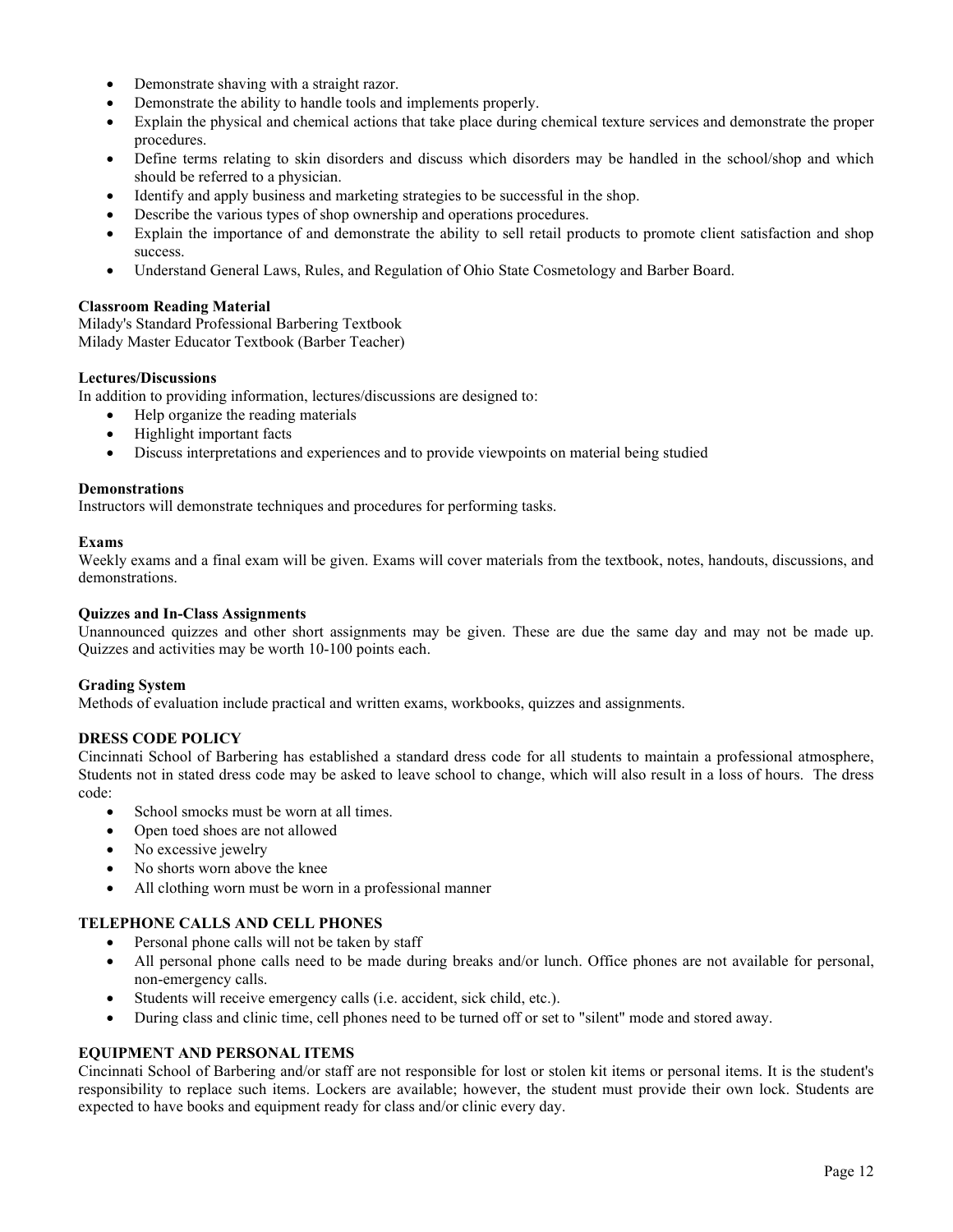## **PARKING**

Students are to park in the parking lot beside the school. Students are not allowed to park along the front of the building. Please allow space for clients to park.

## **SMOKING**

This is a non-smoking facility. All smoking shall be done outside the building in a designated area away from walkways and doors. Discarded cigarettes must be disposed of in a trash container. Smoking is only allowed during break times and or lunch.

## **EMERGENCY EVACUATION PLAN**

- There are three main exits from the building; one in the rear and one in the front and one in the middle of the building
- In case of emergency/fire, calmly leave the building through the closest exit
- In case of a tornado, proceed to the locker/classroom area. Fire extinguishers are located near the exits of the school and on the clinic floor near office

## **SCHOOL POLICIES**

## **Disciplinary Code**

Application - This disciplinary procedure will be applied in cases where a student is charged with violating any "disciplinary regulations". The student will be notified immediately of:

- Time and place of alleged violation
- Specific rule being violated
- Conference to be held to determine what action will be taken.

## **Disciplinary Regulation**

\*\* VIOLATION OF THE FOLLOWING MAY RESULT IN IMMEDIATE TERMINATION \*\*

- Use of obscene words or gestures
- Loud arguing or confrontations in the clinic, classroom or in the presence of patrons or fellow students- may result in suspension and/or may serve as grounds for immediate expulsion from school
- Pushing, shoving, striking, fighting or horseplay
- Possession of or being under the influence of alcohol or drugs. The school reserves the right to search a student's locker at any time- for any reason
- Altering or tampering with time cards, or attempting to punch someone else in or out Cheating, stealing or lying while a student at the school
- Any student who misses school because of incarceration for any charge may be
- Terminated due to loss of hours
- Any student whose legal problems (civil or criminal) so interfere with the student's ability to devote himself and his time to his studies may be terminated from school. If appropriate- suspended until such time as will enable the student to settle his legal problems
- Conviction of any crime involving moral turpitude or any felony shall result in immediate
- Discourtesy to or refusing to accept a customer when so directed by an instructor
- Any student who, in the judgment of school authorities, appears not to be in full command of their physical and mental faculties will be asked to leave school temporarily until the school okays the student's return following submission of a doctor's medical report describing the nature of the student's illness and certifying the student to be in good health and able to perform barber-styling services on the public
- Students must charge the correct full price for any services and products given to customers. All such charges must be entered and recorded at the front desk cash register. Violation of this rule will incur an automatic suspension for the first offense and the second offense may result in termination
- Any student found writing on walls or in any way defacing school property will incur an automatic suspension for the first offense. A second offense may result in termination. In addition, the student will be required to pay any and all damages including labor charges and materials to replace said area to it's original condition
- If a student has a complaint concerning anything about the school he or she must not "hassle" other students, customers, etc. They must take their concern immediately to their instructor or school manager. Students not following the established procedure for registering a complaint will be suspended pending the outcome of a disciplinary conference
- Actions by a student that reflect unfavorably upon the school will result in disciplinary action
- Conduct deemed unbecoming and not in keeping with the dignity and ethics of the professional may result in termination and shall result in a disciplinary conference
- Default in the required monthly tuition payments may result in termination or suspension
- The school reserves the right to dismiss or suspend any student whose conduct reflects an inability to function within the spirit of the rules and regulations.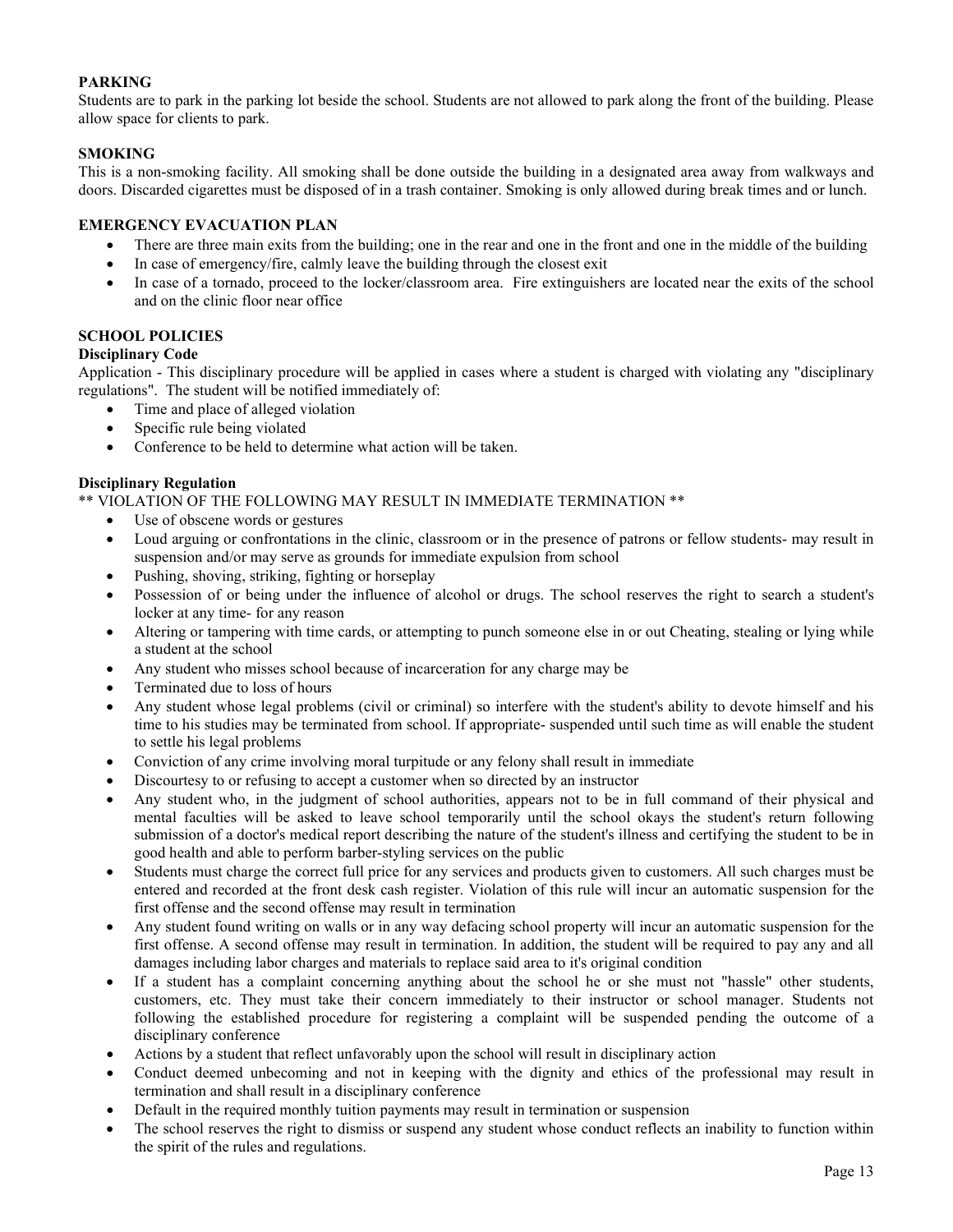#### **Unlawful Discrimination or Harassment**

No student shall engage in discrimination or harassment of another student, instructor, or staff member of this school. This shall include discrimination or harassment based on sex, gender, race, age, color, religion, disability, and ethnic origin. This includes verbal, physical, or other conduct. Persons violating this policy shall face student discipline and/or suspension or termination from the program.

#### **Cheating**

No student shall engage in behavior that, in the judgment of the instructor of the class, may be construed as cheating. This may include, but is not limited to, plagiarism, or other forms of academic dishonesty such as acquisition without permission of tests or other material and/or distribution of these materials. Such behavior may result in the loss of grade and/or suspension.

#### **Theft Vandalism**

No one shall engage in the theft of or damage to property belonging to another person or to the school. Such behavior shall result in the dismissal from the program.

#### **Disruptive Behavior - Conduct**

No student shall behave or conduct themselves in a manner that is unacceptable in a learning environment or that endangers or infringes on the rights and/or safety of themselves or another student or staff member. If misconduct in the classroom or clinic floor warrants an immediate suspension for the remainder of the class time, the instructor may do so without prior warning. If the student does not voluntarily leave the premises, the police department may be called to remove the student. Further action may be taken against the student.

#### **Students Clocked Out**

Cincinnati School of Barbering instructors and staff members reserve the right to dismiss students for the day for the following reasons:

- 1. Insubordination
- 2. Using profane language
- 3. Unprofessional behavior toward client, student, instructor, or staff member
- 4. Refusing client services
- 5. Refusing to perform sanitation duties
- 6. Possessing or using alcohol or illegal drugs
- 7. Improper attire
- 8. Lounging/sleeping in class

#### **Termination Policy**

Students may be terminated from the program for non-compliance with the following: school policies, the enrollment contract, or State Laws and Regulations; improper conduct or any action which causes or could cause bodily harm to a client, a student, or employee of the school; willful destruction of school property; non-payment of fees; theft or any illegal act; failure to graduate from the barber program within 2.5 years (including LOAs).

#### **Personal Services**

The clinic floor instructor may grant permission for students to perform personal services on each other during down time. Clients come first and a student may be asked to stop a personal service to accommodate the client. All personal services are to be finished by 4:00pm.

#### **Sanitation Duties**

Students are expected to maintain the highest level of infection control. Each student is responsible for cleaning his/her own station. Students will also be assigned a daily sanitation duty to help keep the school clean. All sanitation duties must be performed and checked. Failure to complete sanitation duties shall result in disciplinary action.

#### **Available Services**

Cincinnati School of Barbering does not provide housing assistance. Reasonable assistance is available in seeking counseling services outside of the school.

#### **General Program Policies**

All students are expected to:

- 1. Attend school regularly and arrive on time.
- 2. Clock only them selves in and out everyday and at lunchtime.
- 3. Be in the stated dress code.
- 4. Behave in a professional manner at all times.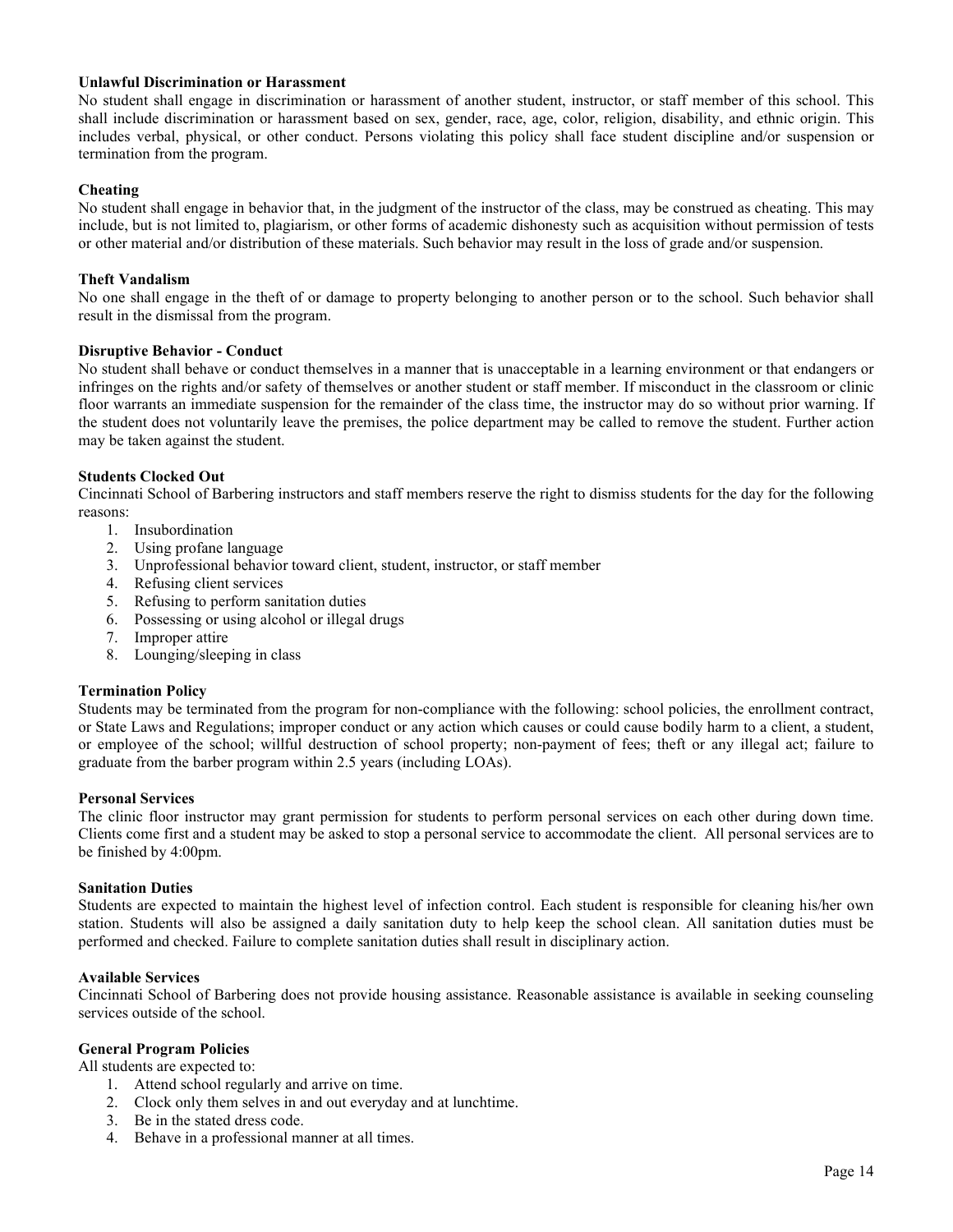- 5. Keep their work area clean and sanitary and clean up after them selves.
- 6. Have operating records signed daily.
- 7. Perform sanitation duties daily and have them checked and signed.
- 8. Be prepared to perform any service and have the necessary equipment.
- 9. Participate in the learning process.

#### **ADVISING**

Cincinnati School of Barbering & Hair Design provides academic advice to all students. The faculty and staff are available by appointment or informally to meet with the students to discuss any obstacle that may be in the way of success. Students may be referred to professional counseling in the community.

#### **STUDENT RECORDS AND TRANSCRIPTS**

Academic records are safely retained at the institution under lock and key. Records of academic progress are furnished to the student. One transcript is provided to students upon graduation and fulfillment of debt owed the school. Additional transcripts are available to students upon written request and notification of permission for a fee of \$10.00. Student records will be provided to potential employers only after receipt of a written request, which has been made by the individual student. Student records are maintained for a minimum of seven (7) years. All students shall maintain a current name, address, and phone number with the school. Inform the school office of any changes immediately.

#### **STUDENT INFORMATION RELEASE POLICY - FAMILY EDUCATIONAL RIGHTS AND PRIVACY ACT – FERPA**

Unless otherwise required by law, or as required for any accreditation process initiated by this institution, no information will be released to any party without written authorization from a student (or parent/guardian, in the case of a dependent minor), to release academic, attendance, enrollment status, financial, and/or any other information to agencies, prospective employers, or any other party seeking information about the student. Students and parents or guardians of dependent minor students may deny authority to publish "directory information" such as name, address, phone number, etc.

Cincinnati School of Barbering & Hair Design complies with the Family Educational Rights and Privacy Act of 1974 Buckley Amendment, Public Law 93-380 Section 438. All students' records are confidential. Students and parents or guardians of dependent minor students who are in regular attendance at the institution have the right to inspect and review the student's educational, financial, and attendance records to ensure they are accurate and factual. Students and/or parents or guardians of dependent minors should schedule an appointment with the school director to review the student's records.

## **OHIO STATE COSMETOLOGY AND BARBER BOARD INSPECTION**

Cincinnati School of Barbering is subject to unannounced inspections by the State Board Inspector. All rules and regulations provided by the State Board shall be followed at all times.

## **GRIEVANCE PROCEDURE**

Grievance procedures are provided for students, faculty, or consumer who believe that they have been unlawfully discriminated against, unfairly treated, or harassed in any way. Academic grievances relate to a complaint about a course, program of study, or grade.

Complainants are expected to address any disagreements or conflict directly with the individual involved in person with a written document outlining the complaint and communication. After this, if there is no satisfactory resolution, the complainant may set an appointment to see the school director. All communications regarding the complaint must be in writing and all meetings and communications will be documented. The grievance policy is as follows:

1. Complaints against the school, students, or employees must be made within one week of the issue.

- 2. If the complaint cannot be resolved formally the complainant shall write up the details and submit to the school director who will research the issue and respond with a resolution. Once received, solutions will be evaluated and returned within 10 business days with a resolution
- 3. If the complaint cannot be resolved after exhausting the institution's grievance procedure, the complainant may contact the school's regulatory agency.
- 4. You may file a complaint regarding safety, sanitation, and/or licensing issues by calling the Ohio State Cosmetology and Barber Board's Toll-Free number at 1-800-686-5780 or <https://cos.ohio.gov/COMPLAINTS>
- 5. You may access a complaint form for NACCAS at 703-600-7600 or<http://naccas.org/node/93>

## **DRUG FREE WORKPLACE AND INSTITUTION**

Cincinnati School of Barbering & Hair Design has a zero tolerance for drugs and alcohol. No student, educator, or employee may be on the institution premises or affiliate clinic under the influence of any substance. As a drug free work environment, individuals under the influence may be subject to immediate dismissal and/or removal. Students may request counseling for substance abuse and will be referred to community resources.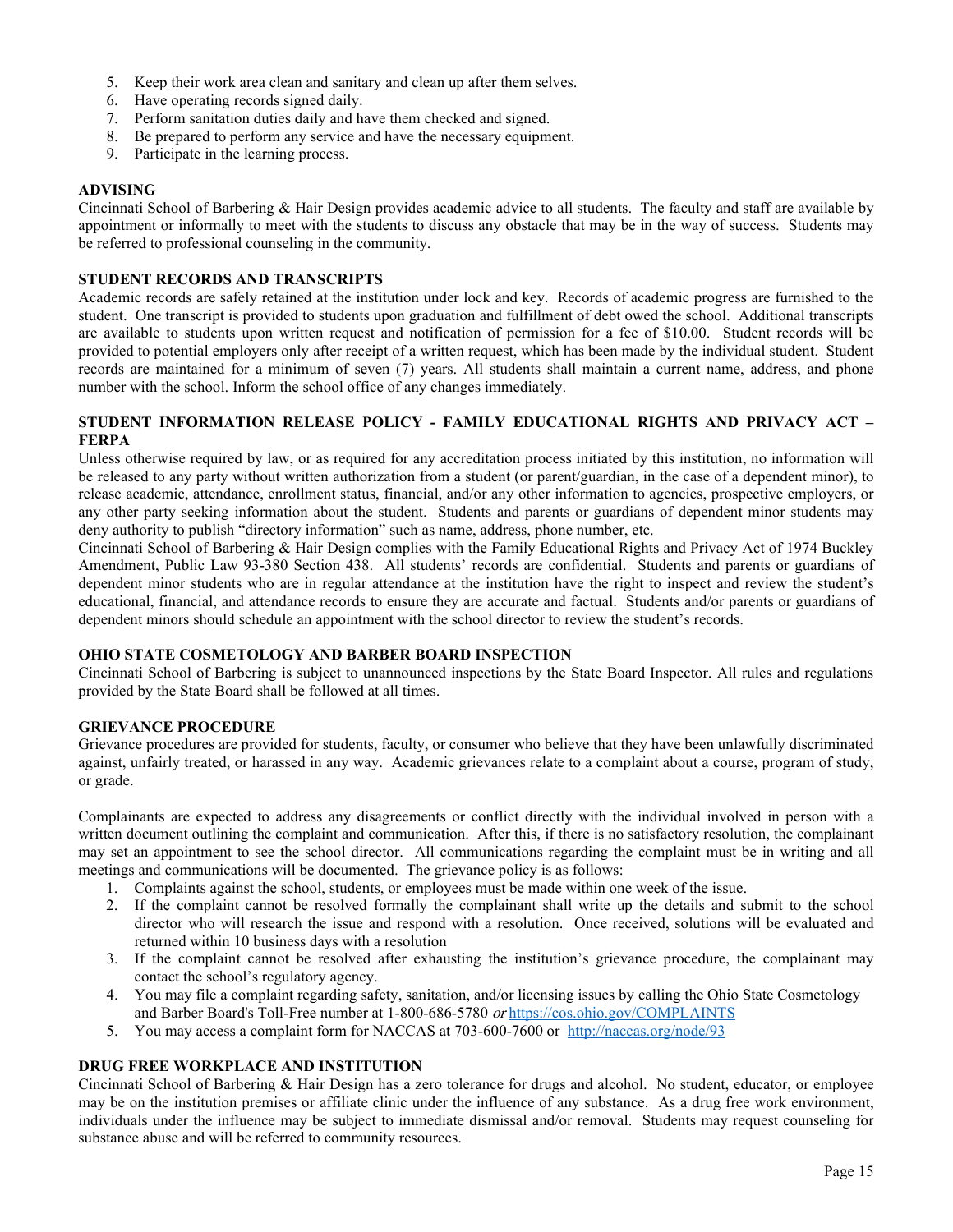#### **SCHOLARSHIPS AND FEE WAIVER**

At this time the Cincinnati School of Barbering & Hair Design is not offering any scholarships or fee waivers. However, we do offer discounted tuition rates that apply to particular class starts. Please speak with the administrative office for details.

#### **WITHDRAWAL REQUIREMENTS**

Students who withdraw from enrollment prior to course completion must:

- Complete all required exit paperwork;
- Satisfy all debts owed to the school.

A final monthly report of hours will be forwarded to the state board. Upon payment of all debts owed to the school a certified Final Transcript of Hours will be released. If withdrawal requirements are not met, no transcript will be released.

#### **STUDENT KIT POLICY**

Kits and supplies purchased by the student are not refundable once they have been issued to the student. Students are responsible for the safekeeping of their personal items including the kit. The institution reserves the right to distribute the student kit in intervals. The kit items may be changed at the discretion of the institution.

#### **FACULTY AND ADMINISTRATION**

| Mark Greene       | Owner, President, Instructor   |
|-------------------|--------------------------------|
| Lisa Perdomo      | Financial Aid, School Director |
| Eric "EJ" Johnson | Instructor                     |
| Dan Pedigo        | Instructor                     |

#### **SATISFACTORY ACADEMIC PROGRESS POLICY**

The Satisfactory Academic Progress Policy is consistently applied to all students enrolled at the school regardless of form of payment, cash pay, Veterans Educational Benefits, or Title IV HEA Program funds. It is printed in the catalog to ensure that all students receive a copy prior to enrollment. The policy complies with the guidelines established by the National Accrediting Commission of Career Arts and Sciences (NACCAS) and the federal regulations established by the United States Department of Education.

#### **Program Name Length in Clock Hours Evaluation Points (Actual Hours) Academic Weeks (Scheduled Weeks) Academic Year Length in Hours** Barber (Full Time) 1800 450hrs/ 13wks; 900hrs/ 26wks; 1350hrs/39wks 900 Barber (Part Time 1800 450hrs/ 18wks; 900hrs/ 36wks; 1350hrs/54wks 900 Cosmetology Cross-Over (Full Time) 1000 1000 500 hours/ 15 weeks 1000 Cosmetology Cross-Over (Part Time) 1000 500 hours/ 20 weeks 1000 Barber Teacher (Full Time) 500 500 250 hours/ 8 weeks 500 Barber Teacher (Part Time) 500  $\vert$  500  $\vert$  250 hours/ 10 weeks 500 500

#### EVALUATION PERIODS

Students are evaluated for Satisfactory Academic Progress as follows:

\*Transfer Students- Midpoint of the contracted hours or the established evaluation periods, whichever comes first. SAP evaluations periods are based on actual contracted hours at the institution.

The institution shall evaluate students' (academic and attendance) Satisfactory Academic Progress at the conclusion of each evaluation period. The frequency of evaluations ensures that students have ample opportunity to meet both the attendance and academic progress requirements of at least one evaluation by midpoint in the course or academic year, whichever occurs sooner. All periods of enrollment are included in the SAP calculation for Title IV HEA fund eligibility and otherwise.

#### ATTENDANCE PROGRESS EVALUATIONS

Students are required to attend a minimum of 70% of the hours possible based on the applicable attendance schedule in order to be considered maintaining satisfactory attendance progress. Evaluations are conducted at the end of each evaluation period to determine if the student has met the minimum requirements. The attendance percentage is determined by dividing the total hours accrued by the total number of hours scheduled. At the end of each evaluation period, the school will determine if the student has maintained at least 70% cumulative attendance since the beginning of the course which indicates that, given the same attendance rate, the student will graduate within the maximum time frame allowed.

#### MAXIMUM TIME FRAME

The maximum time (which does not exceed 143% of the course length) allowed for students to complete each course at satisfactory academic progress is stated below: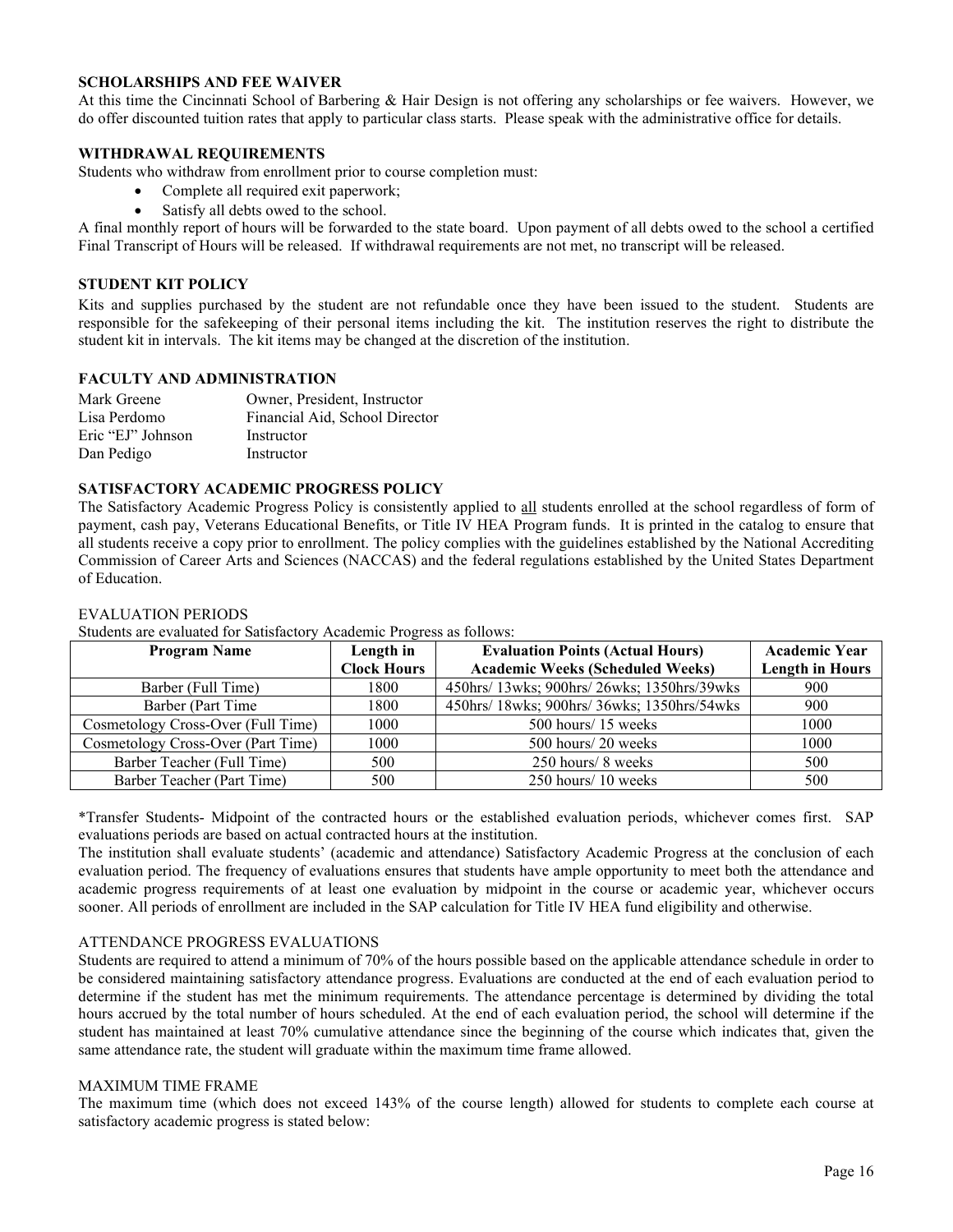| <b>COURSE</b>                                                          |              | <b>MAXIMUM TIME ALLOWED</b> |
|------------------------------------------------------------------------|--------------|-----------------------------|
|                                                                        | <b>WEEKS</b> | <b>SCHEDULED HOURS</b>      |
| Barber (Full time, 35 hrs/wk) - 1800 Hours                             | 74 Weeks     | 2574                        |
| Barber (Part time, 25 hrs/wk) - 1800 Hours                             | 103 Weeks    | 2574                        |
| Cosmetology Cross-Over (Full time, $35 \text{ hrs/wk}$ ) – 1000 Hours  | 41 Weeks     | 1430                        |
| Cosmetology Cross-Over (Part time, $25 \text{ hrs/wk}$ ) – 1000 Hours  | 58 Weeks     | 1430                        |
| Barber Teacher (Full time, $35 \text{ hrs/wk}$ ) – $500 \text{ Hours}$ | 21 Weeks     | 715                         |
| Barber Teacher (Part time, $25 \text{ hrs/wk}$ ) – 500 Hours           | 29 Weeks     | 715                         |

The maximum time allowed for transfer students who need less than the full course requirements will be determined based on 70% of the scheduled hours. Students who exceed the maximum time frame shall be terminated from the program and may reenroll at the sole discretion of the institution on a cash-pay basis consistent with the re-enrollment provisions of the admissions policy.

All courses offered by the institution are clock hour programs and all students attend on a continuous basis. Therefore, we do not offer term or credit hour based programs. Enrollment is based on one period of continuous enrollment which counts towards satisfactory academic progress and maximum time-frame, including any time in that period where a student would not receive Title IV, HEA program funds. The period of enrollment includes, fall, winter, spring, and summer, as applicable to the student's enrollment agreement.

## ACADEMIC PROGRESS EVALUATIONS

The qualitative element used to determine academic progress is a reasonable system of grades as determined by assigned academic learning. Students are assigned academic learning and a minimum number of practical experiences. Academic learning is evaluated after each unit of study. Practical assignments are evaluated as completed and counted toward course completion only when rated as satisfactory or better. If the performance does not meet satisfactory requirements, it is not counted and the performance must be repeated. At least two comprehensive practical skills evaluations will be conducted during the course of study. Students must pass a final written and practical exam for the applicable course prior to graduation. Practical skills are evaluated according to text procedures and set forth in practical skills evaluation criteria adopted by the school. Students must make up failed or missed tests and incomplete assignments. Numerical grades are considered according to the following scale:

94% -  $100% = A$  (Excellent)  $86\% - 93\% = B = (Above Average)$ 75% - 85% = C (Average/Satisfactory)  $0\%$  - 74% = F (Unsatisfactory/ Failing)

## DETERMINATION OF PROGRESS STATUS

Students meeting the minimum requirements of a 75% for academics and 70% for attendance at the evaluation point are considered to be making satisfactory academic progress until the next scheduled evaluation. Students will receive a hard-copy of their Satisfactory Academic Progress Determination at the time of each of the evaluations. Students deemed not maintaining Satisfactory Academic Progress may have their Title IV, HEA Program funds interrupted, as applicable, unless the student is on warning. Students deemed not maintaining Satisfactory Academic Progress may have their VA Educational Benefits interrupted.

## TITLE IV HEA FINANCIAL AID WARNING

Students who fail to meet minimum requirements for attendance or academic progress are placed on a Title IV HEA Financial Aid warning and will be eligible for Title IV HEA program funds for one SAP evaluation period. For the purpose of NACCAS policy requirements during the warning period students are considered to be making satisfactory academic progress. The student will be advised in writing on the actions required to attain satisfactory academic progress by the next evaluation period. If at the end of the warning period, the student has still not met both the attendance and academic requirements, he/she will be determined as NOT making satisfactory academic progress, will be deemed ineligible to receive Title IV, HEA Program funds, as applicable, and will be terminated from the program unless financial arrangements are made with the school.

NOTE: Effective February 2019 Title IV, HEA program SAP Probation and Appeal are only applicable if the school policy elects to place a student on Financial Aid Probation. Withdrawal passing/withdrawal failing, probation, and appeals are not applicable to this institution.

## RE-ESTABLISHMENT OF SATISFACTORY ACADEMIC PROGRESS

Students may re-establish satisfactory academic progress and Title IV, HEA Program funds and/or VA Educational Benefits, as applicable, by meeting minimum attendance and academic requirements at the next scheduled evaluation. Students can make up hours during course times the student is not normally scheduled for attendance. Students may begin attending makeup hours as they are needed.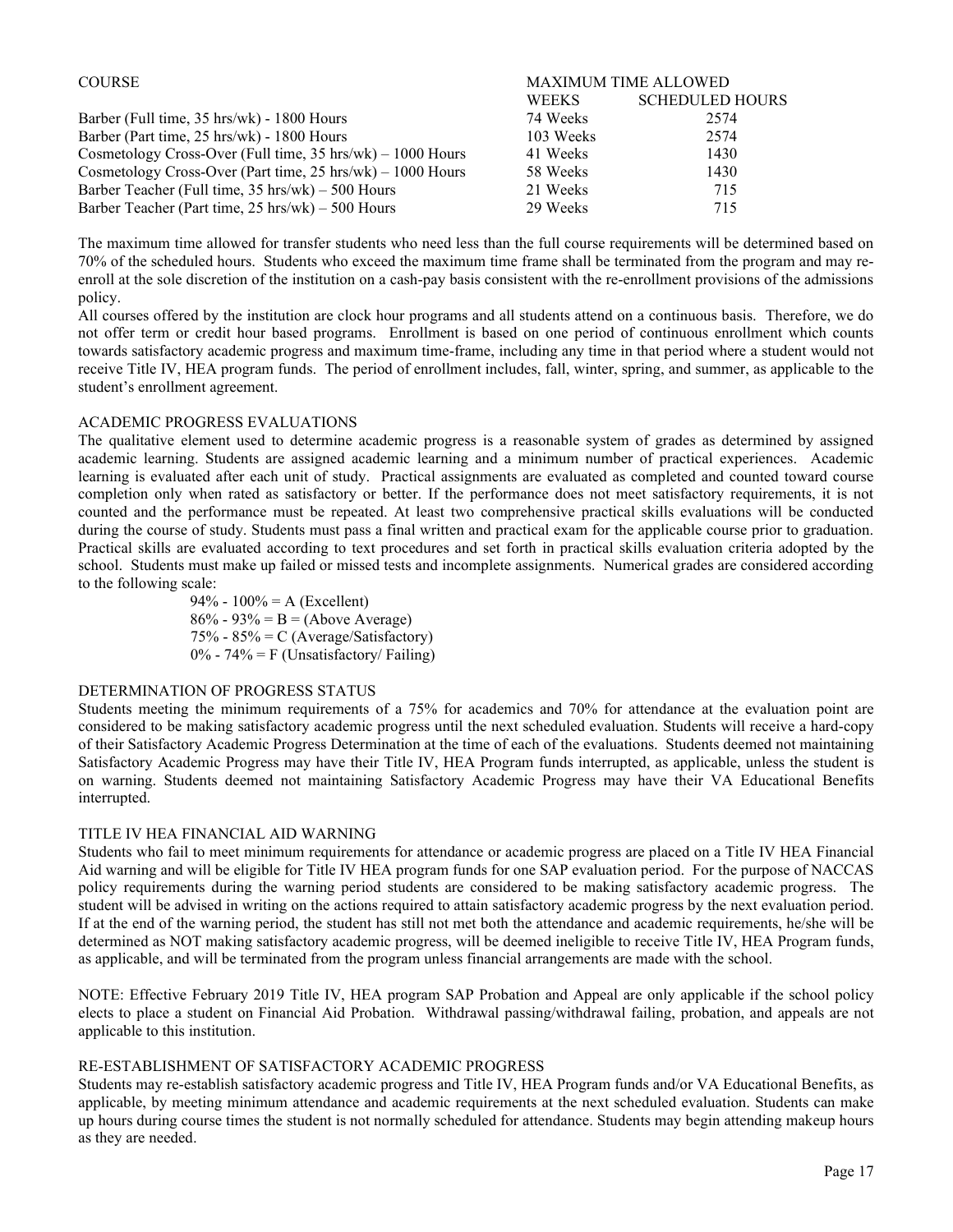## INTERRUPTIONS, COURSE INCOMPLETES, WITHDRAWALS

If enrollment is temporarily interrupted for a Leave of Absence, the student will return to school in the same progress status as prior to the leave of absence. Hours elapsed during a leave of absence will extend the student's contract period and maximum time frame by the same number of days taken in the leave of absence and will not be included in the student's cumulative attendance percentage calculation. Students who withdraw prior to completion of the course and wish to re-enroll will return in the same satisfactory academic progress status as at the time of withdrawal. If a student is considering pursuit of a second program, they must graduate or withdraw from the current program. If a student decides to switch a program, the current SAP will start over with the new program. The old program SAP will no longer apply.

#### NONCREDIT AND REMEDIAL COURSES

Noncredit and remedial courses do not apply to this institution. Therefore, these items have no effect upon the school's satisfactory academic progress standards.

#### TRANSFER HOURS

With regard to Satisfactory Academic Progress, a student's transfer hours from other institutions will be counted as both attempted and earned hours for the purpose of determining when the allowable maximum time frame has been exhausted. SAP evaluations periods are based on actual contracted hours at the institution.

- End of SAP Policy –

## **REFUND POLICY – NOTICE OF CANCELLATION**

For applicants who cancel enrollment or students who withdraw from enrollment a fair and equitable settlement will apply. The following policy will apply to all terminations for any reason, by either party, including student decision, course or program cancellation, or school closure.

Any monies due the applicant or students shall be refunded within 45 calendar days of official cancellation or withdrawal. Official cancellation or withdrawal shall occur on the earlier of the dates that:

- 1. An applicant is not accepted by the school. The applicant shall be entitled to a refund of all monies paid.
- 2. A student (or in the case of a student under legal age, his/her parent or guardian) cancels his/her enrollment in writing within three business days of signing the enrollment agreement. In this case all monies collected by the school shall be refunded, regardless of whether or not the student has actually started classes.
- 3. A student cancels his/her enrollment after three business days of signing the contract but prior to starting classes. In these cases he/she shall be entitled to a refund of all monies paid to the school less the registration fee in the amount of \$75.
- 4. A student notifies the institution of his/her withdrawal in writing.
- 5. A student on an approved leave of absence notifies the school that he/she will not be returning. The date of withdrawal shall be the earlier of the date of expiration of the leave of absence or the date the student notifies the institution that the student will not be returning.
- 6. A student is expelled by the school. (Unofficial withdrawals will be determined by the institution by monitoring attendance at least every 14 calendar days.)
- 7. In type 2, 3, 4 or 5, official cancellations or withdrawals, the cancellation date will be determined by the postmark on the written notification, or the date said notification is delivered to the school administrator or owner in person.
- For students who enroll and begin classes but withdraw prior to course completion (after three business days of signing the contract), the following schedule of tuition earned by the school applies. All refunds are based on scheduled hours:

| PERCENT OF SCHEDULED TIME        | <b>TOTAL TUITION SCHOOL</b> |
|----------------------------------|-----------------------------|
| ENROLLED TO TOTAL COURSE/PROGRAM | <b>SHALL RECEIVE/RETAIN</b> |
| $0.01\%$ to 04.9%                | <b>20%</b>                  |
| $5\%$ to 09.9%                   | 30%                         |
| $10\%$ to $14.9\%$               | 40%                         |
| 15\% to 24.9\%                   | 45%                         |
| $25\%$ to 49.9%                  | 70%                         |
| $50\%$ and over                  | 100%                        |

• All refunds will be calculated based on the students last date of attendance. Any monies due a student who withdraws shall be refunded within 45 calendar days of a determination that a student has withdrawn, whether officially or unofficially. In the case of disabling illness or injury, death in the student's immediate family or other documented mitigating circumstances, a reasonable and fair refund settlement will be made. If permanently closed or no longer offering instruction after a student has enrolled, the school will provide a pro rata refund of tuition to the student OR provide course completion through a pre-arranged teach out agreement with another institution. If the course is canceled subsequent to a student's enrollment, the school will either provide a full refund of all monies paid or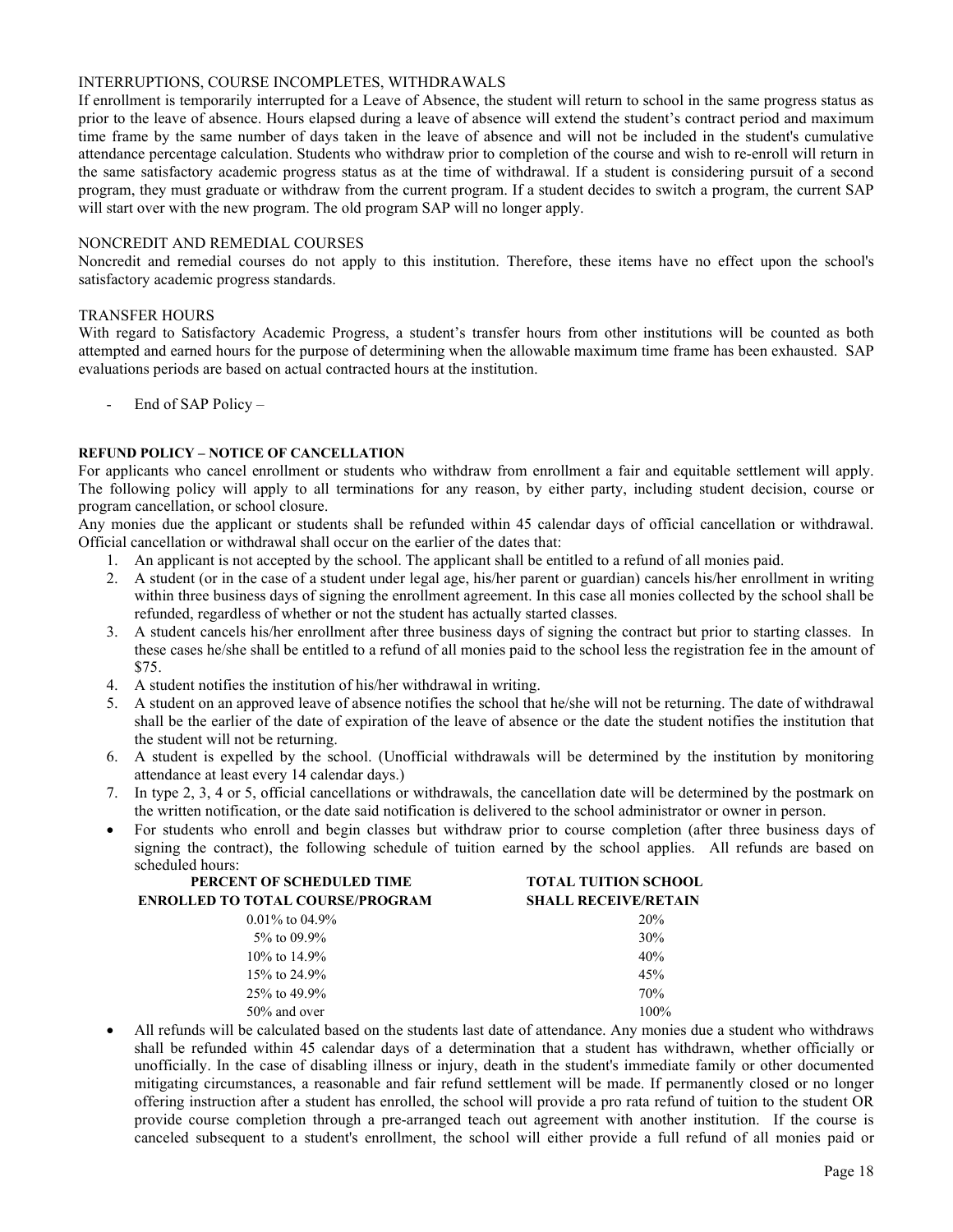completion of the course at a later time. If the course is cancelled after students have enrolled and instruction has begun, the school shall provide a pro rata refund for all students transferring to another school based on the hours accepted by the receiving school OR provide completion of the course OR participate in a Teach-Out Agreement OR provide a full refund of all monies paid.

- Students who withdraw or terminate prior to course completion are charged a cancellation or administrative fee of \$150.00. This refund policy applies to tuition and fees charged in the enrollment agreement. Other miscellaneous charges the student may have incurred at the institution (EG: extra kit materials, kit and books, products, unreturned school property, etc.) will be calculated separately at the time of withdrawal. All fees are identified in the catalog and in this enrollment agreement.
- If a Title IV HEA financial aid recipient withdraws prior to course completion, a calculation for return of Title IV HEA funds will be completed and any applicable returns by the school shall be paid, as applicable, The order of returns is: Unsubsidized Federal Stafford Student Loan; Subsidized Federal Stafford Student Loan; Parent Loan for Undergraduate Students (PLUS); Federal Pell Grant; and, Other Federal, State, Private, and Institutional student assistance programs; and last to the student. After all applicable returns to TIV aid have been made, this refund policy will apply to determine the amount earned by the school and owed by the student. If the student has received personal payments of Title IV aid, he/she may be required to refund the aid to the applicable program.

## **Determination Date/Withdrawal Date (Official/Unofficial Withdrawal):**

The last date of attendance would be the last day the student was physically in attendance at the school. A withdrawal date on a student who had been previously attending could be up to, but not to exceeding, 14 calendar days from that student's actual last date of attendance. An active student officially withdraws when they notify the school's administrative office of their intention to withdraw from school. An active student is considered unofficially withdrawn when they have been absent for 10 consecutive school days (14 calendar days) from their last date of physical attendance without notifying the school's administrative office.

## **Return of Title IV HEA Funds**

A student (or in the case of dependent minor, his/her parent or guardian) may cancel their enrollment by giving notice to the school.

An official notification of cancellation or withdraw is in the form of a written, electronic, telephone and/or personal appearance notification to School Administration.

• In the case of a written or an electronic notification, the official notification of cancellation date will be determined by the postmark or received date on the written or electronic notification by the student.

• In the case of a notification received by telephone, the official notification of cancellation date will be determined by the date the telephone conversation occurred. This will officially be recorded on the student's record file.

• In the case of a notification received by personal appearance, the official notification of cancellation date will be determined by the date of the appearance of the student. This will officially be recorded on the student's record file.

An unofficial withdraw/termination would result from a student being absent 14 consecutive calendar days or failure to return on the documented leave of absence return date. In such case the school will provide written notification of termination to the student's contract enrollment agreement. The official notification of termination date will be the date that is stated on the written notice. The date of the last day of attendance will be determined from the student's last clock in – out date as recorded by the school's attendance record.

The law specifies how your school must determine the amount of Title IV HEA program assistance that you earn if you withdraw from school. The Title IV HEA programs that are covered by this law are: Federal Pell Grants, Stafford Loans, PLUS Loans.

Determination Date/Withdrawal Date (Official/Unofficial Withdrawal):The last date of attendance would be the last day the student was physically in attendance at the school. A withdrawal date on a student who had been previously attending could be up to, but not to exceeding, 14 calendar days from that student's actual last date of attendance. An active student officially withdraws when they notify the school's administrative office of their intention to withdraw from school. An active student is considered unofficially withdrawn when they have been absent for 10 consecutive school days (14 calendar days) from their last date of physical attendance without notifying the school's administrative office.

When you withdraw during your payment period or period of enrollment (your school can define these for you and tell you which one applies) the amount of Title IV HEA program assistance that you have earned up to that point is determined by a specific formula. If you received (or your school or parent received on your behalf) less assistance than the amount that you earned, you may be able to receive those additional funds. If you received more assistance than you earned, the excess funds must be returned by the school and/or you.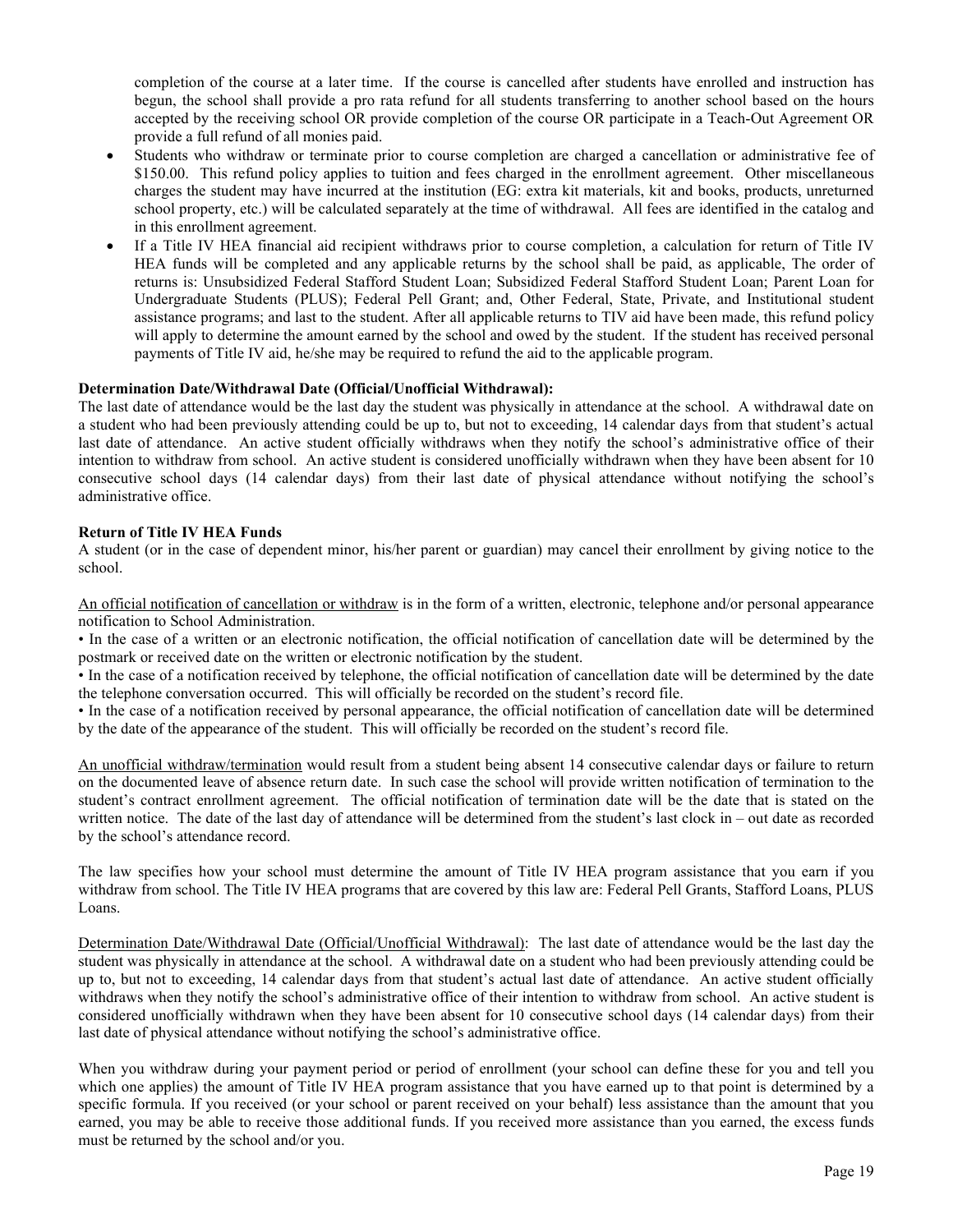The institution determines the earned and unearned portions of Title IV HEA aid as of the last date of attendance based on the amount of time the student was scheduled to be in attendance. The percentage of the period completed is determined by dividing the number of hours the student was scheduled to complete in the payment period, as of the last date of attendance, by the total number of clock hours in the payment period.

Up through the 60% point in each payment period, a pro rata schedule is used to determine the amount of Title IV HEA funds the student has earned at the time of withdrawal. After the 60% point in the payment period, a student has earned 100% of the Title IV HEA funds he or she was scheduled to receive during the period. The amount of Title IV HEA aid earned by the student is determined by multiplying the percentage of Title IV HEA aid earned by the total of Title IV HEA aid disbursed or the Title IV HEA aid that could have been disbursed to the student or on the student's behalf.

For example: 450 hours in the payment period

- The student was scheduled to complete 225 hours as of the student's last date of attendance
- Percentage of Aid earned equals 50%. This is calculated by dividing the scheduled hours as of the last date of attendance divided by total hours in the payment period. (225/450)
- Amount Title IV HEA Financial Aid Earned equals \$1250. This is calculated by multiplying the total aid disbursed or could be disbursed by the percentage of aid earned \$1250 (2500x50%)

## **Post Withdrawal Disbursement**

If you did not receive all of the funds that you earned, you may be due a post-withdrawal disbursement. If the post-withdrawal disbursement includes loan funds, you may choose to decline some or all of the loan funds so that you don't incur additional debt. Your school may automatically use all or a portion of your post-withdrawal disbursement of grant funds for tuition, fees, and room and board charges (as contracted with the school). For all other school charges, the school needs your permission to use the post-withdrawal disbursement. If you do not give your permission (which some schools ask for when you enroll), you will be offered the funds. However, it may be in your best interest to allow the school to keep the funds to reduce your debt at the school.

## **30 Day Delay Requirements**

There are some Title IV HEA funds that you were scheduled to receive that cannot be disbursed to you once you withdraw because of other eligibility requirements. For example, if you are a first-time, first-year undergraduate student and you have not completed the first 30 days of your program before you withdraw, you will not receive any Direct Loan funds that you would have received had you remained enrolled past the 30th day. If you receive (or your school or parent receive on your behalf) excess Title IV HEA program funds that must be returned, your school must return a portion of the excess equal to the lesser of: your institutional charges multiplied by the unearned percentage of your funds, or the entire amount of excess funds. The school must return this amount even if it didn't keep this amount of your Title IV HEA program funds. If your school is not required to return all of the excess funds, you must return the remaining amount. Any loan funds that you must return, you (or your parent for a PLUS Loan) repay in accordance with the terms of the promissory note. That is, you make scheduled payments to the holder of the loan over a period of time.

Any amount of unearned grant funds that you must return is called an overpayment. The maximum amount of a grant overpayment that you must repay is half of the grant funds you received or were scheduled to receive. You must make arrangements with your school or the Department of Education to return the unearned grant funds.

The requirements for Title IV HEA program funds when you withdraw are separate from any Institutional Refund Policy that your school may have. Therefore, you may still owe funds to the school to cover unpaid institutional charges. Your school may also charge you for any Title IV HEA program funds that the school was required to return.

## **Return of Funds by the School**

The school will make the refund determination within thirty (30) days from the date of withdraw/termination and return the unearned funds for which the School is responsible as soon as possible, but no later than 45 days after the date of student withdraw/termination.

The school must return the unearned aid for which the school is responsible by repaying funds to the following sources, in order, up to the total net amount disbursed from each source.

## **Title IV HEA Programs**

- 1. Unsubsidized Federal Stafford loans.
- 2. Subsidized Federal Stafford loans.
- 3. Unsubsidized Federal Direct Stafford loans.
- 4. Subsidized Federal Direct Stafford loans.
- 5. Federal Perkins loans.
- 6. Federal PLUS loans received on behalf of the student.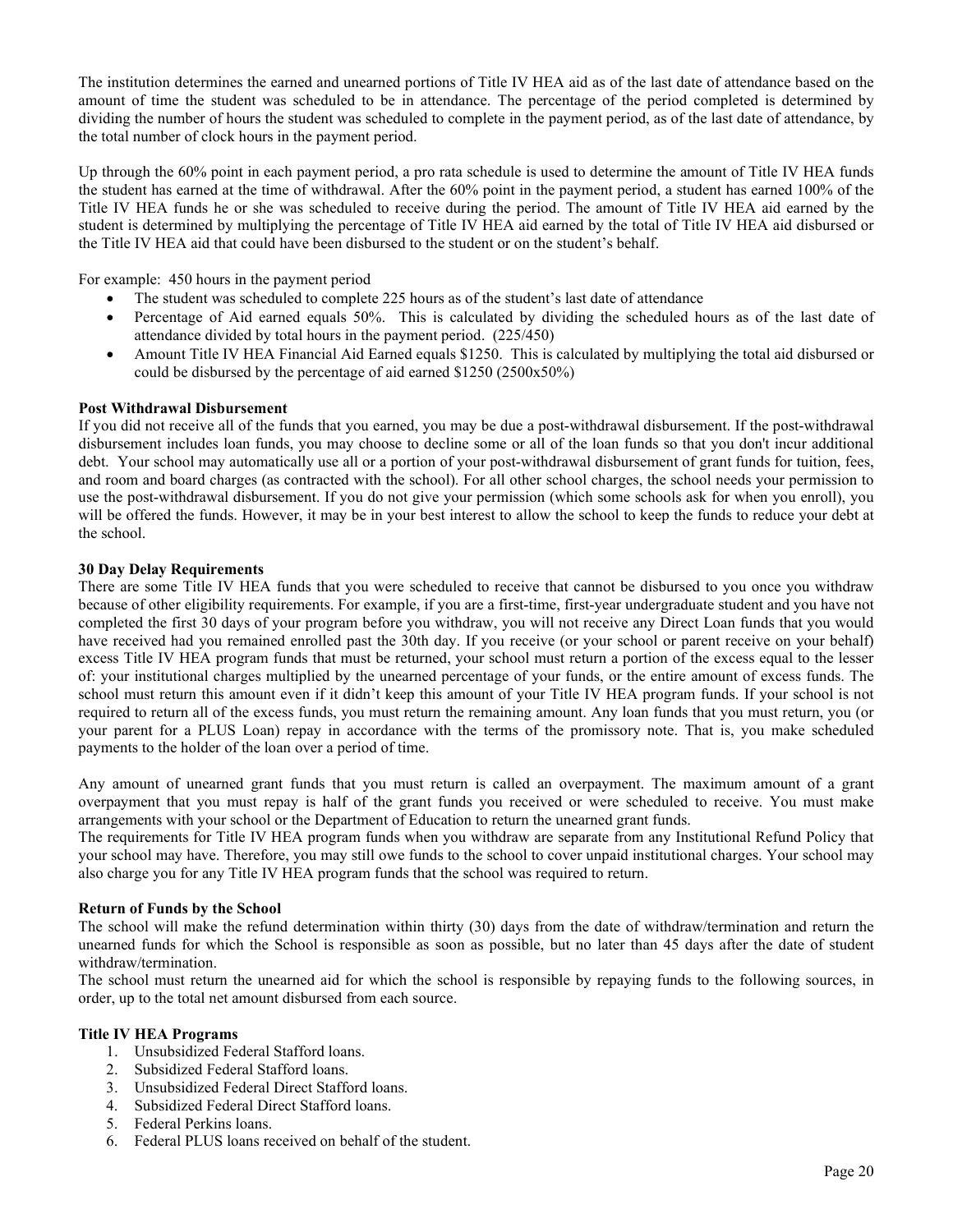- 7. Federal Direct PLUS received on behalf of the student.
- 8. Pell Grant

If you have questions about your Title IV HEA program funds, you can call the Federal Student Aid Information Center at 1- 800-4-FEDAID (1-800-433-3243). TTY users may call 1-800-730-8913. Information is also available on Student Aid on the Web at www.studentaid.ed.gov.

## **SATISFACTORY PROGRESS/ ADVISING and ATTENDANCE POLICY**

#### **(For students receiving Veterans Administration (VA) Educational Benefits)**

In addition to the Satisfactory Academic Progress Policy stated elsewhere in this catalog, all students receiving Veterans Administration Educational Benefits will also be subject to this stricter policy. All students using VA Educational Benefits will be evaluated for satisfactory progress and advised on a monthly basis. The evaluations are based on the data at each individual evaluation point and not cumulative data. Attendance Rate is determined by comparing the program's scheduled weekly hours against the actual attendance hours clocked at each Evaluation Point. Absent hours are included in a student's attendance calculation. This is a clock hour school and students only receive actual hours clocked. The institution does not require excuses for absences and therefore excused and unexcused absences do not apply. If the student fails to meet the minimum academic requirement of 75% as well as the attendance requirement of 70%, they will be notified in writing. A record of this will be documented in the student's file. If the student does not meet the required 75% academic and 70% attendance requirement by the end of the following evaluation period, the VA will be promptly notified which will result in the termination of VA Educational Benefits. Further, this will result in a student debt with the VA. NOTE: If, at any point, it is mathematically impossible for the student to regain good Attendance Standing or Academic status by the following Evaluation Point, they will be administratively withdrawn from the program at that point and no longer permitted to continue classes. A report will be submitted to the VA to terminate their VA Educational Benefits at this point.

Students using VA Educational Benefits who request and are approved for a Leave of Absence will have the absence reported to VA and their VA Educational benefits will be stopped effective on the date of the start the scheduled approved absence or the last date of attendance whichever is earlier. The student will then be required to be re-certified for their VA Educational Benefits upon their return from the Leave of Absence.

#### **LEAVE OF ABSENCE POLICY**

This policy applies to all students enrolled in the school. A student who must take an approved Leave of Absence (LOA) or must withdraw from training will return to school in the same satisfactory academic progress status as prior to the leave of absence. A student may be granted a LOA for any of the following reasons and where there is a reasonable expectation that the student will return from the LOA:

- 1. Medical Issues
- 2. Administrative
- 3. Incarceration

Students must follow this LOA policy when requesting a LOA. The LOA must be requested in writing using the form provided by the school and approved in writing prior to LOA occurring. In addition, the student is required to list the reason for the LOA and their signature is required on the LOA form. Emergency LOA, without prior written request, may be granted provided the student completes the LOA form and returns it to school via mail or in person within reasonable resolution of the emergency. In an instance of an emergency LOA, the beginning date of the approved LOA would be determined to be the first date the student was unable to attend due to the emergency. Additionally, the institution will document the reason for its decision to grant the emergency LOA on the LOA form. A student who is granted a LOA that meets the above-mentioned criteria is not considered to have withdrawn from the institution and a refund calculation is not required.

The maximum time frame for a LOA is 180 calendar days and the minimum is 2 weeks or 14 calendar days. The institution permits more than one LOA. However, all of the leaves of absence added together must not total more than 180 calendar days per enrollment period.

If the student does not return from the LOA on the date designated, the student will be withdrawn from the institution. If a student takes an unapproved Leave of Absence or is absent 14 consecutive calendar days, they will be considered withdrawn. The institution is required to take attendance and therefore the withdrawal date for the purpose of calculating a refund will be the student's last date of attendance. The institution is not responsible for any equipment left at the school.

The student's contract end date and maximum time frame will be extended for the same number of days the student was on LOA without any additional institutional charges or penalty to the student. Changes to the contract period on the enrollment agreement must be initialed by all parties or an addendum must be signed and dated by all parties.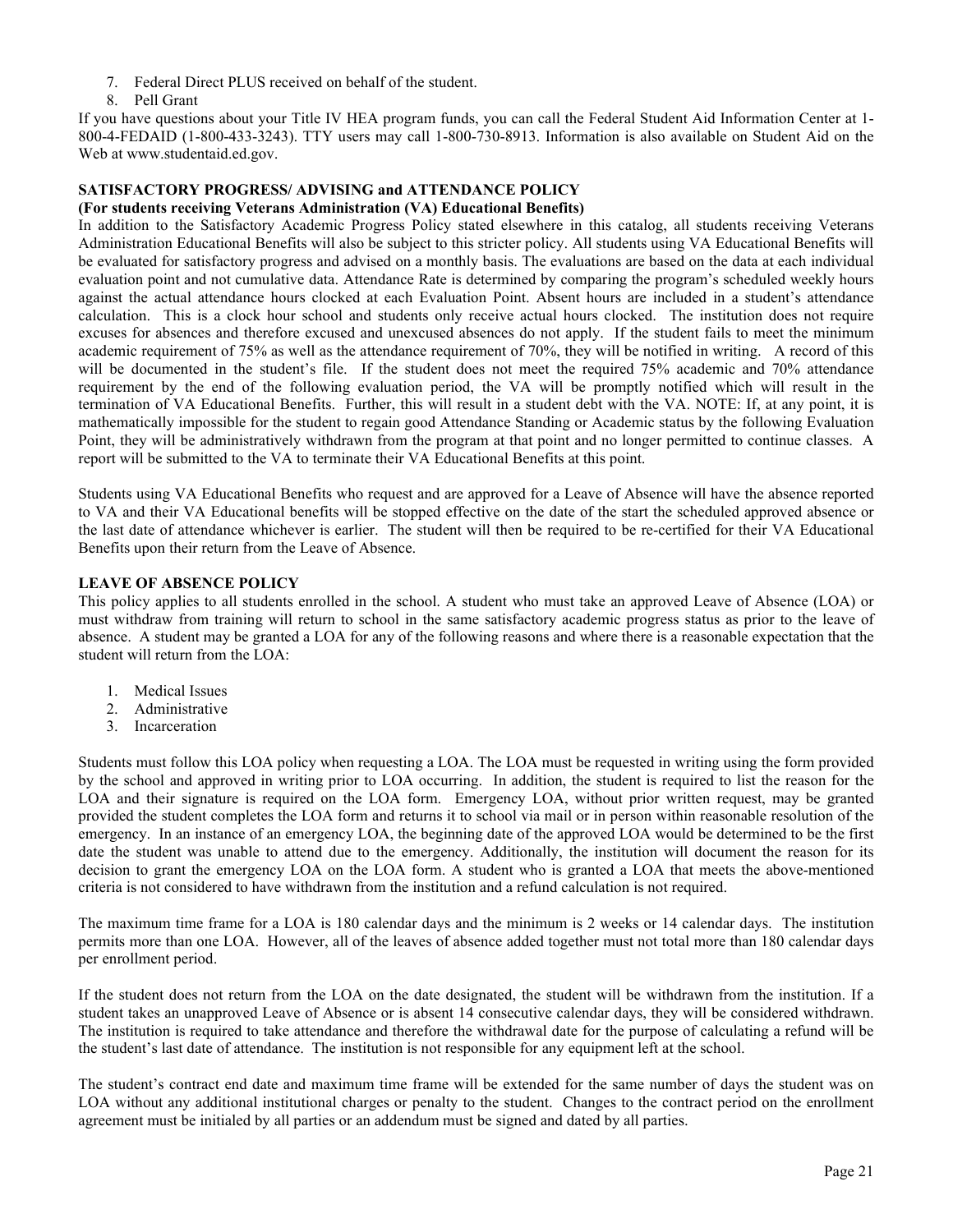## **REGULATORY INFORMATION**

## **Rights and Privacy - FERPA**

It is the policy of the school to abide by the Family Educational Rights and Privacy Act of 1974. The Family Educational Rights and Privacy Act (FERPA) (20 U.S.C. § 1232g; 34 CFR Part 99) is a Federal law that protects the privacy of student education records. The law applies to all schools that receive funds under an applicable program of the U.S. Department of Education. FERPA gives parents certain rights with respect to their children's education records. These rights transfer to the student when he or she reaches the age of 18 or attends a school beyond the high school level. Students to whom the rights have transferred are "eligible students."

- Parents or eligible students have the right to inspect and review the student's education records maintained by the school. Schools are not required to provide copies of records unless, for reasons such as great distance, it is impossible for parents or eligible students to review the records. Schools may charge a fee for copies.
- Parents or eligible students have the right to request that a school correct records which they believe to be inaccurate or misleading. If the school decides not to amend the record, the parent or eligible student then has the right to a formal hearing. After the hearing, if the school still decides not to amend the record, the parent or eligible student has the right to place a statement with the record setting forth his or her view about the contested information.
- Generally, schools must have written permission from the parent or eligible student in order to release any information from a student's education record. However, FERPA allows schools to disclose those records, without consent, to the following parties or under the following conditions (34 CFR § 99.31):

School officials with legitimate educational interest; Other schools to which a student is transferring; Specified officials for audit or evaluation purposes; Appropriate parties in connection with financial aid to a student; Organizations conducting certain studies for or on behalf of the school; Accrediting organizations; To comply with a judicial order or lawfully issued subpoena; Appropriate officials in cases of health and safety emergencies; and State and local authorities, within a juvenile justice system, pursuant to specific State law.

Schools may disclose, without consent, "directory" information such as a student's name, address, telephone number, date and place of birth, honors and awards, and dates of attendance. However, schools must tell parents and eligible students about directory information and allow parents and eligible students a reasonable amount of time to request that the school not disclose directory information about them. Schools must notify parents and eligible students annually of their rights under FERPA. The actual means of notification (special letter, inclusion in a PTA bulletin, student handbook, or newspaper article) is left to the discretion of each school. For additional information; you may call 1-800-USA-LEARN (1-800-872-5327) (voice). Individuals who use TDD may call 1-800-437-0833. Or you may contact us at the following address:

Family Policy Compliance Office

U.S. Department of Education

400 Maryland Avenue, SW Washington, D.C. 20202-8520

## **Policy for Safeguarding Customer Information – Personally Identifiable Information (PII)**

Non-public PII is information which is not publicly available on:

- 1) your name, address, social security number,
- 2) name of your financial institution and account number,
- 3) information provided on your application to enroll,
- 4) information provided on your application for a grant or loan,
- 5) information provided on a consumer report, or
- 6) information obtained from a website.

The school is committed to implementing and maintaining a comprehensive information security program, to maintain and safeguard your non-public personal information against damage or loss. The policy covers all student records in whatever form (hard copy, electronic).

The school Director and or owner/administration shall be responsible to coordinate the school's information security program. The coordinator shall, at least once every 3 years, assess foreseeable internal and external risks to the security, confidentiality, and integrity of customer information that could result in the unauthorized disclosure, misuse, alteration, destruction or other compromise of the information. The risk assessment shall cover every relevant area of school operations, including employee training & management, network & software design, information processing, storage, transmission and disposal, and ways to detect, prevent and respond to attacks, intrusions, or other system failures. The coordinator shall design and implement safeguards to control identified risks and shall monitor the effectiveness of them, recommending changes when warranted.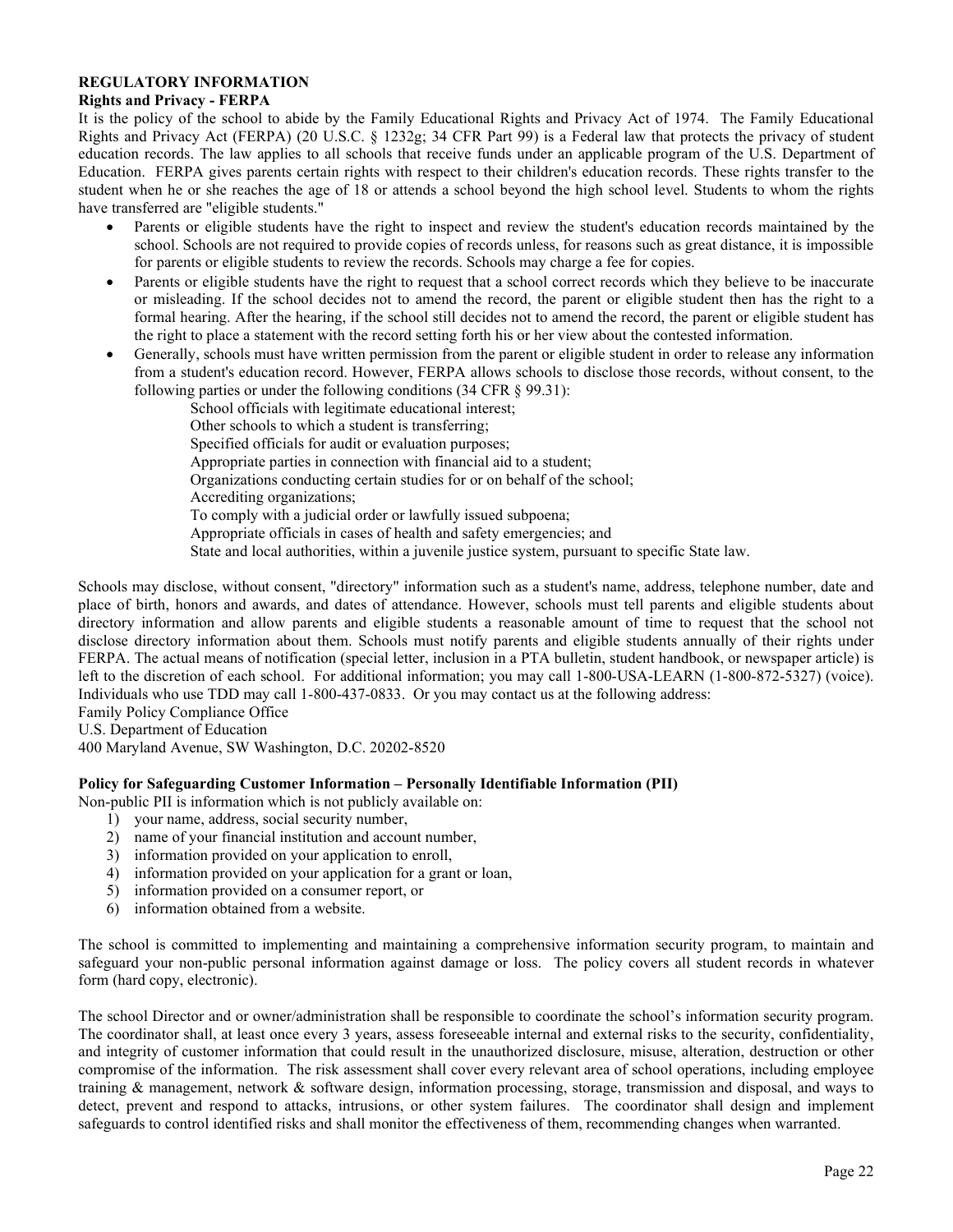Records for prospective students who are not accepted or who do not enroll in the school shall be held for 12 months then destroyed in a secure manner. Records of enrolled students shall be maintained in accordance with federal and state law and accreditation requirements. Students shall receive notice of this policy at the time they submit a signed application for enrollment. All currently enrolled students shall receive an annual notice of this policy.

The school shall only enter into servicing agreements with service providers who also maintain appropriate safeguards for customers' non-public personal information.

#### **Campus Security Act Information Disclosure**

Under the Crime Awareness Campus Security Act of 1990 (Title II of Public Law 101-542), which amended the Higher Education Act of 1965 HEA. This act required all postsecondary institutions participating in HEA's Title IV HEA student financial assistance programs to disclose campus crime statistics and security information. The act was amended in 1992, 1998 and 2000. The 1998 amendments renamed the law the Jeanne Clery Disclosure of Campus Security Policy and Campus Crime Statistics Act in memory of a student who was slain in her dorm room in 1986. It is generally referred to as the Clery Act. On Aug. 14, 2008, the Higher Education Opportunity Act or HEOA (Public Law 110-315) reauthorized and expanded the Higher Education Act of 1965, as amended. HEOA amended the Clery Act and created additional safety- and security-related requirements for institutions.

The school is committed to providing safety to all of its students, faculty, and staff. If a crime happens to the student or the student's property or if there is an emergency occurring on campus, report the incident to an educator, director or owner immediately. That individual will assist the student or guest in reporting the crime to the local police or other appropriate security force.

The school will provide students, faculty, and staff with an annual security report from the previous calendar year by October 1st of the following year. Statistics will be gathered from the local police and compiled in the annual report.

The report will show the number of incidents on campus, including the school parking lot and adjacent streets. At any time, statistics can be accessed from the school Financial Aid Office.

Although the school does not employ security officers, the school has a working relationship with the local police who are able to support and provide services promptly in the event of an incident. We encourage accurate and prompt reporting of all crimes to the local police.

The facilities are open Monday through Saturday according to assigned class/salon area schedules. The building may also be open for educational classes for licensed professionals in cosmetology or to groups securing the use of the facilities through the owner. Only educators, administrators and owners have keys to the building thus preventing internal crimes to as great an extent as possible. We encourage students and employees to be responsible for their own security and the security of others.

The school does not provide any programs on campus regarding security or prevention of crimes. If students wish to learn more about personal security or prevention of crimes, contact the local Police Department.

The school does not have any off-campus locations and therefore all monitoring and recording of any criminal activity is conducted on campus and the surrounding accessible areas. (See Campus Geography)

#### **Program Disclosure and Consumer Information**

Consumer information can be found on our website at [www.cincinnatischoolofbarbering.com](http://www.cincinnatischoolofbarbering.com/) or a hard copy is available in the admissions or financial aid office.

#### **Drug Abuse Prevention**

The school prohibits the unlawful possession, use or distribution of illicit drugs and alcohol by students and staff on our property or as part of any of our activities. The school will immediately contact law enforcement officials to report these activities.

The health risks of the use of illicit drugs and alcohol abuse require providing education and referral for students and staff. The School provides education annually and refers students and staff to local services. Area drug abuse information, counseling, referral and treatment centers information is made available to students and staff members.

The School will expel students and terminate staff involved in unlawful possession, use or distribution of illicit drugs and alcohol. The School will refer such cases to the proper authorities for prosecution. Students and staff may be reinstated upon completion of an appropriate rehabilitation program.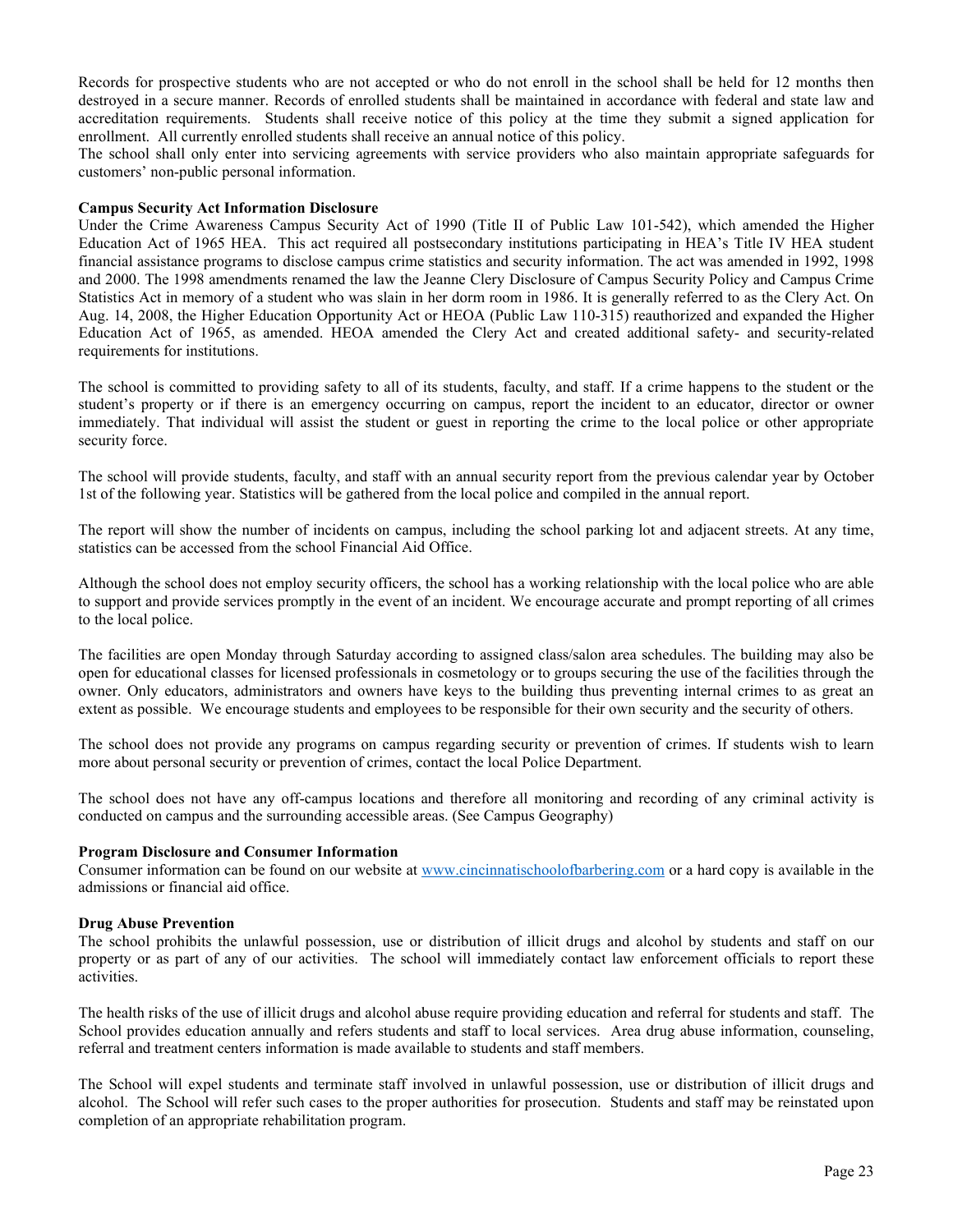As a condition of employment, employees must notify The School of any criminal drug statute conviction for a violation occurring in the workplace not later than five days after such conviction.

There are serious legal sanctions for illegal use of drugs and/or alcohol. There are serious health risks associated with drug and/or alcohol use. Health risks associated with the use of illicit drugs and the abuse of alcohol include: impaired mental and physical health, neurological disease/damage, memory and intellectual performance interference, mental and physical depression, uncontrollable violence, impulsive behavior, convulsive seizures, homicide, suicide, cardiac disease or damage, cardiovascular collapse or heart failure, gastrointestinal disease or damage, ulcers or erosive gastritis, anemia, liver and pancreatic disease, liver failure or pancreatitis, deteriorating relationships, and death.

All students and / or staff at The School must understand The School's policies as stated above and recognize their impact if the law is broken in relation to drug and/or alcohol use. Agencies where the student can get assistance are posted in the student lounge.

#### **Biennial Review**

The school reviews its Drug Prevention Policy and effectiveness of sanctions imposed every **two** years.

• The dismissal that may occur following a final determination of the said proceedings regarding The School Drug Policy prohibits the possession, use, and sale of alcoholic beverages to anyone on our property or as part of any of our activities.

• The School policy also prohibits the possession, use and sale of illegal drugs.

• The School policy supports and enforces state underage drinking laws. Students caught in any of the above situations will be dismissed from the program and will be reported to the authorities.

• In some cases, conviction of drug-related offenses could result in the student's ineligibility of Title IV HEA funding or other forms of financial assistance.

#### **Copyright Infringement Policy**

The purpose of the Copyright Infringement Policy is to comply with copyright law for the use of copyrighted material. In addition, this policy seeks to make aware to all users the seriousness as well as possible consequences for unauthorized use of copyrighted material. The school strictly prohibits any and all of the following: copyright, trademark, patent, trade secret or other intellectual property infringement, including but not limited to using any copyrighted names, text or images, offering pirated computer programs or links to such programs, serial or registration numbers for software programs, copyrighted music, etc., as policy on the use of copyrighted material on the school's computer system and network.

The school respects the copyrights of those involved in creating and distributing copyrighted material, including music, movies, software, and other literary and artistic works. It is the policy of the school to comply with copyright law. If users utilize copyrighted materials for educational, instructional, research, scholarship and like areas, the School will follow the legal doctrine of fair use currently a part of the copyright law. The School's students and staff will not make unauthorized copies of copyrighted material on or using the school's computer system, network or storage media. Also, the School's staff and students will not store unauthorized copies of copyrighted works using The School's system, network and/or storage media. The School's staff and students should not download, upload, transmit, make available or otherwise distribute copyrighted material without authorization using the School's computer system, network, and Internet access or storage media. This is inclusive of utilizing unlicensed/unauthorized peer-to-peer file services that would promote copyright infringement. The school reserves the right to monitor its computer systems, networks and storage media for compliance with this policy, at any time, without notice, and with or without cause. Additionally, the School reserves the right to delete from its computer systems and storage media, or restrict access to, any seemingly unauthorized copies of copyrighted materials it may find, at any time and without notice. Users who violate this policy are subject to disciplinary action as appropriate under the circumstances. Such disciplinary action may include termination, expulsion and other legal actions. For more information, please see the website of the US Copyright Office, [www.copyright.gov.](http://www.copyright.gov/)

#### **Summary of Civil and Criminal Penalties for Violation of Federal Copyright Laws**

Copyright infringement is the act of exercising, without permission or legal authority, one or more of the exclusive rights granted to the copyright owner under section 106 of the Copyright Act (Title 17 of the United States Code). These rights include the right to reproduce or distribute a copyrighted work. In the filesharing context, downloading or uploading substantial parts of a copyrighted work without authority constitutes an infringement. Penalties for copyright infringement include civil and criminal penalties. In general, anyone found liable

for civil copyright infringement may be ordered to pay either actual damages or "statutory" damages affixed at not less than \$750 and not more than \$30,000 per work infringed. For "willful" infringement, a court may award up to \$150,000 per work infringed. A court can, in its discretion, also assess costs and attorneys' fees. For details, see Title 17, United States Code, Sections 504, 505. Willful copyright infringement can also result in criminal penalties, including imprisonment of up to five years and fines of up to \$250,000 per offense. For more information, please see the website of the U.S. Copyright Office at www.copyright.gov.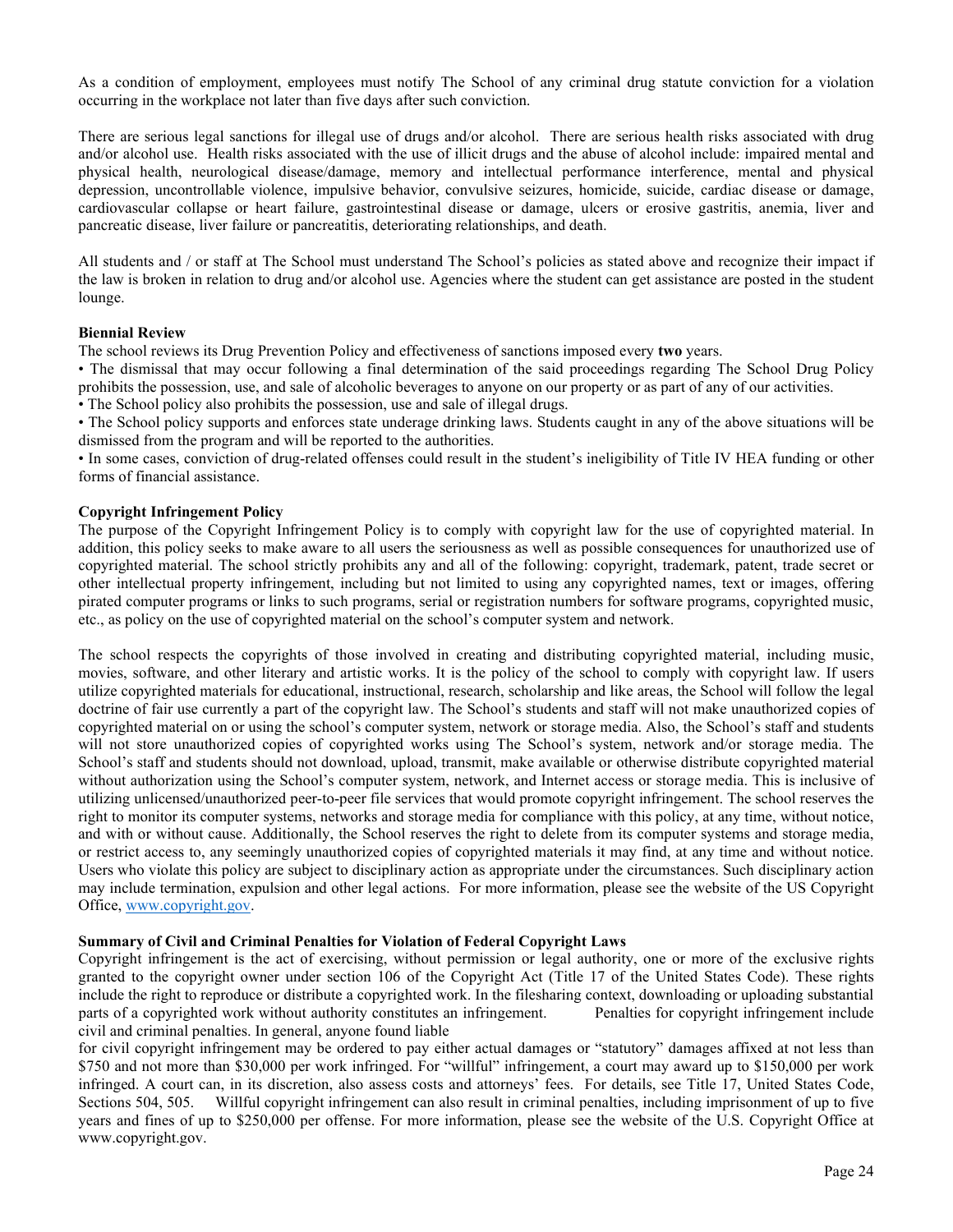## **OSHA Requirements**

In compliance with United States Department of Labor Occupational Safety and Health Administration requirements, the school advises its students of the chemicals used in cosmetology training. During the course work the student learns about the importance of safety in the work place and how to use and follow the Material Safety Data Sheets (MSDS) for chemicals used in All students and / or staff at The School must understand The School's policies as stated above and recognize their impact if the law is broken in relation to drug and/or alcohol use. Agencies where the student can get assistance are posted in the student lounge.

#### **Financial Aid Professional Code of Conduct**

The School is committed to ensuring the integrity of its employees and students with respect to all aspects of its schools and operations. The position you hold within the School is evidence of the trust we have in you. Compliance with all applicable laws, regulations, and Company policies and procedures, and performance of duties according to the highest standards of honesty and integrity, is expected of all of us.

This Code of Conduct for Financial aid Professionals ("Code of Conduct") applies to all of the School employees who are employed in a financial aid role (collectively "Covered Employees" or "you"). If you violate provisions of this Code of Conduct, you subject yourself to discipline, up to and including termination of your employment.

If you do not understand or if you have any questions about the School's policies and procedures, a school Catalog, or this Code of Conduct, you should contact your supervisor and/or the School compliance department at  $l$ isap.csb $@g$ mail.com. If you believe any employee is violating the School's policies or procedures, a school catalog, or a Code of Conduct, you must immediately notify your supervisor and the compliance department at  $lisan.csb@gmail.com$ .

As a Financial Aid Employee, I understand that **I MUST**:

- 1. **BE ETHICAL** and conduct myself with **INTEGRITY**
- 2. **AVOID** any conflicts of interest and comply with the School's student loan code of conduct.
- 3. **PROVIDE** prospective and enrolled students with accurate and complete financial aid and policy information.
- 4. **KEEP** student information confidential and comply with the Family Educational Rights and Privacy Act (FERPA) as defined in the school catalog.
- 5. **COMPLY** with applicable federal and state laws and regulations, accredited rules and the School's policies and procedures.
- 6. **ADHERE** to all policies and procedures set forth by the School.

As a Financial Aid Employee, I understand that **I MUST NOT:**

- 1. **ASK** prospective, enrolled, or former students for their FAFSA PIN
- 2. **MAKE** statements that contradict information in the school catalog or enrollment agreement
- **3. DISCUSS** financial information of a prospective, enrolled, or former student with anyone except the student unless he or she provided a release in compliance with FERPA.
- **4. COMPLETE** or sign any document on behalf of a prospective, enrolled, or former student, including:
	- a. Initialing any document on behalf of a student
	- b. Using white-out on erasure material of any kind on a document and
	- c. Modifying or altering information provided by a student
- 5. **PROVIDE** inaccurate information, such as information about
	- a. The school's programs, facilities, student services and jobs
	- b. The school's graduation and placement rates
	- c. Criteria for financial aid eligibility
	- d. Amount of financial aid funding
	- e. Interest rates for student loans
	- f. Availability of financial aid funding
	- g. Transfer of credits to or from other colleges or universities
	- h. Credentials or licensing a student may obtain
	- i. Potential income levels upon graduation
- 6. **PAY** the enrollment/application fees of a prospective or enrolled student, or LOAN or give money to a prospective or enrolled student.
- 7. **DISCUSS credit** history, credit ratings or credit standings with a student.
- 8. **DISCUSS** my own personal financial situation or engage in any conversations unrelated to financial aid

#### As a Financial Aid Employee, I further commit that **I WILL:**

- 1. Frequently re-read the School's policies and procedures, School Catalog, student loan code of conduct, and this Code of Conduct to ensure that I am familiar with all of their requirements and or contents
- 2. Immediately contact my supervisor and or Compliance Department at  $l$ isap.csb $\omega$ gmail.com if I have any questions about the school Catalog or this Code of Conduct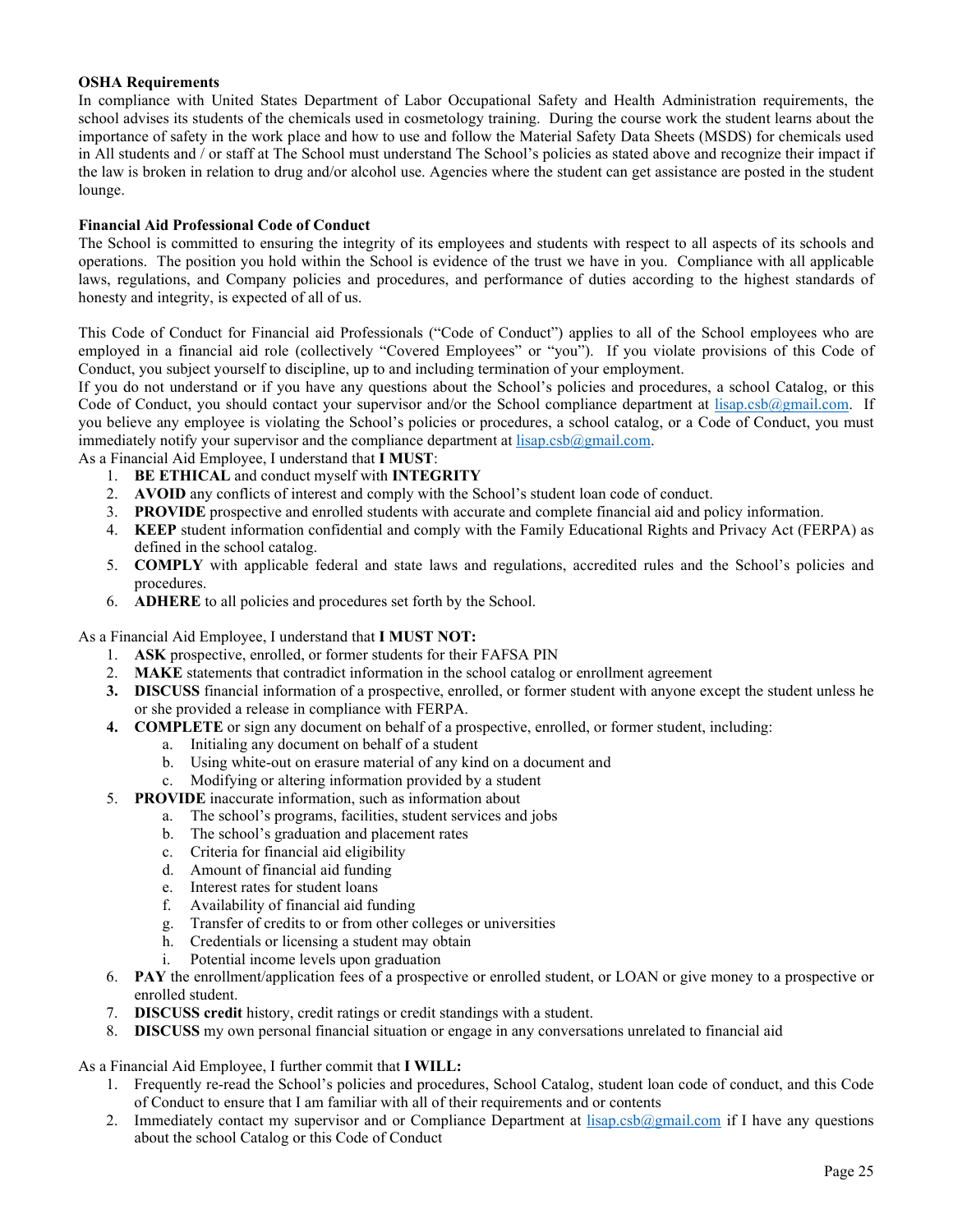3. Immediately notify my supervisor and/or the Compliance Department at [lisap.csb@gmail.com](mailto:lisap.csb@gmail.com) if I believe any Employee is violating this Code of Conduct, the school catalog, School policies and procedures, or any code of conduct.

## **Title IV HEA Funding – General Information**

The School educates students and/or parents in all options of financial aid available to those who qualify. We understand that all students'/family's needs are unique. We are committed to the student's educational success, a part of which includes securing the proper funding. The information from the FAFSA, provided by the student and/or parent, in conjunction with state and federal regulations determines eligibility for available programs. Many parents borrow money to help cover educational costs and living expenses for their daughter/son.

#### **Types of Financial Aid Available**

At this time the School is only offering Pell Grants, and while the information contained in the catalog includes loan information the School is currently not participating in the loan programs but may offer loans in the near future.

#### Federal Pell Grant (Need Based Aid)

Pell Grants provide a foundation of financial assistance that may be supplemental by other resources and doesn't have to be repaid after graduation. Pell Grants are determined after the financial status of a student is fully reviewed. Based on a student's financial circumstances, a specific amount of money is disbursed annually toward the student's education through the Pell Grant. How much you can expect to receive from a Pell Grant is solely based on your financial situation and other criteria.

#### William D. Ford Direct Stafford Loans (Need & Non-Need Based Aid)

Loans made through this program are referred to as Direct Loans, because eligible student and parents borrow directly from the US Department of Education. You must be enrolled at least a half-time student to be eligible for a loan. Direct Loans include the following:

Direct Stafford Loans

- Direct Subsidized Loans you must have financial need to receive a subsidized loan. The US Department of Education will pay (subsidize) the interest that accrues on your Direct Subsidized Loan during certain periods.
- Direct Unsubsidized Loans financial need is not a requirement to obtain an unsubsidized loan. You are responsible for paying the interest that accrues on your Direct Unsubsidized Loan.
- Direct PLUS Loans (Plus Loans) are loans parents can obtain to help pay the cost of education for their dependent undergraduate children.

## *The institution is not currently offering William D. Ford Direct Stafford Loans.*

#### Veterans Administration (VA) Educational Benefits

If you have spent time in the military, you may be eligible for VA Educational Benefits toward your education. The VA Educational Benefits program was specifically designed for college or vocational education. Certified by State Approving Agency for Veterans' Educational Benefits. \*These approvals are state and school specific and may not apply to all schools. To apply go t[o www.gibill.va.gov.](http://www.gibill.va.gov/) Bring certificate of eligibility to the FAO office to begin enrollment certification with VA.

Please note that the VA Educational Benefits will only cover the number of weeks needed to complete the total number of program hours as scheduled. VA will not pay for additional tuition beyond the initial cost of the program.

#### Veterans Benefits and Transition Act (VBTA) of 2018:

Students receiving VA Educational Benefits will not be assessed any penalty, late fees, the denial of access to classes or the requirement that a Chapter 31 (Voc. Rehab.) or Chapter 33 (Post 9/11) recipient borrow additional funds to cover the individual's inability to meet his or her financial obligations to the institution due to the delayed disbursement of a payment by the U.S. Department of Veterans Affairs.

#### Consumer Loans

The institution is not currently offering Consumer Loans.

#### State Grants

The institution is not currently participating in State grants.

For updates and more information on federal financing, go to [www.studentaid.ed.gov](http://www.studentaid.ed.gov/) to learn more.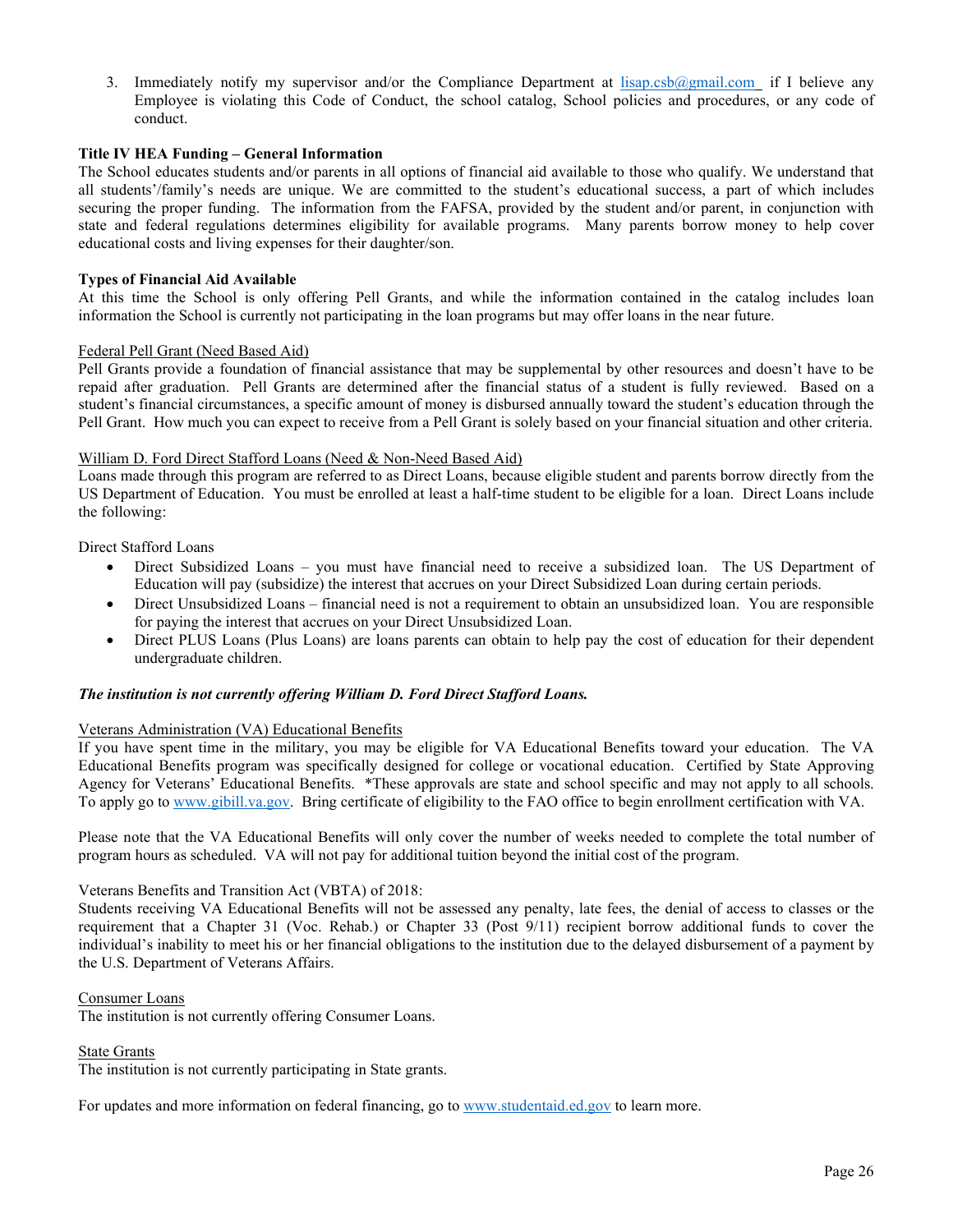## **Eligibility of Title IV HEA Aid**

To be eligible for Title IV HEA Aid, the student must:

- have a high school diploma, GED or equivalent
- complete the FAFSA for each financial aid year the student is eligible for aid
- comply with The School Satisfactory Academic Progress Policy
- not be in default on previous student loans
- not owe repayment on an adjusted Pell Grant
- not exceed the annual and aggregate loan limits
- have remaining eligibility if the student is a transfer student
- be enrolled in an eligible program
- be enrolled at least half time
- have ISIR Social Security mat successful or comment code indicates successful INS match
- if male, ages 18-25 have registered with the Selective Service
- be a citizen or eligible non-citizen
- have resolved any drug convictions

## **Steps To Apply for Title IV HEA Aid**

- 1. The student must complete the FAFSA for each financial aid year in which the student is eligible to receive aid. The Department of Education (DOE) prefers students complete a web FAFSA at [www.fafsa.ed.gov.](http://www.fafsa.ed.gov/) To complete a web FAFSA, the student will need an electronic pin number. This can be obtained at [www.pin.ed.gov.](http://www.pin.ed.gov/) This pin is unique to each FAFSA applicant and cannot be shared with anyone else as it acts as the students signature required to submit a FAFSA. A parent of a dependent student must also apply for a pin. The parent is required to sign the web FAFSA with their uniquely created pin.
- 2. Once a pin number has successfully been created, a web FAFSA can now be completed. Be sure to follow all instructions when completing the FAFSA. Enter **the Institution's School Code, 042549 for Cincinnati School of Barbering & Hair Design, Cincinnati, Ohio.** This will allow disclosure of information from the FAFSA to the school chosen by entering the school code. In the case of a dependent student, both the student and one parent will need to complete and sign the FAFSA application in order to be eligible for a Pell Grant. Dependency status is determined by the information that is filled out on the students FAFSA.
- 3. If the parents of a dependent student refuse to provide information on the FAFSA; the student will not be eligible for Pell Grants and will only be eligible for unsubsidized funding.
- 4. Once the FAFSA is complete, the student will receive a SAR (Student Aid Report). The School will be sent an ISIR (Institutional Student Information Record) for all students who list their school code. All verification and/or corrections must be completed prior to qualifying for aid.
- 5. If a student's FAFSA is selected for verification, the student will receive The School's verification policy and a verification worksheet. The student is required to return the verification worksheet completed, as well as provide any other requested documents. If parent information is entered in the FAFSA, or the student is a dependent, parents may need to provide additional requested documents. If selected, this verification process must be completed before a student can receive federal aid. The verification process could result in a corrected ISIR and new Expected Family Contribution (EFC) number which could affect the student's unmet need and eligible need based aid, Stafford Subsidized Loans and Pell Grants.
- 6. The Primary EFC provided on the student's ISIR will be used to calculate need and unmet need analysis through the Cost of Attendance Worksheet. This Primary EFC number corresponds with the number of months in each academic year. The Cost of Attendance Budget for each academic year includes the student's tuition costs per academic year. These costs include tuition, applicable fees, kit and books (per the academic year in which the cost is incurred), room and board, personal expenses and transportation costs.
- 7. The School utilizes the information presented on the student's ISIR and the NSLDS (National Student Loan Data System) to determine the student's eligibility and to calculate the student's unmet need for the student's grade level. This is done in compliance with the Cost of Attendance Budget grade level limits based on hours in the academic year.
- 8. Students who desire low interest Stafford Federal Student Loans must complete a Master Promissory Note or Electronic Master Promissory Note(E-MPN) a[t www.studentloans.gov](http://www.studentloans.gov/)
- 9. Parents desiring to take out a low interest Federal Parent Plus Loan on behalf of their dependent daughter or son must complete a Consent to Credit Check document that is made available by the Financial Aid Office. This form must be returned completed along with a readable copy of the parents Drivers License or State ID.
- 10. Students must complete the Entrance Loan Counseling prior to the student receiving a disbursement of any Federal loans. For Direct Loans, students may access Entrance Loan Counseling at [www.studentloans.gov](http://www.studentloans.gov/)
- 11. Students will need to accept or decline eligible aid by completing the Students Financial Aid Award Notice with the Financial Aid Administrator.
- 12. Accepted aid will be listed on the student's award letter.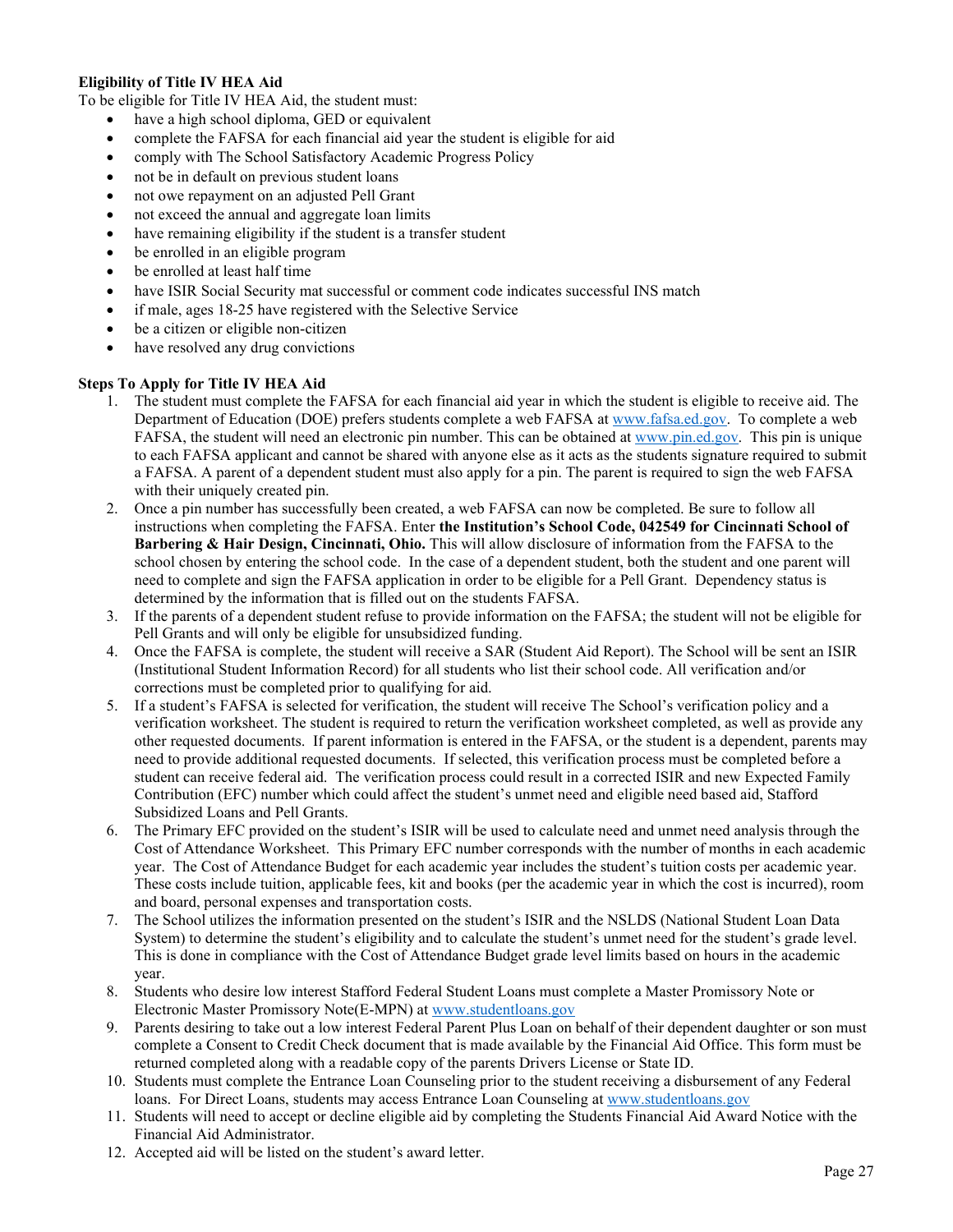- 13. Students are required to notify The School's Financial Aid Officer if they receive any additional financial assistance before or after an award letter has been issued. Scholarships or other types of financial aid could be reported throughout the year. If additional awarded aid causes the student to exceed the cost of attendance, it may be necessary to reduce the amount of previously awarded aid.
- 14. Students will complete said process for the 1st academic year (1-900 hours) and 2nd academic year (901-1800 hours).

## **Special Circumstances – Dependency Override & Professional Judgement**

Dependency Override – Students who do not meet the Federal definition of an independent, but have unusual circumstances, may appeal their dependency status to The School's Financial Aid Office. Dependency Status overrides are done on a case by case basis and a determination from one Financial Aid Administrator at one institution is not binding at another institution. Successful appeals may result in an increase in the student's eligibility for aid. The Application and Verification Guide (AVG) has identified four conditions that individually or in combination with one another, **do not qualify as "unusual circumstances" or that do not merit a dependency override**. These circumstances are as follows:

- 1. Parents refusing to contribute to the student's education
- 2. Parents unwilling to provide information on the application or for verification
- 3. Parents are not claiming the students as a dependent for income tax purposes
- 4. Student demonstrates total self-sufficiency.

Students with special circumstances should contact The School's Financial Aid Office. Those students whose appeals are determined eligible will be required to submit three letters detailing the student's situation. The first letter must be from the student detailing their situation and the other two letters must be from outside sources familiar with the student's situation (i.e.: Clergy, family friend, counsellor, etc.)

Professional Judgement – Circumstances beyond the student's control (and/or family) that affect the student's (and/or family) income during the current academic year could result in a reduced estimated family contribution (EFC). Students with special circumstances should always complete a FAFSA and then contact the Financial Aid office. If a student wishes to appeal the EFC based on special circumstances and is determined eligible to do so, the student should complete a Professional Judgement form and may be requested to supply supporting documentation of said circumstances.

#### **Verification**

Students selected by CPS (Central Processing System) for the process of verification are frequently required to submit additional information and/or parents' financial & household information to the finance office. The verification procedures will be conducted as follows:

- 1. When selected by CPS for the process of verification, the student must submit all required documentation to the finance office within 14 days from the date the student is notified that the additional documentation is needed for this process.
- 2. If the student does not provide all of the required documentation within the 14 day time frame, the student will be required to make other payment arrangements until the documentation is received and the student's eligibility for federal student aid has been established.
- 3. The finance office reserves the right to make exceptions to the policy stated above on a case by case basis for extenuating circumstances.
- 4. The finance office will notify the student of any changes to their financial aid award resulting from corrections made due to the verification process. An adjustment will be made to the student's financial aid award as required by federal regulations and an addendum to the existing award letter or a new award letter will be issued.

#### **Deferment**

Students who are enrolled at least half time can apply for deferment of previous student loans while in attendance at The School. Please log on to [www.nslds.ed.gov](http://www.nslds.ed.gov/) to find your current loan servicer and to find out more details on "in-school deferment".

#### **Cost of Attendance Budgets (COA)**

In order to determine a student's level of loan funding, the Department of Education requires us to develop annual cost of attendance budgets. These budgets include an average allowance for room & board, transportation, miscellaneous, loan fees and, if applicable, child care and expenses related to disability.

#### **How funds will be disbursed:**

In order to receive their Pell Grant students are required to have a Satisfactory Academic Progress (SAP) cumulative average of 75% in academics and 70% in attendance. This academic grade is arrived at by averaging grades from the following areas: classroom work, projects, and styling area performance, as well as a 70% or higher attendance requirement. The School uses a 100-point grading scale: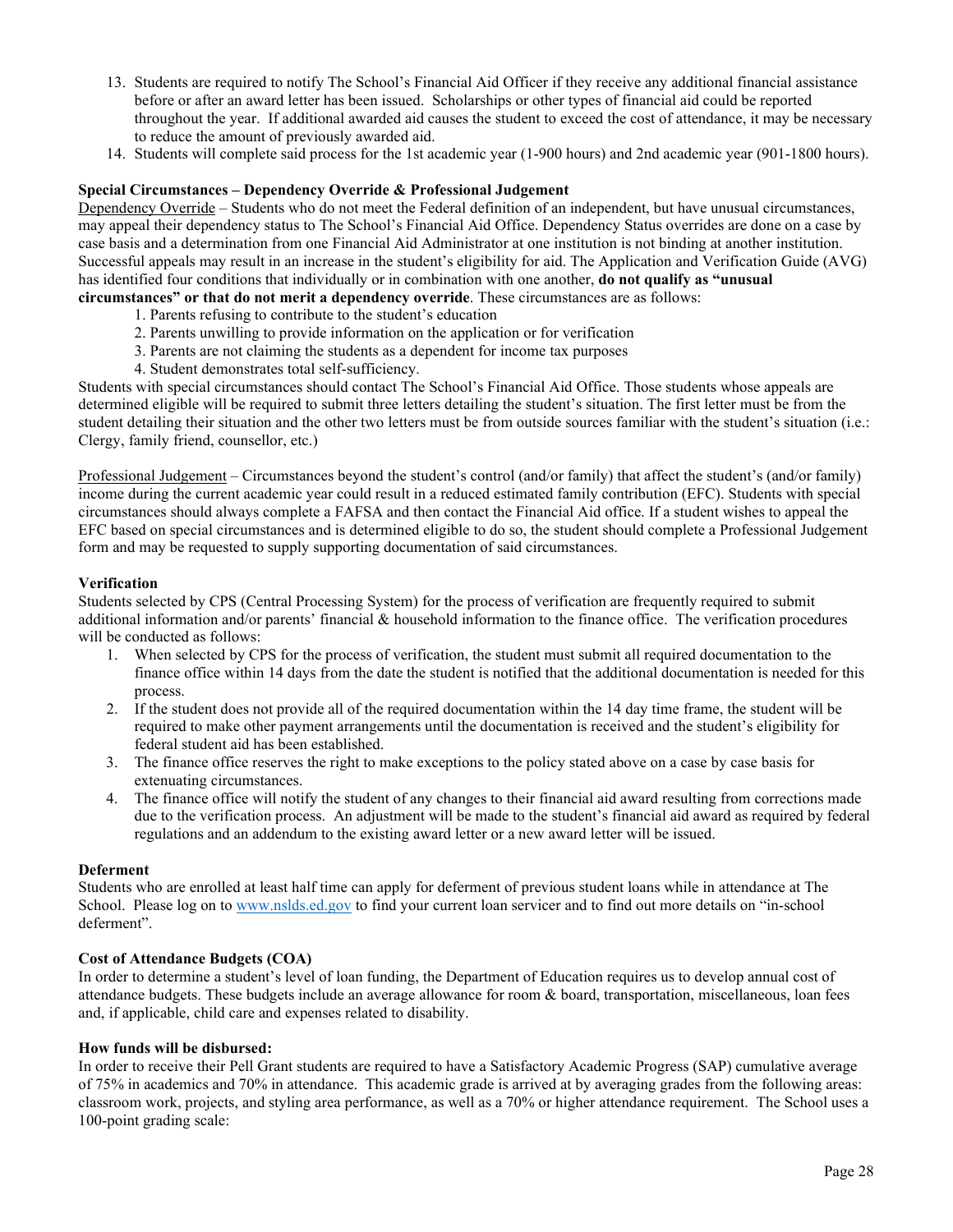$94\% - 100\% = A$  (Excellent)

 $86\% - 93\% = B = (Above Average)$ 

75% - 85% = C (Average/Satisfactory)

 $0\%$  - 74% = F (Unsatisfactory/ Failing)

The actual clock hour disbursement schedule for the Barber student is as follows:

- 1. First disbursement is scheduled for the first day of classes for Pell
- 2. Second disbursement after successful completion of 450 clock hours.
- 3. Third disbursement after successful completion of 900 clock hours.
- 4. Fourth disbursement after successful completion of 1350 clock hours.

At the time of disbursement, the student will sign a line receipt acknowledging the disbursement and the status of their account.

## **Disbursement of Credit Balance Summary**

If the student has financial aid that exceeds his or her tuition and fee charges for the academic year in which the disbursement occurred, the student will have a credit balance. All credit balance refunds will be issued by check within 14 calendar days of the date of disbursement.

## **A credit balance will be given to the parent if:**

The amount of the PLUS loan is greater than the student's tuition and fees charges for the academic year in which the disbursement occurred. All credit balance refunds will be issued by check within 14 calendar days of the date of disbursement.

## **Effects of Student Loans**

• If the student receives other forms of financial assistance such as scholarships it many reduce the student or the student's parent eligibility for Federal Aid.

• Loans must be repaid, even if the student does not finish their education. Loan repayment begins 6 months from the date of graduation or withdrawal.

• If a student does not return from a maximum 6 month Leave of Absence, the student's loans immediately enter repayment.

• Failure to repay a student loan will leave a negative mar on the borrower's credit.

• Over borrowing of student loans may cause a borrower to pay more than their earning potential can handle, especially during the early years of repayment.

## **Loan Disclosures**

- Student loan information published by the US Department of Education (The Guide to Federal Student Aid) is available in the Financial Aid Office.
- NSLDS (National Student Load Data System) student loans will be submitted to the NSLDS and will be accessible by guaranty agencies, lenders and schools determined to be authorized users of the data system.

## **Annual and aggregate loan limits for Direct Stafford Loans**

(3rdyr and beyond and maximum total debt from direct Stafford loans when you graduate can be found in the "Your Federal Student Loans" guide in the FA office)

| Year        | <b>Dependent</b><br>undergraduate students<br>(except students whose<br>parents are unable to<br>obtain PLUS loans) | Independent undergraduate<br>students (and dependent<br>students whose parents are<br>unable to obtain PLUS loans) |
|-------------|---------------------------------------------------------------------------------------------------------------------|--------------------------------------------------------------------------------------------------------------------|
| First Year  | \$5,500-No more than<br>\$3,500 of this amount may<br>be in subsidized loans.                                       | \$9,500-No more than \$3,500 of<br>this amount may be in subsidized<br>loans.                                      |
| Second Year | \$6,500-No more than<br>\$4,500 of this amount may<br>be in subsidized loans                                        | \$10,500 -No more than \$4,500 of<br>this amount may be in subsidized<br>loans                                     |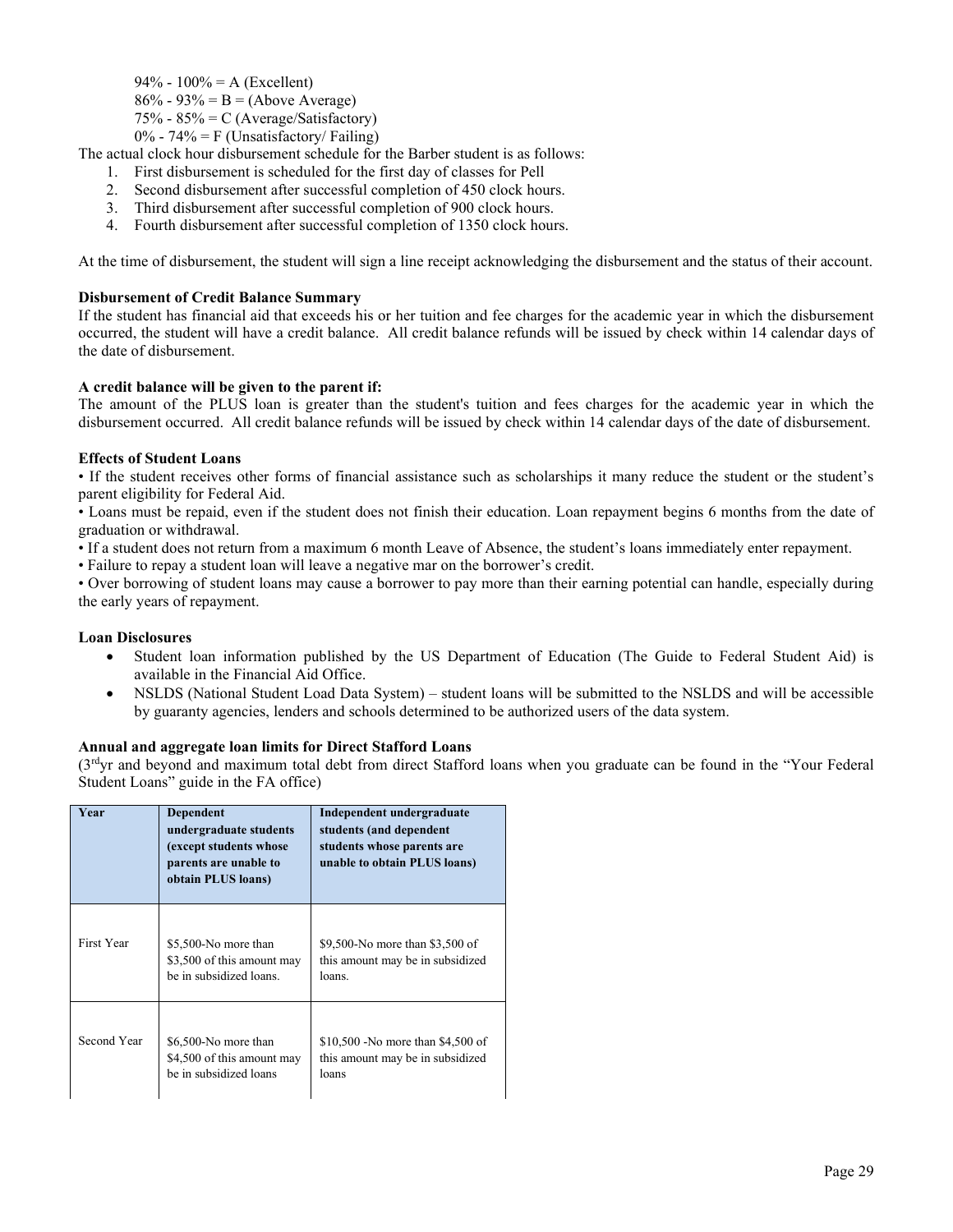## **Terms and Conditions**

| <b>Loan Program</b>                          | <b>Eligibility</b>                                                                                                                                                                                                                                           | <b>Fixed annual</b><br>interest rate                                                                                                                                                           | <b>Annual loan</b><br>limit                                                                                                                             | <b>Maximum loan amount</b><br>allowed when you graduate                                                                                                                                                                                       | <b>Details</b>                                                                                                                                                                   |
|----------------------------------------------|--------------------------------------------------------------------------------------------------------------------------------------------------------------------------------------------------------------------------------------------------------------|------------------------------------------------------------------------------------------------------------------------------------------------------------------------------------------------|---------------------------------------------------------------------------------------------------------------------------------------------------------|-----------------------------------------------------------------------------------------------------------------------------------------------------------------------------------------------------------------------------------------------|----------------------------------------------------------------------------------------------------------------------------------------------------------------------------------|
| Direct Subsidized Stafford<br>Loans          | Undergraduate and<br>graduate students<br>enrolled at least half<br>time. Must<br>demonstrate financial<br>need                                                                                                                                              | For loans first<br>disbursed on or after<br>July 1, 2017 and<br>before July 1, 2018:<br>4.45%<br>For loans first<br>disbursed on or after<br>July 1, 2018 and<br>before July 1, 2019:<br>5.05% | \$3,500 - \$8,500,<br>depending on<br>year in school                                                                                                    | Undergraduate students:<br>\$23,000                                                                                                                                                                                                           | The US Department of Education<br>is the lender and pays the interest<br>on the loan while you are in<br>school at least half time and<br>during grace and deferment<br>periods. |
| Direct Unsubsidized<br><b>Stafford Loans</b> | Undergraduate and<br>graduate students<br>enrolled at least half<br>time. Financial need<br>is not required                                                                                                                                                  | For loans first<br>disbursed on or after<br>July 1, 2017 and<br>before July 1, 2018:<br>4.45%<br>For loans first<br>disbursed on or after<br>July 1, 2018 and<br>before July 1, 2019:<br>5.05% | \$5,500-\$20,500<br>(less any<br>subsidized<br>amount received<br>for the same<br>period)<br>depending on<br>year in school<br>and dependency<br>status | Dependent undergraduate<br>students: \$31,000 (no more<br>than \$23,000 of this amount<br>may be in subsidized loans)<br>Independent undergraduate<br>students: \$57,500 (no more<br>than \$23,000 of this amount<br>may be subsidized loans) | The US Department of Education<br>is the lender. You are<br>responsible for paying all interest<br>on the loan starting on the date<br>the loan is first disbursed.              |
| Direct PLUS Loans                            | Graduate and<br>professional students<br>and parents of<br>dependent<br>undergraduate<br>students. Students<br>must be enrolled at<br>least half time.<br>Financial need is not<br>required. Those<br>qualifying must not<br>have adverse credit<br>history. | For loans first<br>disbursed on or after<br>July 1, 2017 and<br>before July 1, 2018:<br>7%<br>For loans first<br>disbursed on or after<br>July 1, 2018 and<br>before July 1, 2019:<br>7.60%    | The student's cost<br>of attendance<br>(determined by<br>the school) minus<br>any other<br>financial aid<br>received                                    | No aggregate limit for PLUS<br>loans                                                                                                                                                                                                          | The US Department of Education<br>is the lender. The loan is<br>unsubsidized. (i.e. You are<br>responsible for paying all<br>interest).                                          |

## **Student (Borrower's) Rights**

You have a right to know the details of your loan (depending on your loan, some of the following might be included as part of your entrance counseling). Below is what you need to know and must receive from your school, lender or the Direct Loan Servicing Center:

- The full amount of the loan and the current interest rate;
- The date you must start repayment;
- A complete list of any charges you must pay (loan fees) and information on how those charges are collected;
- Information about the yearly and total amounts you can borrow;
- Information about the maximum repayment periods and the minimum repayment amount;
- An explanation of default and its consequences; and
- An explanation of available options for consolidating your loans and a statement that you can prepay your student loan(s) at any time without a penalty.

Before you leave school, you will receive the following information about your loan (as part of exit counseling) from your school, lender or the Direct Loan Servicing Center:

- A current description of your loans, including average anticipated monthly payments.
- The amount of your total debt (principal and estimated interest), your current interest rate and the total interest charges on your loan;
- If you have Direct Loans, the name of the lender or agency that holds your loans, where to send your payments and where to write or call if you have questions;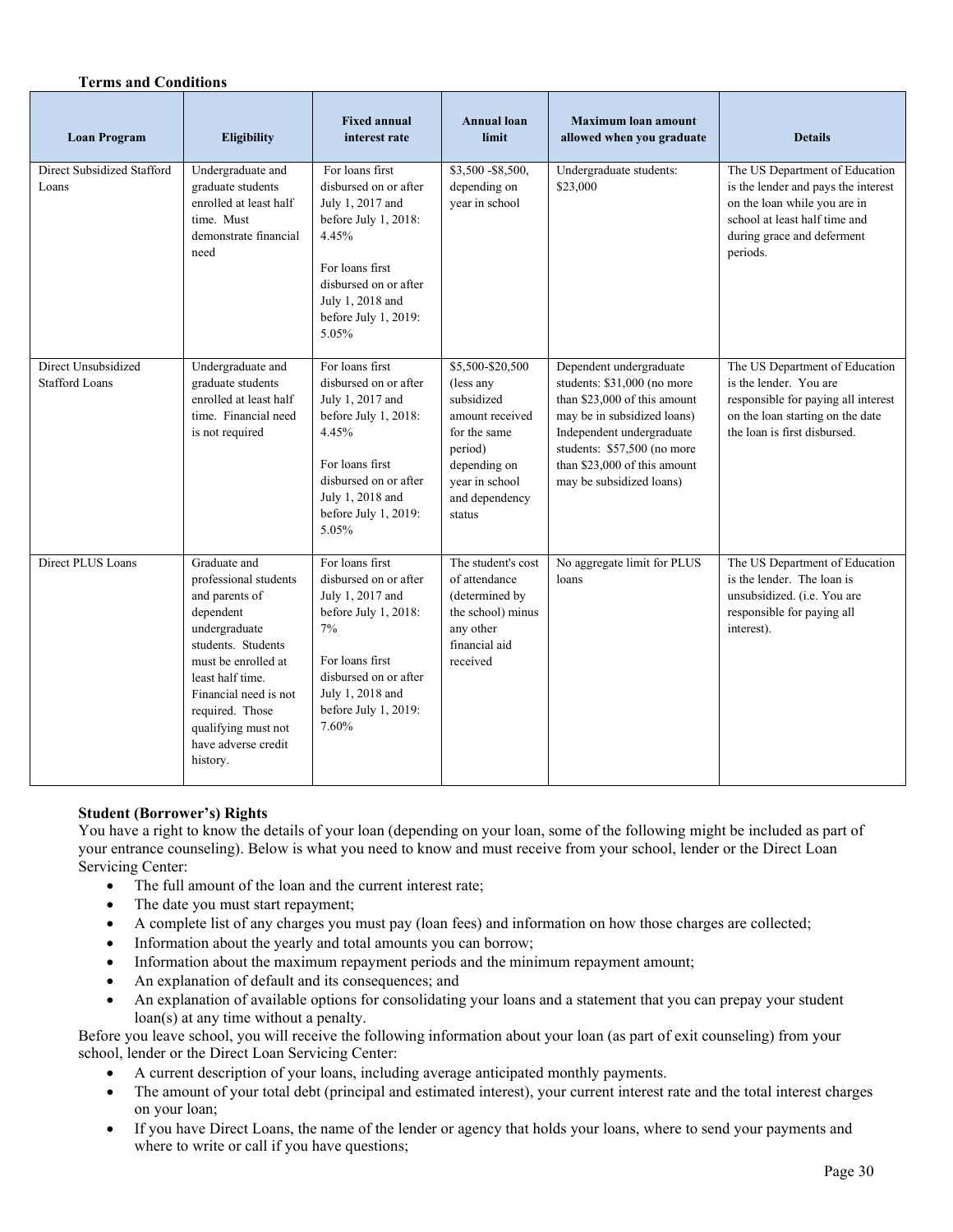- If you have Direct Loans, the address and telephone number of the U.S. Department of Education's Direct Loan Servicing Center;
- An explanation of the fees you might be charged during the repayment period, such as late charges and collection or litigation costs if you're delinquent or i[n default;](http://studentaid.ed.gov/students/publications/student_guide/2010-2011/english/importantterms.htm#default)
- A reminder of available options for loan consolidation and a reminder that you can prepay your loan without penalty at any time.
- A description of applicable deferment, forbearance and discharge (cancellation) provisions;
- Repayment options and advice about debt management that will help you in making your payments;
- Notification that you must provide your expected permanent address and the name and address of your expected employer; and
- Notification that you must also provide any corrections to your school's records concerning your name, Social Security number, references and driver's license number (if you have one).

If you are attending school at leas[t half-time,](http://studentaid.ed.gov/students/publications/student_guide/2010-2011/english/importantterms.htm#halftime) you have a set period of time after you graduate, leave school or drop below [half](http://studentaid.ed.gov/students/publications/student_guide/2010-2011/english/importantterms.htm#halftime)[time](http://studentaid.ed.gov/students/publications/student_guide/2010-2011/english/importantterms.htm#halftime) status before you must begin repayment on a Stafford or Perkins Loan. This period of time is called a grace period.

- You will receive a grace period before your repayment period begins on a Stafford or Perkins Loan.
- Your grace period will be six or nine months depending on the type of loan.
- PLUS Loans do not have a grace period. For more information, see ["When do parents and graduate and professional](http://studentaid.ed.gov/students/publications/student_guide/2010-2011/english/loanrepayment.htm#whenparentsbegin)  [degree students begin repaying a PLUS](http://studentaid.ed.gov/students/publications/student_guide/2010-2011/english/loanrepayment.htm#whenparentsbegin) Loan?"
- If you are in active military duty for more than 30 days, the grace period will be delayed.

Your school, lender or the Direct Loan Servicing Center, as appropriate, must give you a loan repayment schedule that states: • when your first payment is due;

- the number and frequency of payments; and
- the amount of each payment.

If you or your parents borrow under the Direct Loa Program, you (or your parents, or graduate and professional degree students for PLUS Loans) must be notified when the loan is sold if the sale results in making payments to a new lender or agency. Both the old and new lender must provide this notification. You must be given:

- the identity of the new lender or agency holding the loan; and
- the address where you or your parents must send payments and the telephone numbers of both the old and new lender or agency.

## **Student (Borrower) Responsibilities**

1. Borrower – it is the responsibility of the student to:

- Think about how much you are borrowing: how the amount of loan will affect your future finances, and what your repayment obligation means before you take out a student loan.
- Students will need to accept or decline eligible aid. Accepted aid will be listed on the student's award letter.
- Sign a promissory note: you are agreeing to repay the loan according to the terms of the note even if you do not complete your education, can't get a job after you complete the program, or you didn't like the education that you received. You can do this online at [www.studentloans.gov.](http://www.studentloans.gov/) This promissory note can be signed electronically or hard copy before any loan funds can be disbursed.
- Make payments on time: you are required to make payments on time if you don't receive a bill, repayment notice, or a reminder. You also must make monthly payments in the full amount required by your repayment plan. Partial payments do not fulfill your obligation to repay your student loan on time.
- Continue to pay your loans while waiting for deferment or forbearance approval.
- Keep in touch with your loan servicer: notify your servicer when you graduate; withdraw from school, drop below half-time status, change your name, address, or social security number; or transfer to another school.
- 2. Entrance Counseling: First-time borrowers must complete an entrance counseling session before your first loan disbursement. This session includes useful tips and tools to help you develop a budget for managing your education expenses and help you to understand your loan responsibilities. Each student will complete the Department of Education's entrance counseling online at [www.studentloans.gov.](http://www.studentloans.gov/)
	- Review deferment
	- Importance of keeping financial aid papers
	- Reinforce the importance of repayment
	- Importance that loan repayment is required even if the student does not finish their education
	- Default and its consequences
	- How to use the MPN or E-MPN
	- Explain interest and capitalization
	- Provide sample monthly repayment amounts and the importance of not over borrowing
	- NSLDS and how to access the system
	- Contact information for questions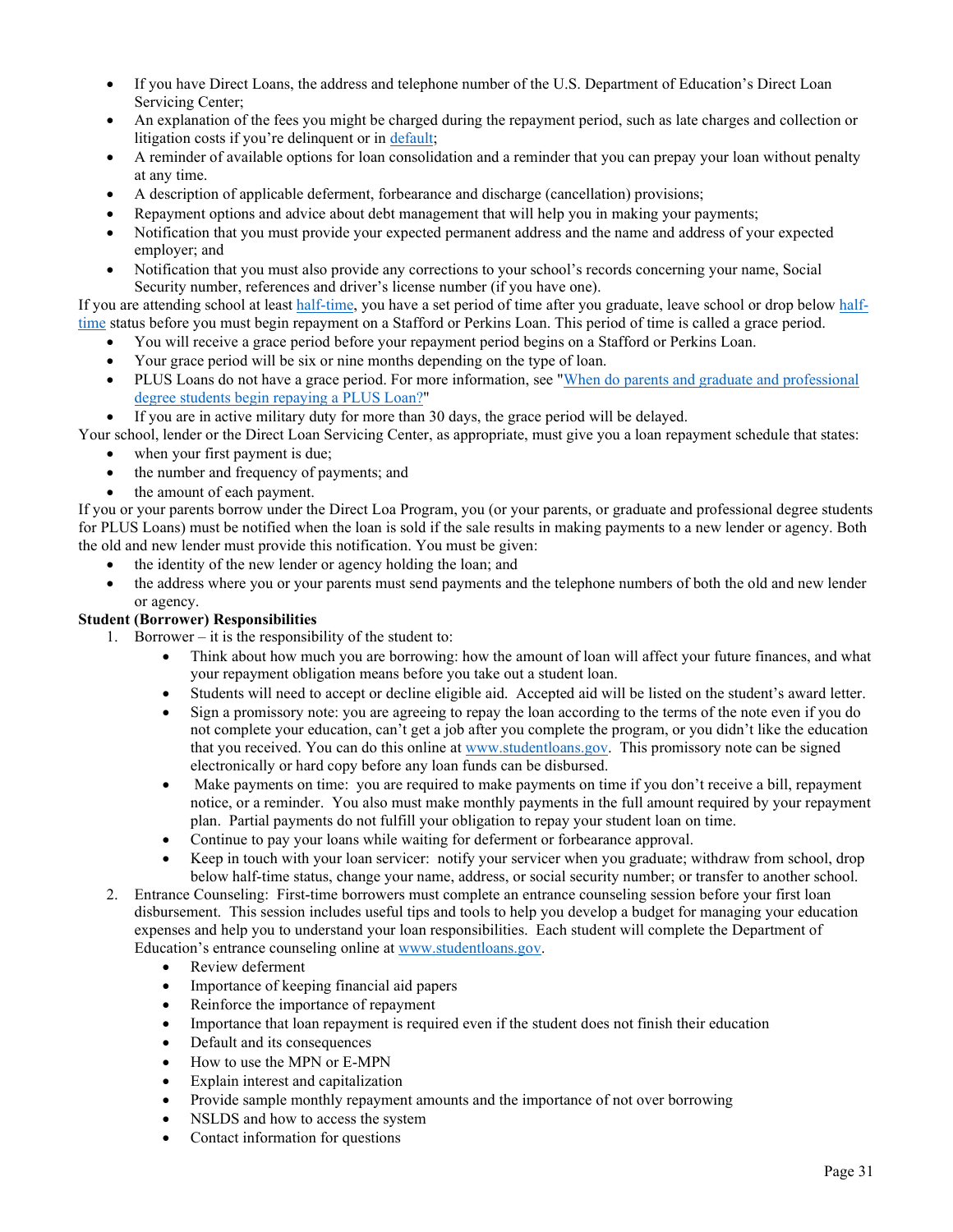- Notification of change of name or address
- Withdrawal from the program and how the withdrawal will affect the student
- 3. Exit Counseling: Students must complete exit counseling before you leave school to make sure you understand your rights and responsibilities as a borrower. Each student will complete the Department of Education's exit counseling online a[t www.nslds.ed.gov](http://www.nslds.ed.gov/) and [www.studentloans.gova](http://www.studentloans.gov/)s well as discuss the following during your personal appointment with the FAO:
	- Review information concerning loans from entrance interview
	- Review repayment options including seriousness and importance
	- Review average indebtedness of student borrowers and anticipated monthly repayment amount
	- Provide information on loan consolidation (pros and cons)
	- Discuss how to contact the party servicing the student borrowers direct loans
	- Discuss debt management strategies
	- Provide information on forbearance, deferment and cancellation options
	- Describe the likely consequences of default
	- How to access the NSLDS website and availability of FSA Ombudsman's office
	- Help the borrower understand their rights and responsibilities concerning loan repayment
	- Collect updated personal contact information for the borrower
- 4. Repayment of Loans: There is a set time period after a student graduates, leaves the school or drops below half-time status before the student must begin repayment of loan(s). This period of time is called a grace period and gives the student the time to get financially settled and select a repayment plan. The grace period for a Direct Stafford loan is six months. Plus Loans do not have a grace period. Depending on the type of loan a student receives and the repayment plan chosen, the student may have from 10-25 years to repay the loans. Monthly repayment amount will depend on the type of loan, size of debt, length of repayment period and repayment plan chosen. For more information, go online to [www.studentaid.ed.gov/repaying.](http://www.studentaid.ed.gov/repaying)

| Sample of Schedule of Repayment                  |       |       |       |       |  |  |  |
|--------------------------------------------------|-------|-------|-------|-------|--|--|--|
| Total Monthly Payments at Various Interest Rates |       |       |       |       |  |  |  |
| Amount Owed                                      | 6%    | 6.80% | 7.50% | 8.25% |  |  |  |
| \$1,000                                          | \$50  | \$50  | \$50  | \$50  |  |  |  |
| \$2,000                                          | \$50  | \$50  | \$50  | \$50  |  |  |  |
| \$3,000                                          | \$50  | \$50  | \$50  | \$50  |  |  |  |
| \$4,000                                          | \$50  | \$50  | \$50  | \$50  |  |  |  |
| \$5,000                                          | \$56  | \$58  | \$59  | \$61  |  |  |  |
| \$6,000                                          | \$67  | \$69  | \$71  | \$74  |  |  |  |
| \$7,000                                          | \$78  | \$81  | \$83  | \$86  |  |  |  |
| \$8,000                                          | \$89  | \$92  | \$95  | \$98  |  |  |  |
| \$9,000                                          | \$100 | \$104 | \$107 | \$110 |  |  |  |
| \$10,000                                         | \$111 | \$115 | \$119 | \$123 |  |  |  |
| \$15,000                                         | \$167 | \$173 | \$178 | \$184 |  |  |  |
| \$20,000                                         | \$222 | \$230 | \$237 | \$245 |  |  |  |
| \$25,000                                         | \$278 | \$288 | \$297 | \$307 |  |  |  |
| \$30,000                                         | \$333 | \$345 | \$356 | \$368 |  |  |  |
| \$35,000                                         | \$389 | \$403 | \$415 | \$429 |  |  |  |
| \$40,000                                         | \$444 | \$460 | \$475 | \$491 |  |  |  |
| \$45,000                                         | \$500 | \$518 | \$534 | \$552 |  |  |  |
| \$50,000                                         | \$555 | \$575 | \$594 | \$613 |  |  |  |

This chart is intended to show monthly payments at various debt and interest rates. This chart is for a standard ten year repayment plan. The amounts above include all outstanding loan balances at the time of entering repayment. The last payment in the ten year cycle may be smaller than the amount listed above.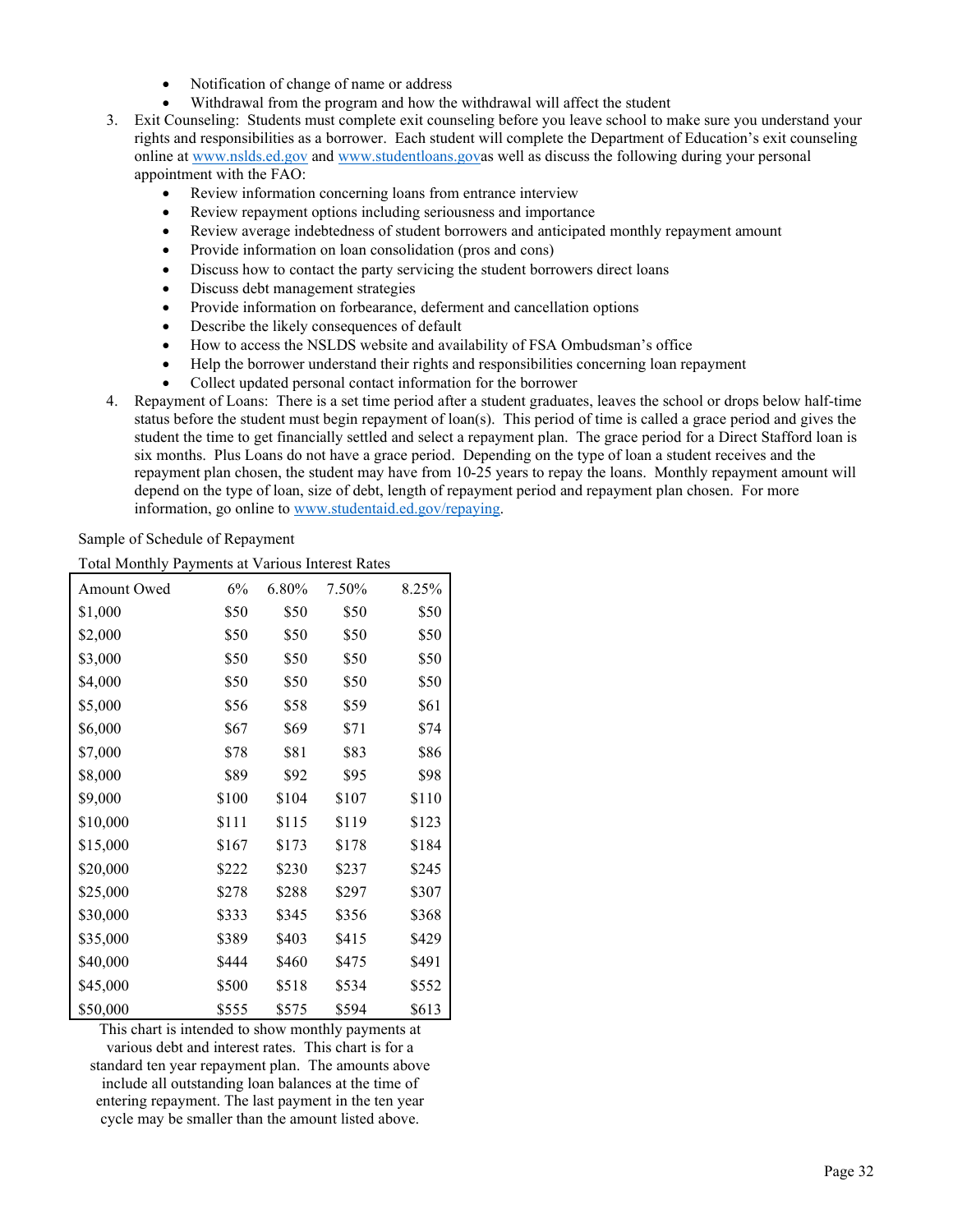## **For All Students Participating in Consumer Loans or Federal Financial Aid**

**All students** attending the School may choose to use a lender not on the School's preferred lender list and the School is required to process loan documents for any eligible lender selected by students. Students are not required to use any federal or private lender recommended by the School and may select any lender of the student's choice. Terms offered by preferred lenders are equally available to all of the School's eligible students. The School's financial aid staff shall conduct a performance review of its preferred lenders at least once every 12 months and make changes when appropriate.

**The School's primary goal** is to assist students in achieving the educational career goals by providing appropriate financial resources. The financial aid office is committed to:

- Making every effort to assist students and families with their financial need
- Inform students and remove financial barriers for those desiring to further their education
- Educating students and families concerning all consumer information and aid available for those who qualify
- Protecting and respecting the privacy of students
- Ensuring the confidentiality of student records and personal circumstances
- Performing a needs analysis for each student desiring to apply for financial assistance with all needs analysis performed in a consistent manner
- Providing services that do not discriminate on the basis of sex, race, gender, religion, age, economic status, ethnicity or sexual orientation
- Attending training seminars after approved for Title IV HEA funding to stay current with all DOE regulations
- Remaining at the highest level of ethical behavior
- No Co-branding or sharing of logos with the lender(s)

**The School financial aid office is expected to** always maintain ideal standards of professionalism in relation to interacting with students and families while carrying out the responsibilities of their position. All School Staff involved will:

- Remain objective in making decisions and advising in relation to the student's financial aid
- Provide accurate information without any personal bias
- Abstain from taking any actions for personal benefit
- After approved for Federal funding, follow the Title IV HEA laws and regulations
- Will keep the best interest of the student and families first and foremost
- Refrain from soliciting or accepting gifts from loan agencies, or any government agency

## **Code of Conduct / School Ethics**

- Federal Reserve Board and Department of Education final rules for private education loans and Title IV HEA Funding
- Replaces prior special rules for student credit extension

**The Federal Reserve Board (FRB) regulates required disclosures on private education loans and defines certain key terms. The Department of Education (ED) regulates the required disclosures on Title IV Aid, HEA loans and private education loans.**

- o **The Higher Education Opportunity Act (HEOA) defines:**
	- ° An Institution-affiliated organization is an entity directly or indirectly related to a covered institution that recommends, promotes, or endorses education loans.
	- ° Lender-an eligible private education lender or any other person engaged in the business of securing, making or extending education loans on behalf of the lender.
	- ° Private education loan-is a non-Title IV HEA loan provided by a private educational lender expressly for post-secondary educational expenses and does not include an extension of credit under an open-end consumer credit plan or secured by real property.
		- The School is not considered a private lender if the extension of credit is 90 days or less and interest will not be applied to the credit balance and the term is one year or less, even if payable in more than 4 payments.
	- ° Preferred lender arrangement is an arrangement or agreement between a lender and covered institution in which a lender provides education loans to students/families and the covered institution recommend, promotes or endorses the education loan products of the lender.
		- **Includes arrangements between a lender and an institution-affiliated organization**
		- Does not include:
			- Direct Loan Program Loans through the DOE,
			- Education funds covered by The School's own funds
			- Funds by donor-directed contributions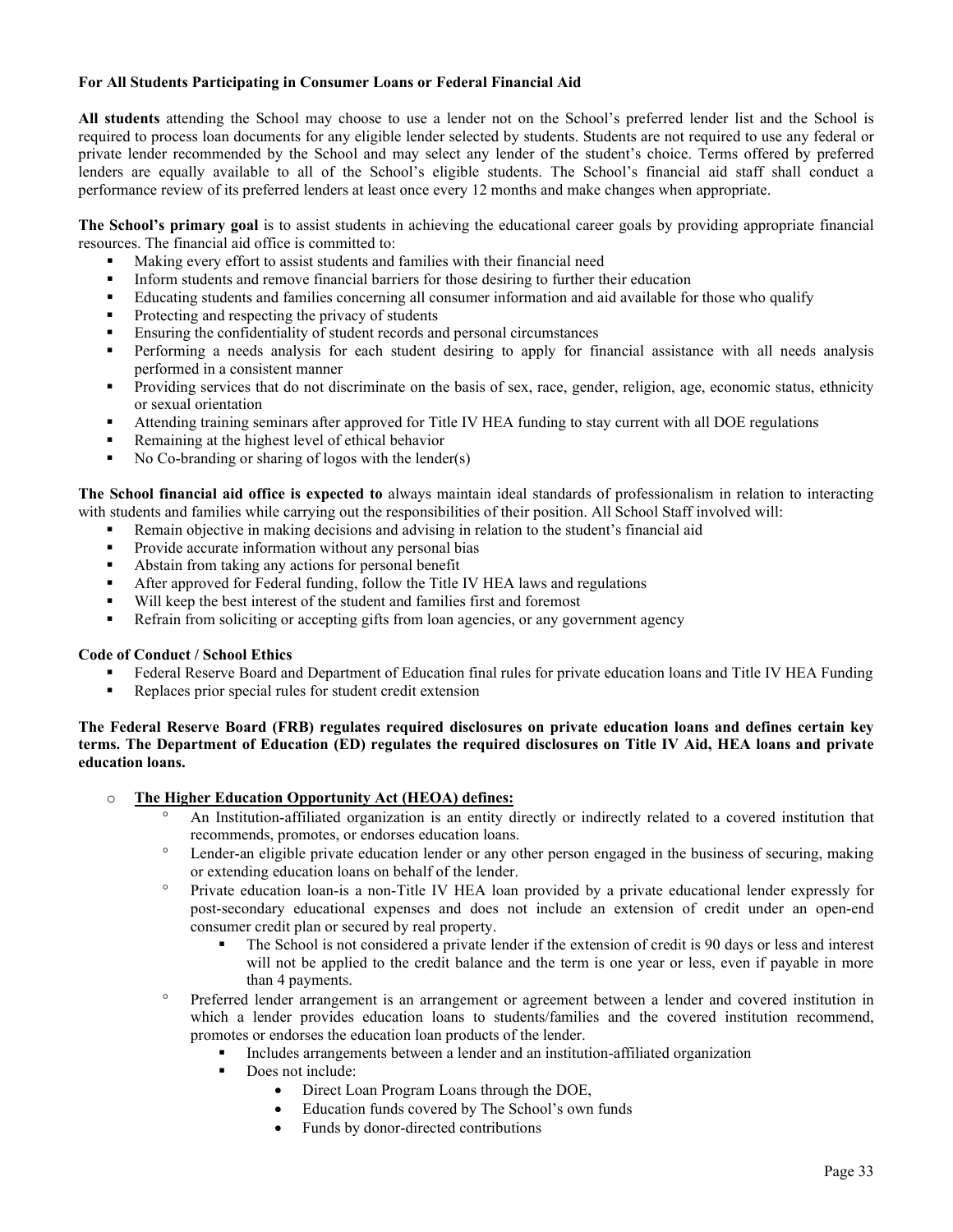- State funded financial aid programs if the terms and conditions of the loan include a loan forgiveness option for public service
- An Education loan is a Direct Loan, or a private education loan
- ° Preferred Lender Arrangement (PLA) The School will provide disclosures annually for each type of education loan offered pursuant to the PLA before a student borrows.
	- Informational materials-publications, mailings or electronic messaging will be distributed to prospective and current students describing the available financial assistance opportunities. The disclosure will not include any co-branding and must conspicuously disclose that The School does not endorse the product in question.
	- The School has no less than two unaffiliated private education lenders. The following chart lists the lenders and the reasons The School chose these lenders in respect to loan terms and conditions and the methods or criteria used to select these lenders in relation to why they are favorable to borrowers.

## **Preferred Private Lenders – we have none at this time**

- Disclosure for Direct Loans is found in the model disclosure form developed by the DOE.
- The School offering private loans will concurrently provide information in the form of a private lender model disclosure form.
- The School does not require students to borrow from any of the preferred lenders. The School will not deny the borrowers choice of lender.
- Method/criteria used to choose lenders is without prejudice, based on the borrowers best interest and for the sole benefit of students attending The School.
- The School will provide borrowers or notify borrowers where to find the Truth in Lending Act (TILA) disclosures for each lender.
- The School approved for Title IV HEA aid will inform borrowers of all Title IV HEA eligibility and the terms and conditions of the Title IV HEA aid in comparison to the private education loans.
- The School approved for Title IV HEA aid will provide a clear distinction between the presentations of the Title IV HEA aid in relation to the presentation of the private loans.
- The School approved for Title IV HEA Aid will provide, upon the applicant's request, a self-certification form developed by the Department of Education along with any information The School has been provided to complete the required form before giving, upon the applicant's request, a self-certification form from a private lender.
- The School will not agree to use in marketing, the private lenders name, emblem, or share the logo or pictures of The School with the lender which could imply the loan is offered or made by The School or affiliate.
- The School will ensure the lender's name is shown in all information/documentation related to the loan.
- The School will submit to the Department of Education an annual report that includes:
	- $\circ$  Truth In Lending Disclosures of each lender on the preferred lenders list  $\circ$  Detailed reasons why The School participates with each private lender and
	- $\circ$  Detailed reasons why The School participates with each private lender and reasons why the lender is beneficial to the borrower
	- $\circ$  lender is beneficial to the borrower<br>  $\circ$  Report will be available to the public
	- Report will be available to the public, including both current and prospective students

## **Code of Conduct Requirements for The School – Affiliated Organizations**

- o The Code of Conduct will be displayed in plain sight on The School's website and also on the preferred lenders website.
- o The School will administer, enforce, and review the Code of Conduct for all School staff involved annually.
- o Lenders are also required to enforce and review the same Code of Conduct with the affiliate's agents annually.
- o The School prohibits a conflict of interest between The School FAO and the preferred lenders.
- o The School does not promote any lender during the Entrance/Exit Interview process.
- o The School does not promise any loan volume to any preferred lender.
- o The Code of Conduct prohibits revenue-sharing arrangements with any lender.
	- The School will not collect a fee in exchange for promoting a lender nor collect any revenue or profit sharing.
	- The Financial Aid Department or Officer or Owner will not receive gifts from any preferred lender
		- "Gifts" include: gratuity, favor, discount, entertainment, hospitality, loan, services, transportation, lodging, meal, or other items deemed as a "gift".
		- The term "Gift" does not include: food or refreshments during a professional training session meant to improve service and does not include favorable terms to student, standard marketing material, and philanthropic contributions from a lender in exchange for advantages to related loans, or any state aid.